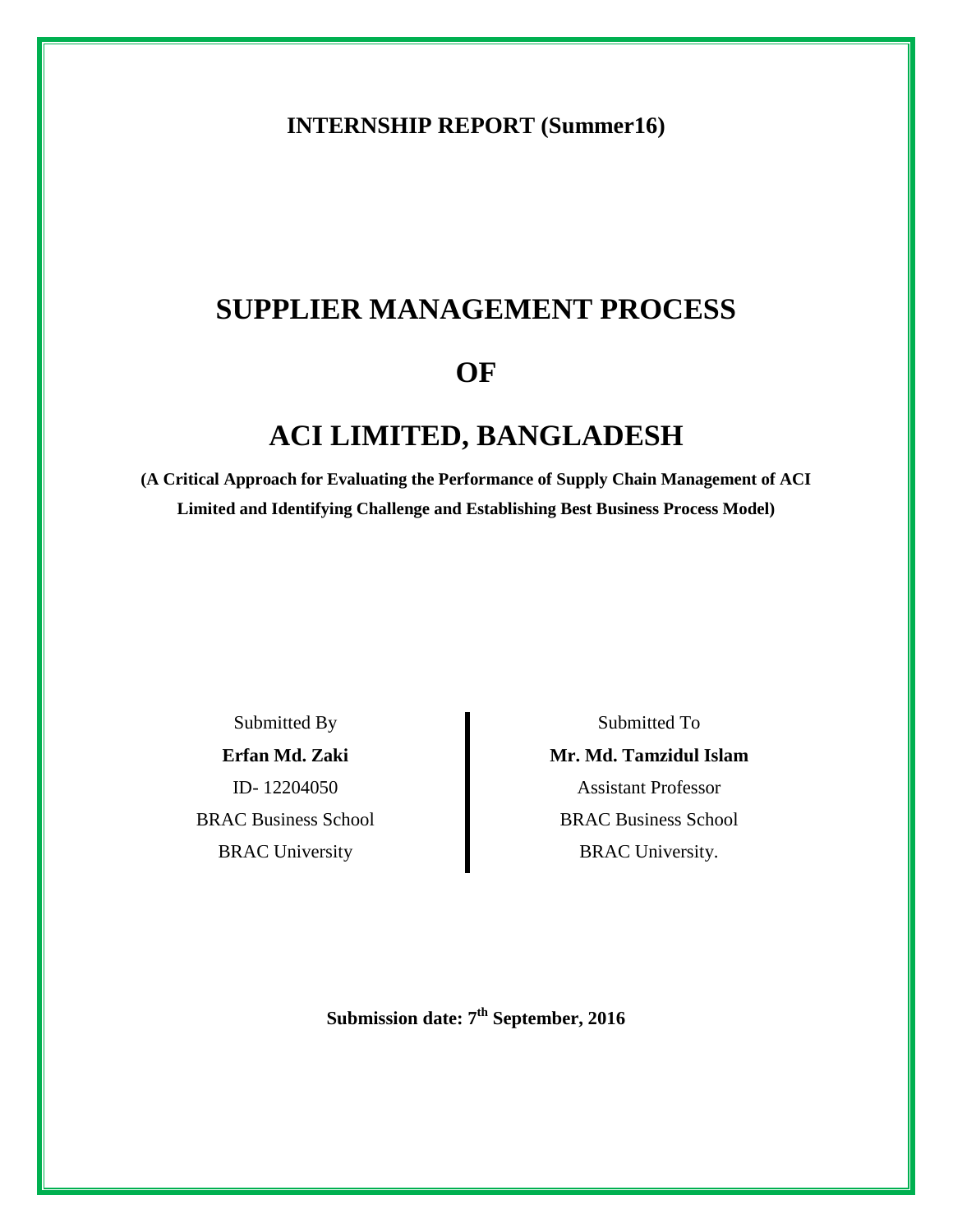### **LETTER OF TRANSMITTAL**

Date: 7<sup>th</sup>September, 2016

To

# **Mr. Md. Tamzidul Islam**

Assistant Professor BRAC Business School BRAC University.

# **Subject: Submission of Internship Report.**

Dear Sir,

It gives me great pleasure to submit the internship report on ACI Chemicals Limited namely "**Supplier Management Process of ACI Limited, Bangladesh"**, which is a partial requirement for the fulfilment of BBA degree. The report consists of the overview of the supply chain of ACI, Risk Factors, Challenges and Solution of the current infrastructure etc. It's a great pleasure to let you know that I have tried to make my paper as comprehensive as possible.

I am grateful to you for giving me such an opportunity as well the guidelines that you have invested on me and I appreciate this internship program. I hope that you will cordially receive my internship paper.

Sincerely Yours,

# **Erfan Md Zaki**

ID- 12204050 BRAC Business School BRAC University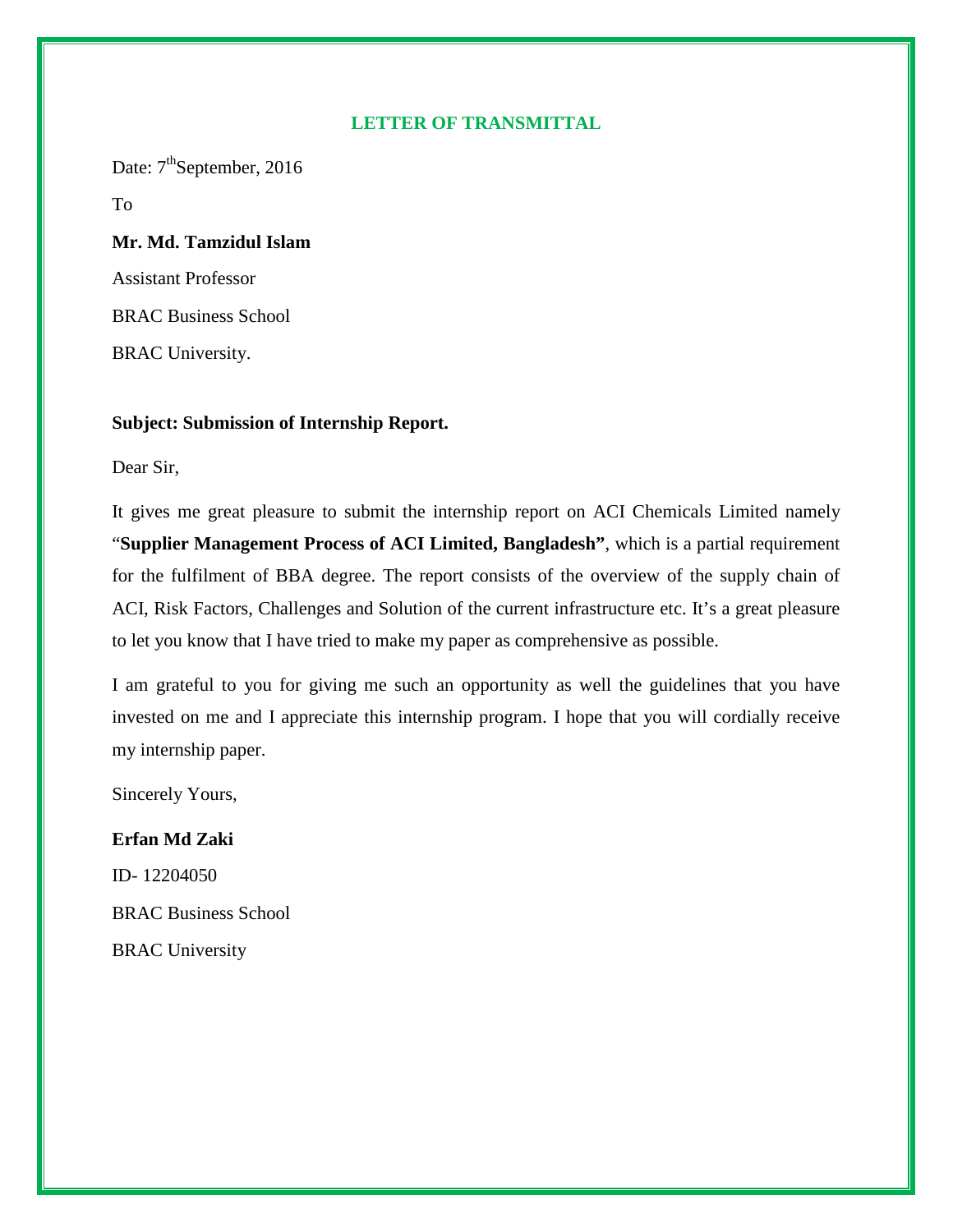#### **ACKNOWLEDGEMENT**

First and foremost, I am always grateful to the Almighty for all the blessings and mercies at every instant of our lives. Then, I would like to express my appreciation and gratitude to all those without whose support and help this project and my internship would not have completed successfully. I cannot express enough thanks to my Supervisor **Md. Tamzidul Islam**, (Assistant Professor, BRAC Business School, BRAC University) whose constant effort, guidance, knowledge, expertise, advice and dedicated involvement throughout the process have made it possible to accomplish the project in limited time frame. The deepest and a very special gratitude I give to all my faculties for their immense support, time, advice, stimulating expert suggestions and encouragement which continually motivated me and conveyed a winning spirit in me towards learning. I also express my warm gratitude and cordial thanks to the management of **Advance Chemical Industries (ACI) Limited** who have given me the opportunity to work with them and help a lot by providing the important information and enabling me to prepare the report. I have received their generous support and help and also special thanks to **Md. Mainuddin Patwary**, Business Development Manager of ACI Chemicals Limited who has been a very good Mentor and trainer who has helped me a lot to learn all the details of research and methodologies, importance of analytical approach to evaluate problems etc.

Last but not the least I am thankful and indebted to my family and friends for their unceasing, unconditional and unlimited support, love and motivation.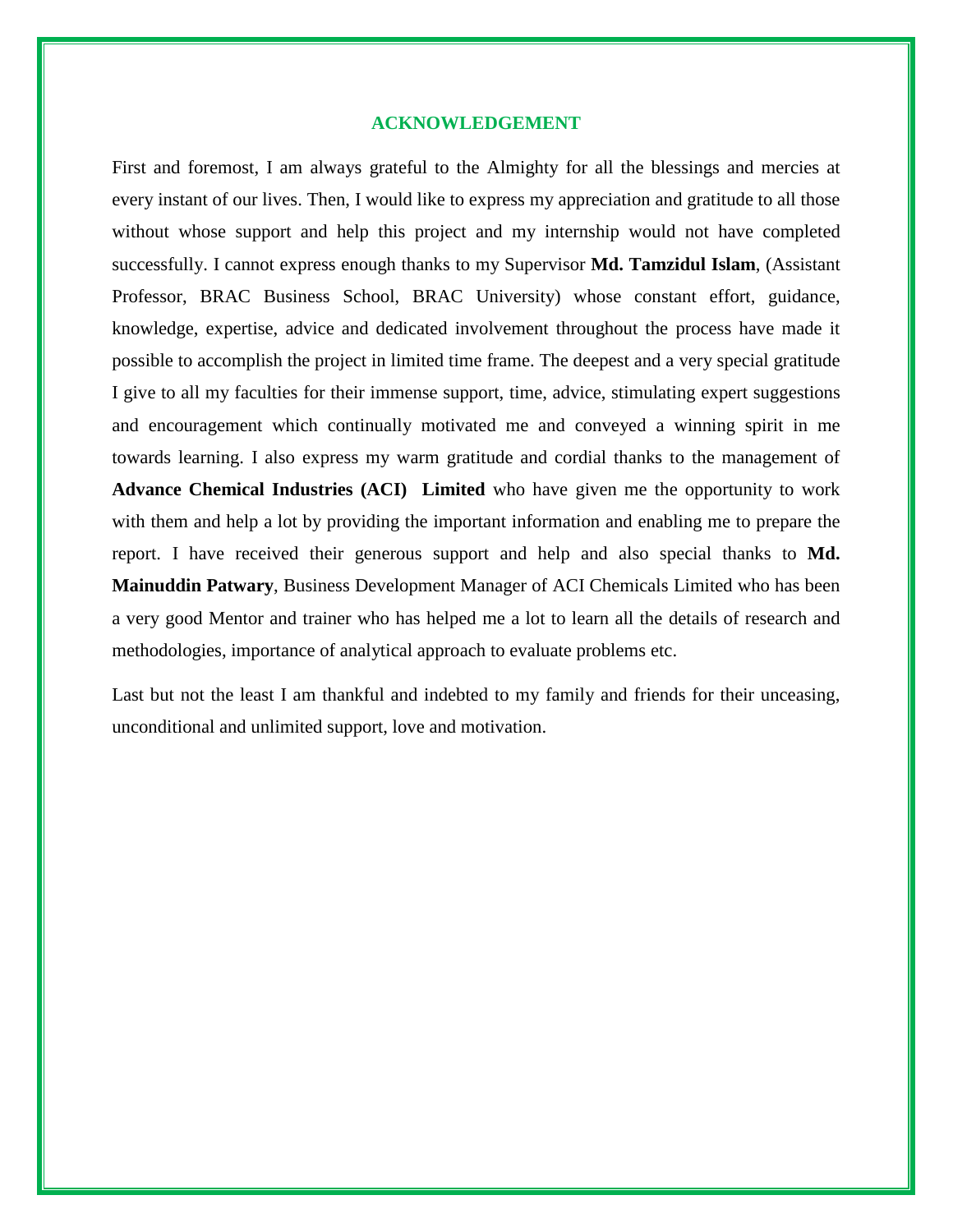# **TABLE OF CONTENTS**

| Letter of Transmittal                                      |    |
|------------------------------------------------------------|----|
| Acknowledgement                                            |    |
| <b>Executive Summary</b>                                   | 01 |
| <b>Chapter One</b>                                         | 02 |
| <b>Company Profile</b>                                     | 02 |
| 1.1 Background of ACI                                      |    |
| 1.2 Strategic Business Units Of ACI                        | 02 |
| 1.3 Organogram Of ACI Limited                              | 04 |
| 1.4 Mission of ACI                                         | 04 |
| 1.5 Vision on ACI                                          | 04 |
| 1.6 ACI Quality Policy                                     | 05 |
| 1.7 SWOT Analysis                                          | 05 |
| 1.8 Financial Performance Of ACI Limited                   | 07 |
| 1.8.1 Capital Structure                                    | 07 |
| 1.8.2 Sales Contribution by Business Unit                  | 07 |
| 1.8.3 Comparison of Turnover and Costs over Last Two Years | 08 |
| 1.9 Experience At ACI Chemicals Ltd                        | 08 |
| 1.9.1 Paper And Paper Based Products Industries            | 09 |
| 1.9.2 Building Materials Industry                          | 10 |
| <b>Chapter Two</b>                                         | 11 |
| 2.1 Introduction                                           | 11 |
| 2.1.1 Single sourcing                                      | 11 |
| 2.1.1 Multi-sourcing                                       | 11 |
| 2.1.1 Outsourcing                                          | 11 |
| 2.1.1 Insourcing                                           | 11 |
| 2.2 Objectives                                             | 12 |
| 2.3 Limitations of the Study                               | 12 |
| 2.4 Study Methodology                                      | 12 |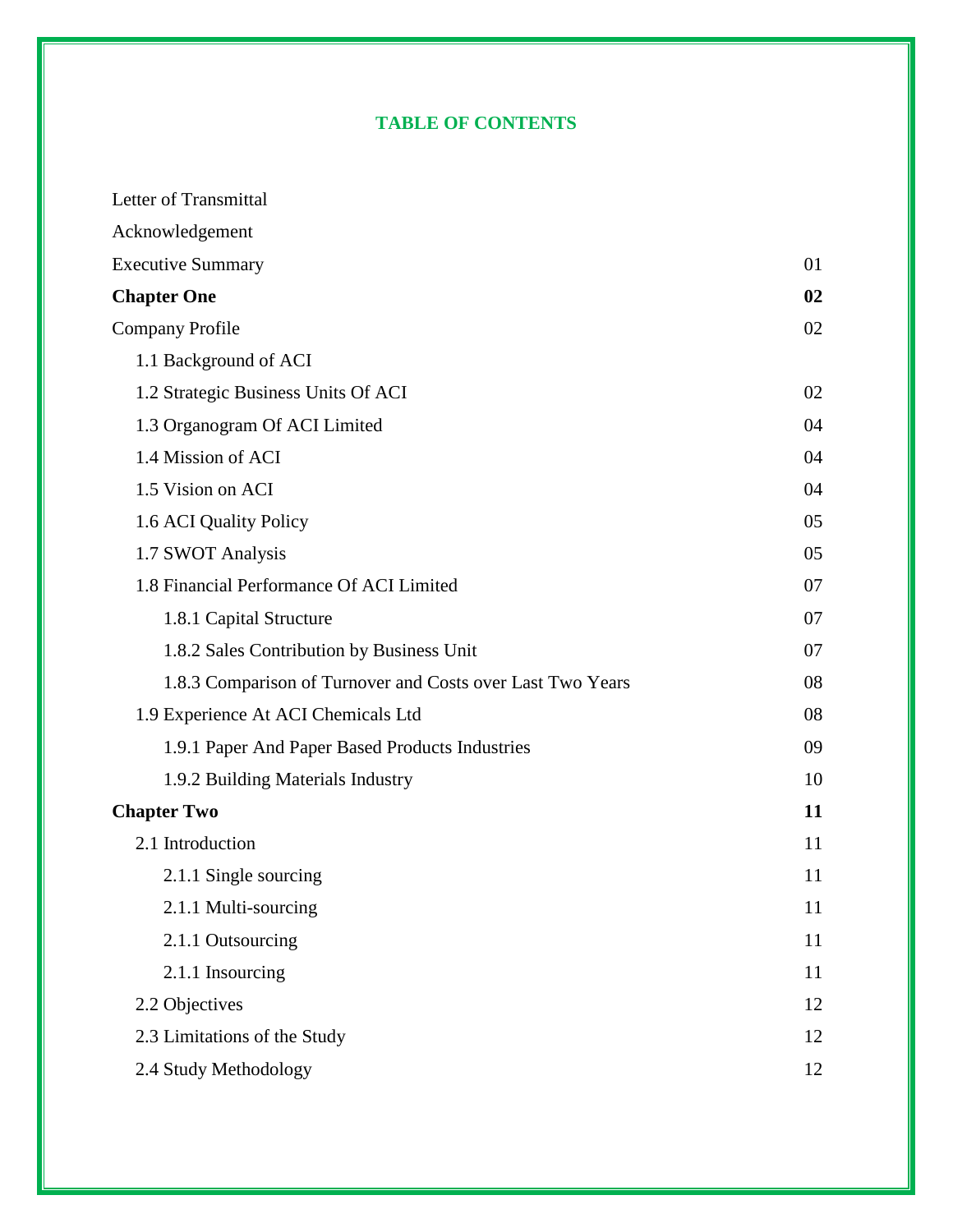| 2.4.1 Primary Data Sources                                    | 13 |  |  |
|---------------------------------------------------------------|----|--|--|
| 2.4.2 Secondary Data Sources                                  | 13 |  |  |
| 2.4.3Data Collection                                          | 13 |  |  |
| <b>Chapter Three</b>                                          | 14 |  |  |
| Analysis Of The Supply Chain Management Of ACI                | 14 |  |  |
| 3.1 Supplier Selection Process                                | 14 |  |  |
| 3.1.1 Applying Strategy to Choose for Suppliers:              | 14 |  |  |
| 3.1.2 Characteristics of a Supplier                           | 14 |  |  |
| 3.1.3 Identifying Potential Suppliers                         | 15 |  |  |
| 3.1.4 Sourcing of Suppliers                                   | 16 |  |  |
| 3.1.5 Selecting a Supplier                                    | 17 |  |  |
| 3.1.6 Location Wise Supplier Sorting                          | 19 |  |  |
| 3.2 Performance Evaluation Process of ACI's Suppliers         | 20 |  |  |
| 3.2.1 Elements of supplier performance                        | 20 |  |  |
| 3.2.2 Process of Evaluation at ACI for Supplier's Performance | 21 |  |  |
| 3.2.2.1 Establish Performance Indicators                      |    |  |  |
| 3.2.2.2 Classify Multiple Suppliers and Vendors               |    |  |  |
| 3.2.2.3 Devise an Evaluation Method                           | 22 |  |  |
| 3.2.2.4 Identification of Responsibility                      | 23 |  |  |
| 3.2.2.5 Maintain Good Relationships                           | 23 |  |  |
| 3.2.2.6 Decide When to Issue a Red Flag                       | 23 |  |  |
| 3.2.3 Evaluation Time Frame and Evaluating Factors            | 24 |  |  |
| 3.2.4 Evaluating the performance of key suppliers             | 25 |  |  |
| 3.2.5 Responsibilities, Remedies and Results for Evaluation   | 25 |  |  |
| 3.2.6 Risk Assessment of ACI's Supplier                       | 26 |  |  |
| 3.3 Contract Agreement for New Suppliers                      | 31 |  |  |
| 3.3.1 Contract Terms                                          | 32 |  |  |
| 3.3.2 Negotiation Process                                     | 33 |  |  |
| 3.3.3 Contract Awarding                                       | 34 |  |  |
| 3.3.4 Contract Extension and Contract Renewal with Suppliers  | 34 |  |  |
| 3.4 Maintaining a healthy relationship with the suppliers     | 35 |  |  |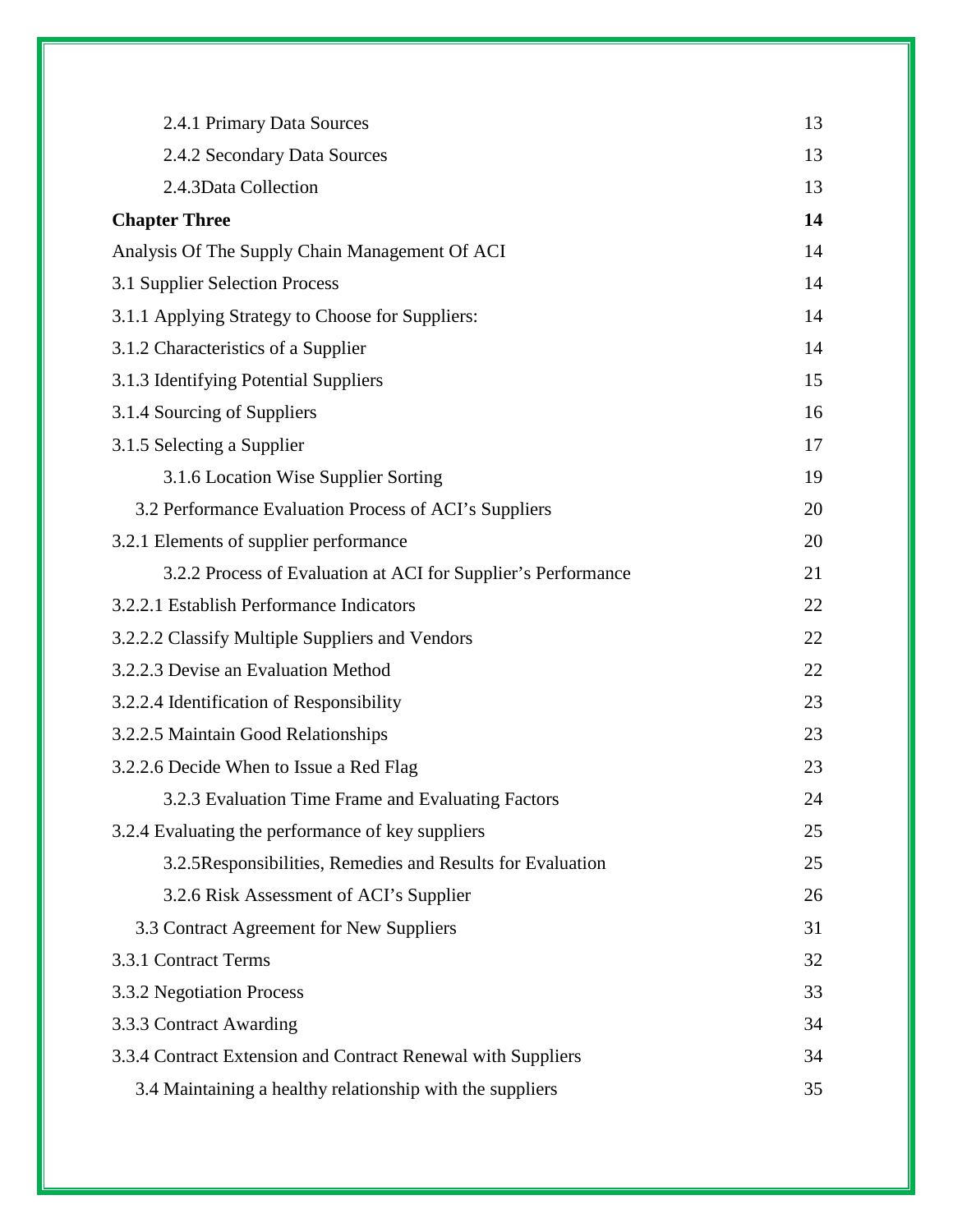| 3.5 Transportation Facility Consideration for Supply Chain | 35 |
|------------------------------------------------------------|----|
| 3.5.1 Consideration for Transportation Services            | 36 |
| 3.5.2 Role Of The Freight Forwarders                       | 36 |
| 3.5.3 Transportation Modes                                 | 37 |
| 3.5.6 Risk Management in Transportation Services           | 40 |
| <b>Chapter Four</b>                                        | 41 |
| Recommendations                                            | 41 |
| Conclusion                                                 | 42 |
| References                                                 | 43 |
|                                                            |    |

# **TABLE OF FIGURES**

| Figure 1.1: Overall ACI's Hierarchy (Source: Primary Data)                   | 04 |
|------------------------------------------------------------------------------|----|
| Figure 1.2 : SWOT Analysis of ACI                                            | 06 |
| Figure 1.3: Capital Structure (Source: Annual Report- 2013)                  | 07 |
| Figure 1.4: Sales Contribution by Business Unit (Source: Annual Report 2013) | 07 |
| Figure 1.5: Comparison of turnover and costs over 2012-2013                  | 08 |
| Figure 3.1: Overall supplier selection process of ACI                        | 19 |
| Figure 3.2: Risk Assessment Matrix for ACI                                   | 30 |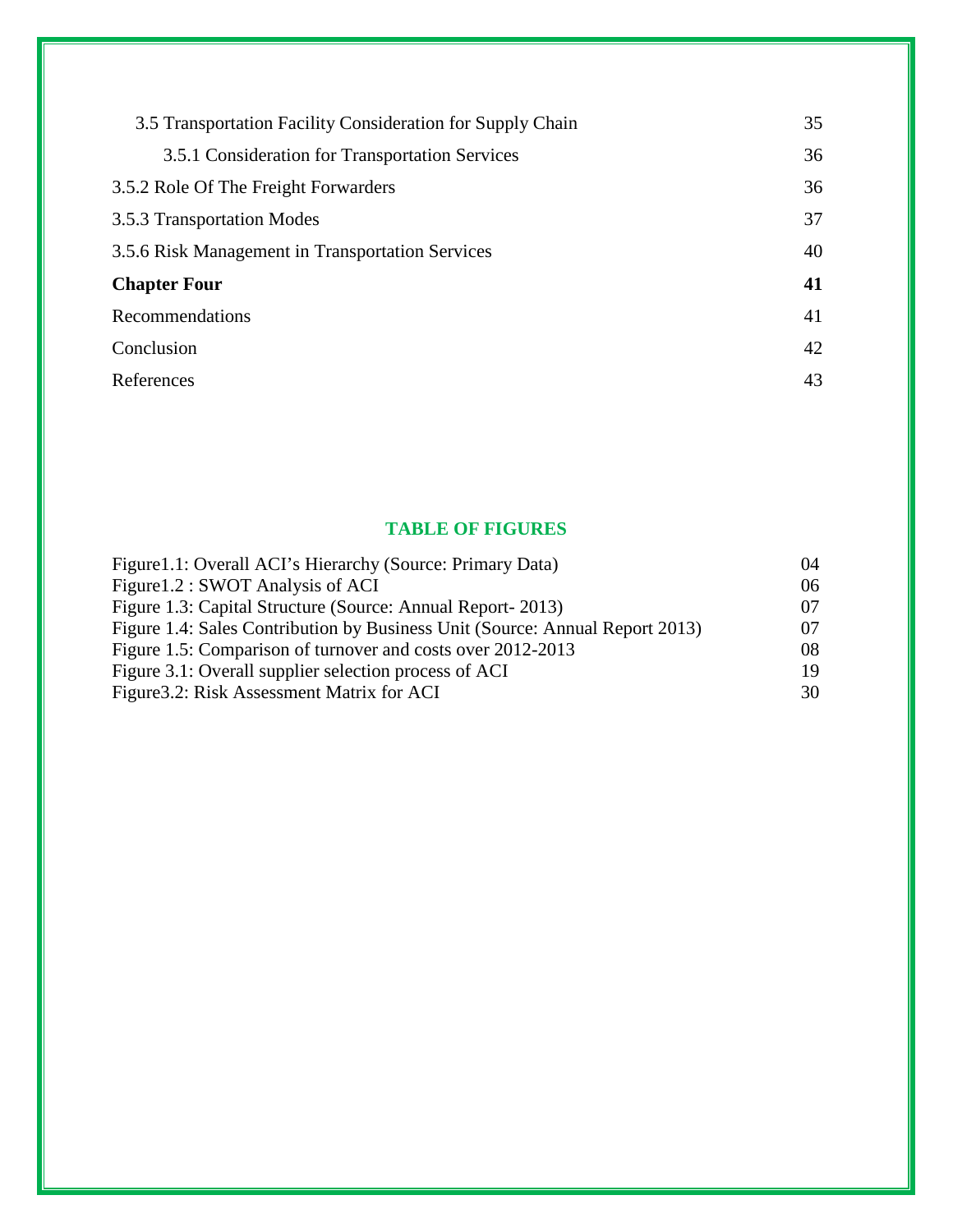#### **EXECUTIVE SUMMARY**

The internship report titled on **"Critical Evaluation of Supplier Management Process of ACI Limited Bangladesh"** is prepared as a requirement of the BBA Program in BRACBusiness School, BRAC University.

The study has worked in ACI Limited, during the internship period. The company was established as the subsidiary of Imperial Chemical Industries (ICI) in 1968. Starting in 1992, the company has diversified business interest in pharmaceuticals, consumer brands agricultural including fishery & livestock and consumer brands. ACI is a fast growing company that has substantial contribution in the economy of Bangladesh. People trust on them as they are going forward with a mission to enrich the quality of life of people through responsible application of knowledge, skills, and technology.

In the first chapter, the objectives are mentioned that involve gaining the practical experience of Supplier selection and retention process of ACI Chemicals limited. In this regards, I have to visit a lot of suppliers to gain a brief insight about the network as well as some challenges everyday supply chain professionals faces. To evaluate the current process, market data are collected from both primary and secondary sources.The scope of preparing this report and some limitations are also covered here which in practice will help ACI to gain more efficiency and become the market leader in supply chain infrastructure.

In Chapter 2 a descriptive analysis is conducted here to identify the Supplier selection process, factors related to the supplier's location, contract administration, transportation channels, performance evaluation and the Risk Assessment of ACI Suppliers. Besides, identifying different divisions of ACI Chemicals Limited, the important factors of sourcing from suppliers with special attention to the sourcing process of the organization also discussed in the report. The part also describes the transportation facilities used by ACI to gear up the supply chain process alongside with a performance analysis process for evaluating the current partners in the supply chain and new partner selection process.

At the end some recommendation are made based on the findings to improve the Supplier selection and retention process of ACI Chemicals limited.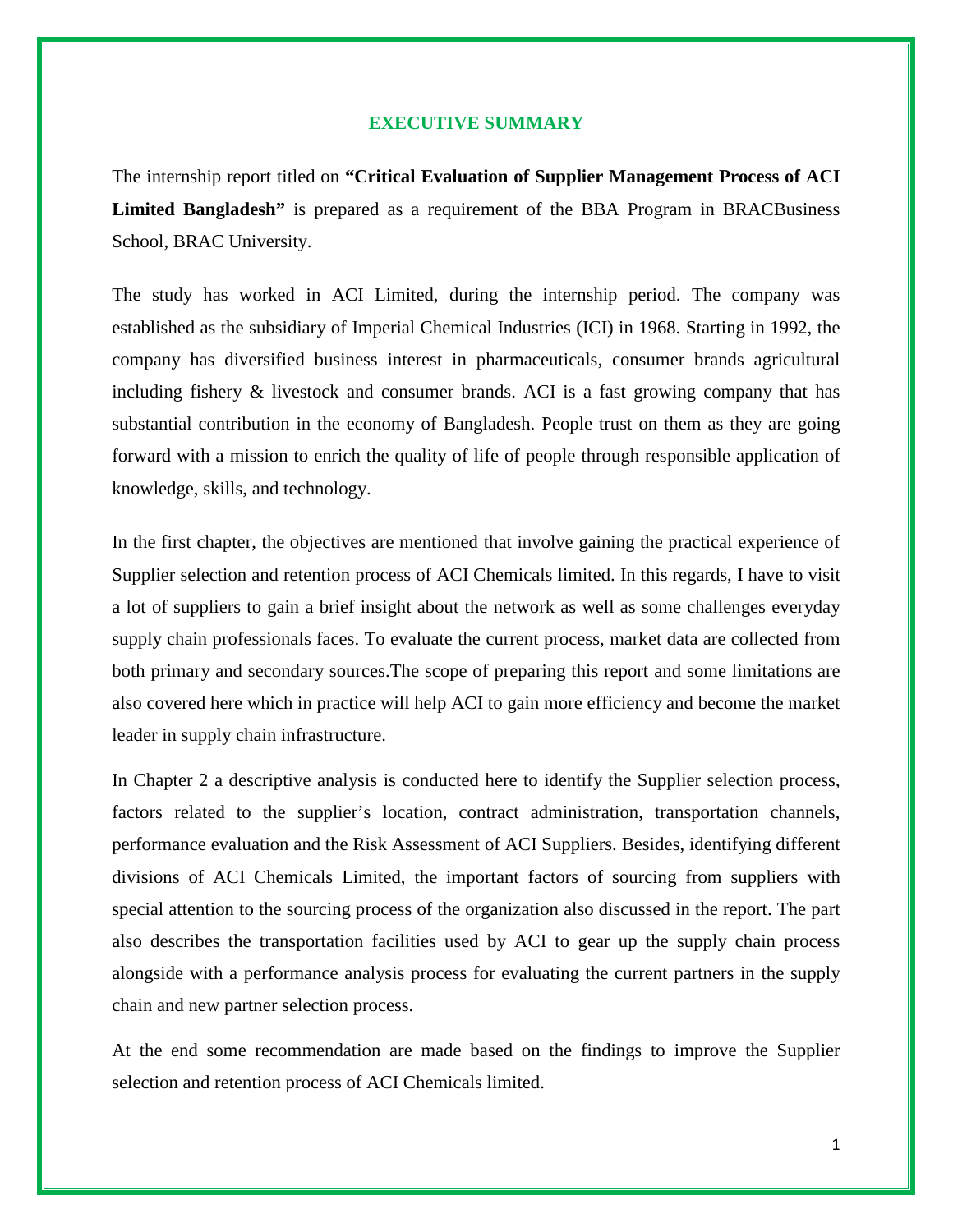# **CHAPTER ONE**

#### **COMPANY PROFILE**

#### **1.1 Background of ACI**

Advanced Chemical Industries (ACI) Limited is one of the leading conglomerates in Bangladesh, with a multinational heritage. It was established as a subsidiary of Imperial chemical Industries (ICI) plc, U.K in 1968, at that time it was one of the oldest industrial units in our country. After the liberation war, the enterprise was declared "abandoned". On 24 June 1973, the factory re started its operations under the name ICI Bangladesh Manufactures Limited. "On the 5th of May 1992, ICI plc divested 70% of its share to local management and hence the company, ACI Limited came into existence" (Aci-bd.com, 2015). Today ACI Limited is a leading corporate body in Bangladesh. It is a public limited company with a total number of 15,550 shareholders. Among these, there are six foreign as well as fourteen local institutional shareholders. In the organizations official website Aci-bd.com declared that "This Company also obtained listing with Dhaka Stock Exchange on 28 December, 1976 and its first trading of shares took place on 9 March, 1994. Later on 5 May, 1992, ICI plc divested 70% of its shareholding to local management". Subsequently the company was registered in the name of Advanced Chemical Industries Limited. Listing with Chittagong Stock Exchange was made on 22 October 1995.

# **1.2 Strategic Business Units of ACI**

ACI has diversified its business into four major Categories:

- **Pharmaceuticals**
- **Consumer Brands & Commodity Products**
- **Retail Chain**
- **Agribusinesses:**
	- o Crop Care Public Health
	- o Animal Health
	- o Fertilizer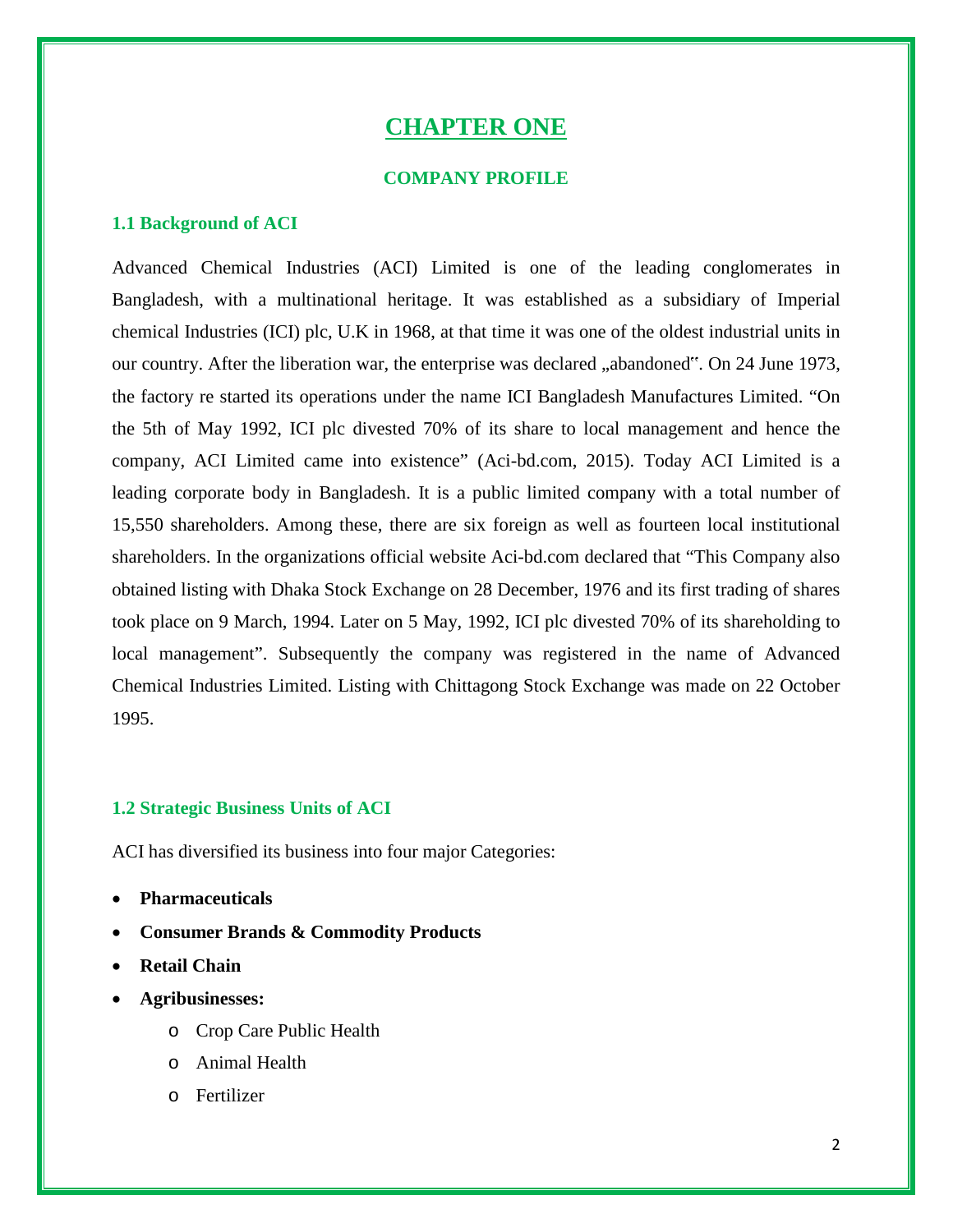- o Motors
- o Cropex

# **Subsidiaries of ACI:**

- ACI Formulations Limited
- ACI Logistics Limited
- ACI Pure Flour Limited
- ACI Foods Limited
- ACI Salt Limited
- ACI Motors Limited
- Creative Communication Limited
- Premiaflex Plastics Limited
- ACI Agrochemicals Limited
- Flyban Insecticides Limited
- Apex Leather Crafts Limited
- ACI Edible Oils Limited
- ACI Healthcare Limited
- ACI Chemicals Limited

# **Joint Ventures with ACI:**

- ACI Godrej Agrovet Private Limited
- Tetley ACI (Bangladesh) Limited
- Asian Consumer Care (Pvt) Limited.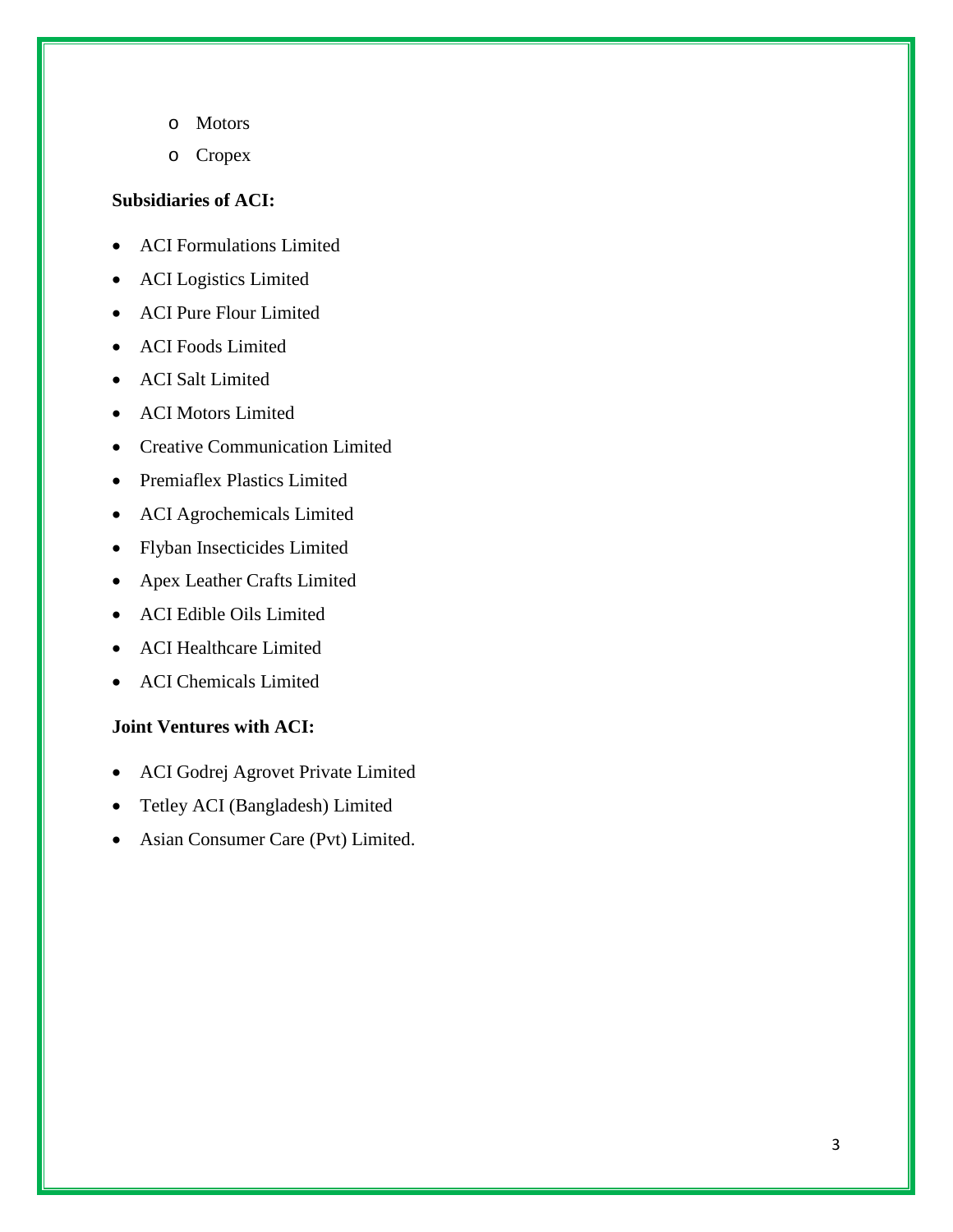# **1.3 Organogram of ACI Limited**



*Figure1.1: Overall ACI's Hierarchy (Source: Primary Data)*

# **1.4 Mission of ACI**

ACI's mission is to enrich the quality of life of people through responsible application of knowledge, skills and technology. ACI is committed to the pursuit of excellence through worldclass products, innovative processes and empowered employees to provide the highest level of satisfaction to its customers.

# **1.5 Vision of ACI**

- Endeavor to attain a position of leadership in each category of its businesses.
- Attain a high level of productivity in all its operations through effective and efficient use of resources, adoption of appropriate technology and alignment with our core competencies.
- Develop its employees by encouraging empowerment and rewarding innovation.
- Promote an environment for learning and personal growth of its employees.
- Provide products and services of high and consistent quality, ensuring value for money to its customers.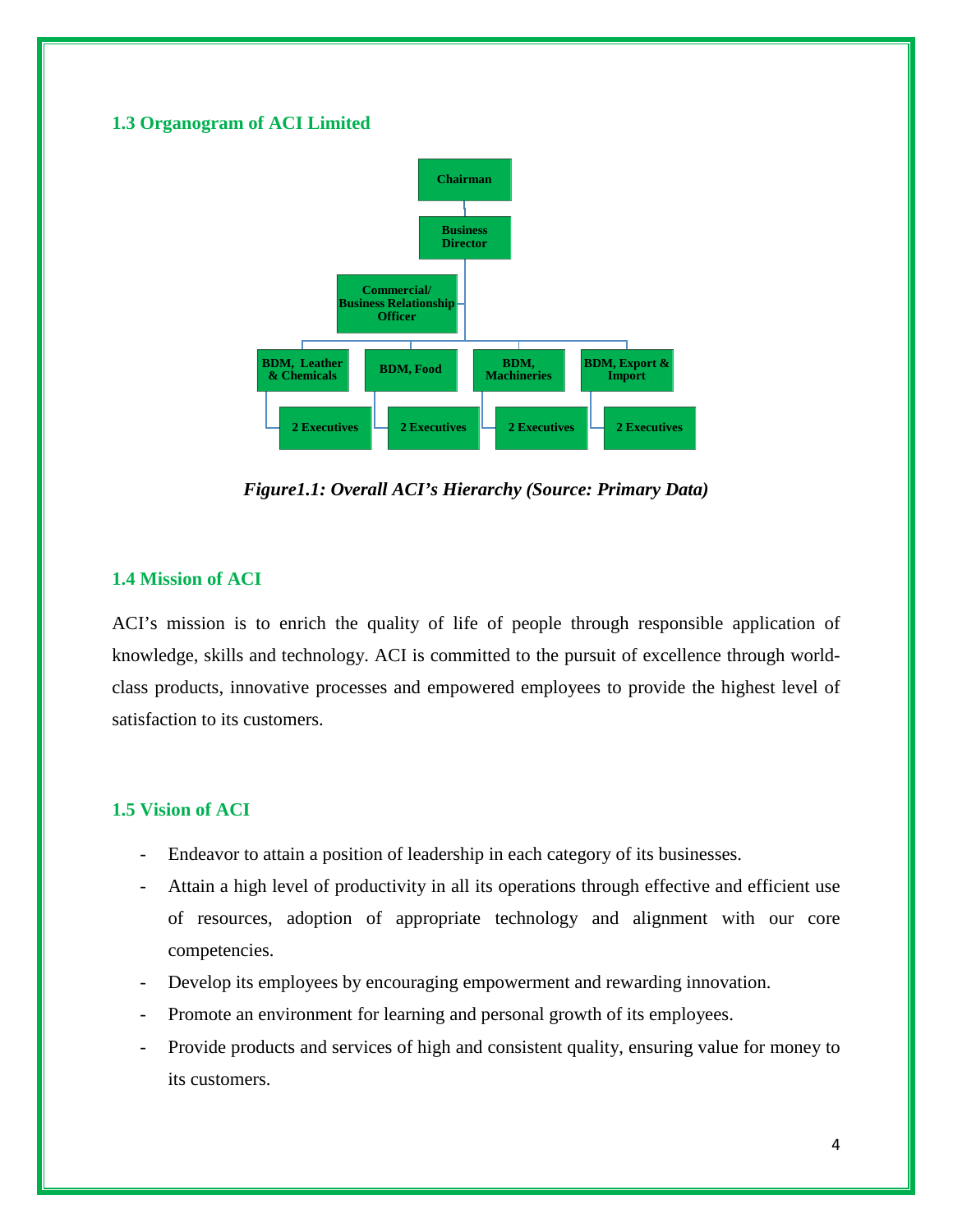- Encourage and assist in the qualitative improvement of the services of its suppliers and distributors.
- Establish harmonious relationship with the community and promote greater environmental responsibility within its sphere of influence.

# **1.6 ACI Quality Policy**

ACI is the first company in Bangladesh to have obtained ISO 9001 Certification for Quality Management System across all categories.

To attain the Vision ACI will:

- Aim to achieve business excellence by understanding, accepting, meeting and exceeding customer expectations.
- Follow International Standards on Quality Management System to ensure consistent quality of products and services to achieve customer satisfaction.
- ACI will also meet all national and regulatory requirements relating to its current businesses and ensure that current Good Manufacturing Practice (cGMP) as recommended by World Health Organisation is followed for its pharmaceutical operations and conform to all other guidelines and best practices relating to its other businesses.
- Commit itself to quality as the prime consideration in all its business decisions. All employees of ACI follow documented procedures to ensure compliance with quality standards.
- Develop a pool of human resources of the Company to their full potential by regular training and participation in seeking continuous improvement of the Quality Management System.

# **1.7 SWOTAnalysis**

A business strategy and decision making is mainly influenced by marketers. Accepting the environment that a business will drive in is one of the major steps marketers should instigate in their research. SWOT describes Strengths, weaknesses, opportunities and threats. SWOT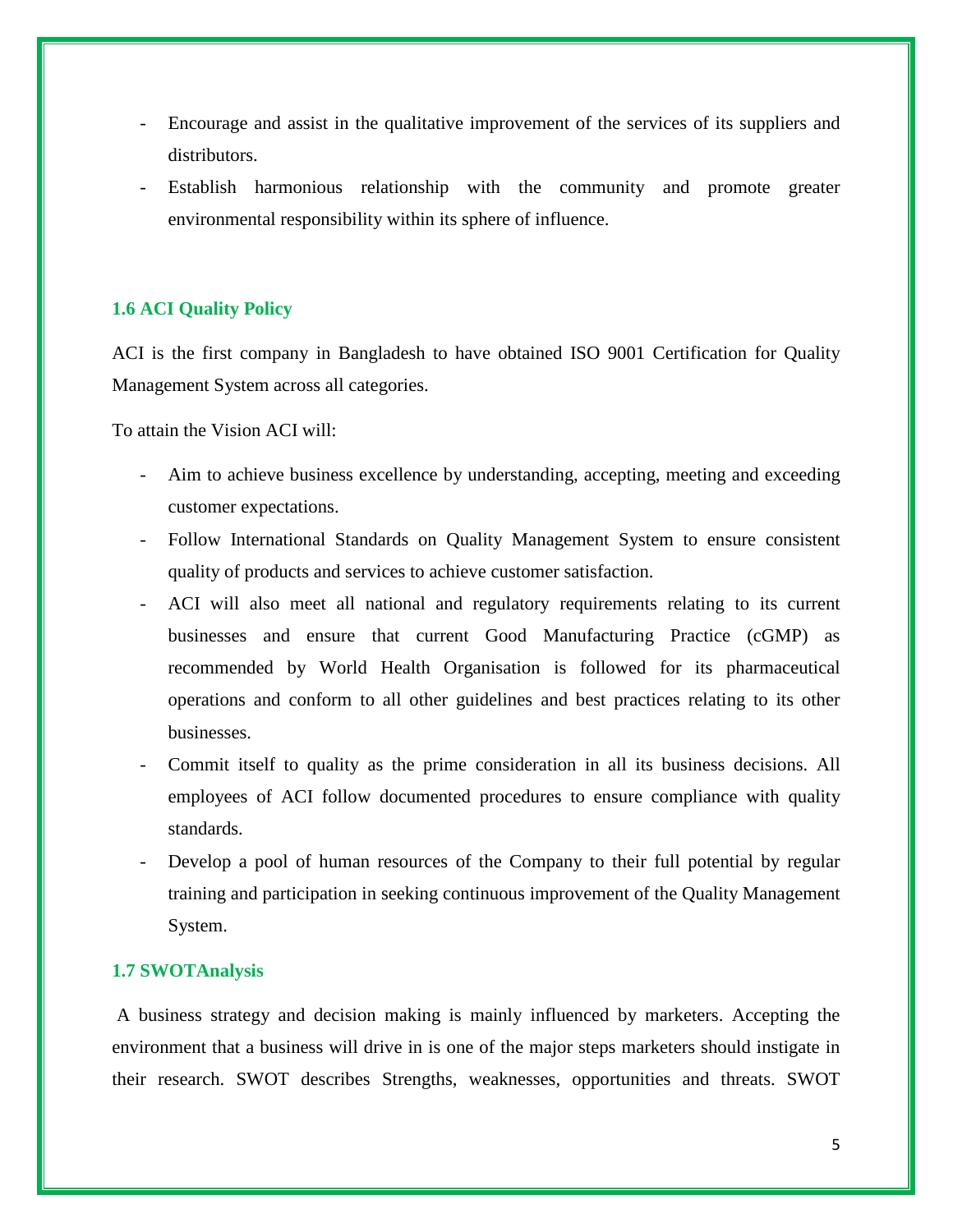analysis is very much effortless but as a constructive instrument marketers can simply relate to better realize the business background. Though findings made in SWOT, a business can successfully penetrate the marketplace and rapidly capitalize on opportunities. In the article named why is a SWOT important to marketers? Bryant, (2015) stated that "differentiators between you and your competitors can be identified by the help of SWOT analysi". In another article "SWOT analysis help with branding and marketing" Makos, (2015) mention that "SWOT is an analysis which helps firms to identify the internal and external factor that might affect future performance". Moreover, Chand, (2014) declare "The fundamental intention of doing SWOT analysis is to give a structure to reflect on the firm's capability to beat obstacles and gain the opportunities those are promising in the surrounding" in her article importance of SWOT analysis in business. In reality the dimensions of internal capabilities have relevance so far, as they relay to the environmental circumstances. Adding up, the analysis of relative strengths and weaknesses involves liking internal aptitudes with the distinctiveness of the external environment. Considering these statements the importance of SWOT of a company can be clearly understood.

| <b>Strengths</b>                      | <b>Weaknesses</b>                    |  |  |
|---------------------------------------|--------------------------------------|--|--|
| 1. Consumer trust                     | 1. New in business                   |  |  |
| 2. Financial strength                 | 2. Not the core business             |  |  |
| 3. Dynamic leadership                 | 3. Need to start from scratch        |  |  |
| 4. Experienced & capable team         | 4. Few service centre s currently    |  |  |
| 5. Connections with good suppliers    | 5. Need time to be in profitable.    |  |  |
| 6. Wide coverage of own distribution  | 6. Time consuming govt. regulation   |  |  |
|                                       |                                      |  |  |
|                                       |                                      |  |  |
|                                       | <b>SWOT of ACI</b>                   |  |  |
| <b>Opportunities</b>                  | <b>Threats</b>                       |  |  |
| 1. Market growth                      | 1. Product quality                   |  |  |
| 2. Financial strength                 | 2. Product availability              |  |  |
| 3. Reference customer                 | 3. Competition with other/price war  |  |  |
| 4. Change of buying pattern           | 4. Local manufacturing plant         |  |  |
| 5. Diversified portfolio for market   | 5. Frequent change in market demand  |  |  |
| 6. Experienced in manufacturing plant | 6. Economic slow down or import duty |  |  |

*Figure1.2: SWOT Analysis of ACI*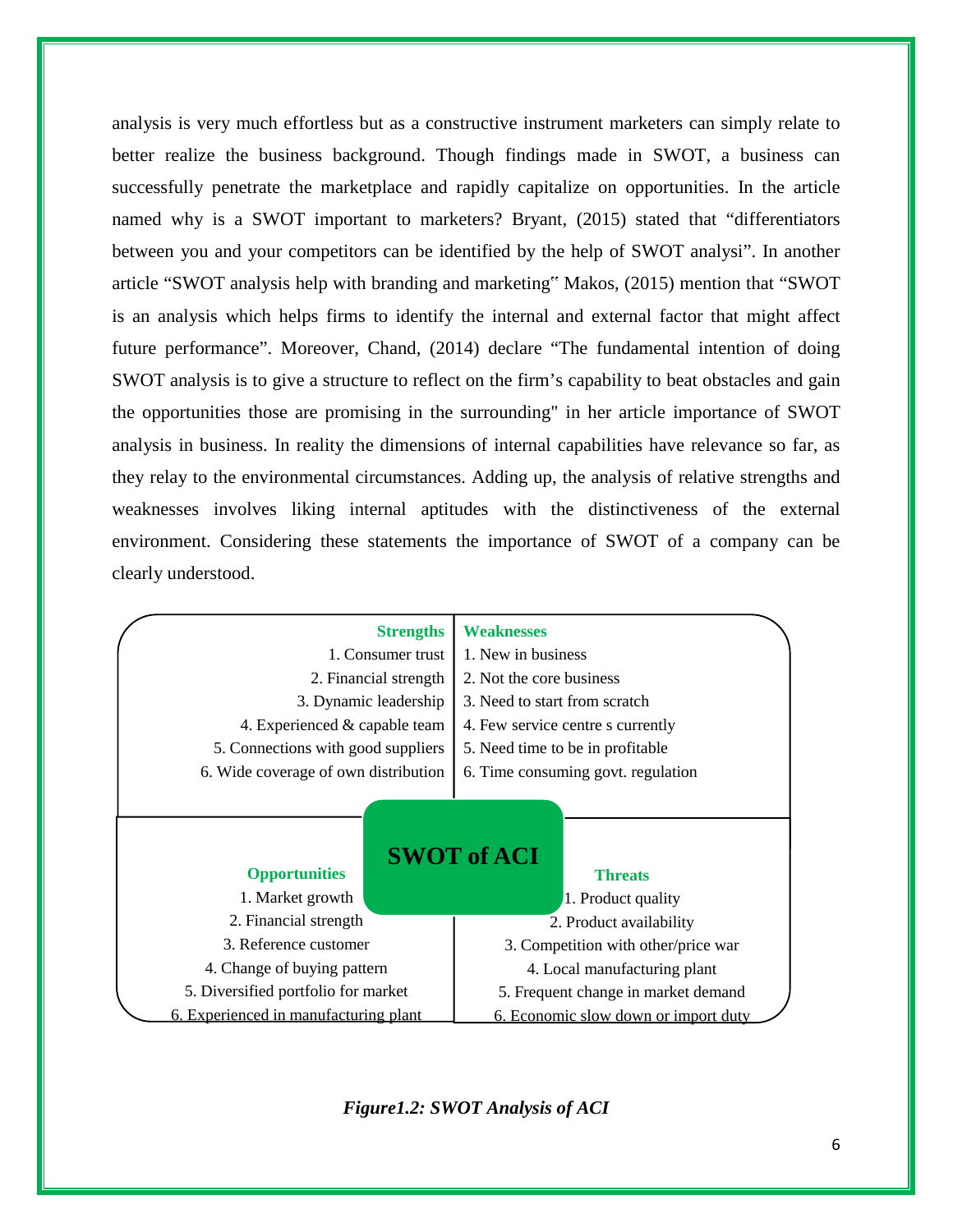# **1.8 Financial Performance of ACI Limited**

The financial performance of ACI is given bellow:

# **1.8.1 Capital Structure**

The major sources of raising company's capital are the Equity (share capital), Long term Liabilities and Bank Loan. The portion of these three categories in raising capital over last five years from 2008 to 2013 in case of Net Sales Income & Profit before Tax, Owners' Equity, and Earnings per Share of ACI are mentioned.



*Figure 1.3: Capital Structure (Source: Annual Report- 2013)*

#### **1.8.2 Sales Contribution by Business Unit**

As per audited accounts for the year ended **31.12.2013,** relative position to total revenue of the

products (by Business Unit) is:



*Figure 1.4: Sales Contribution by Business Unit (Source: Annual Report 2013)*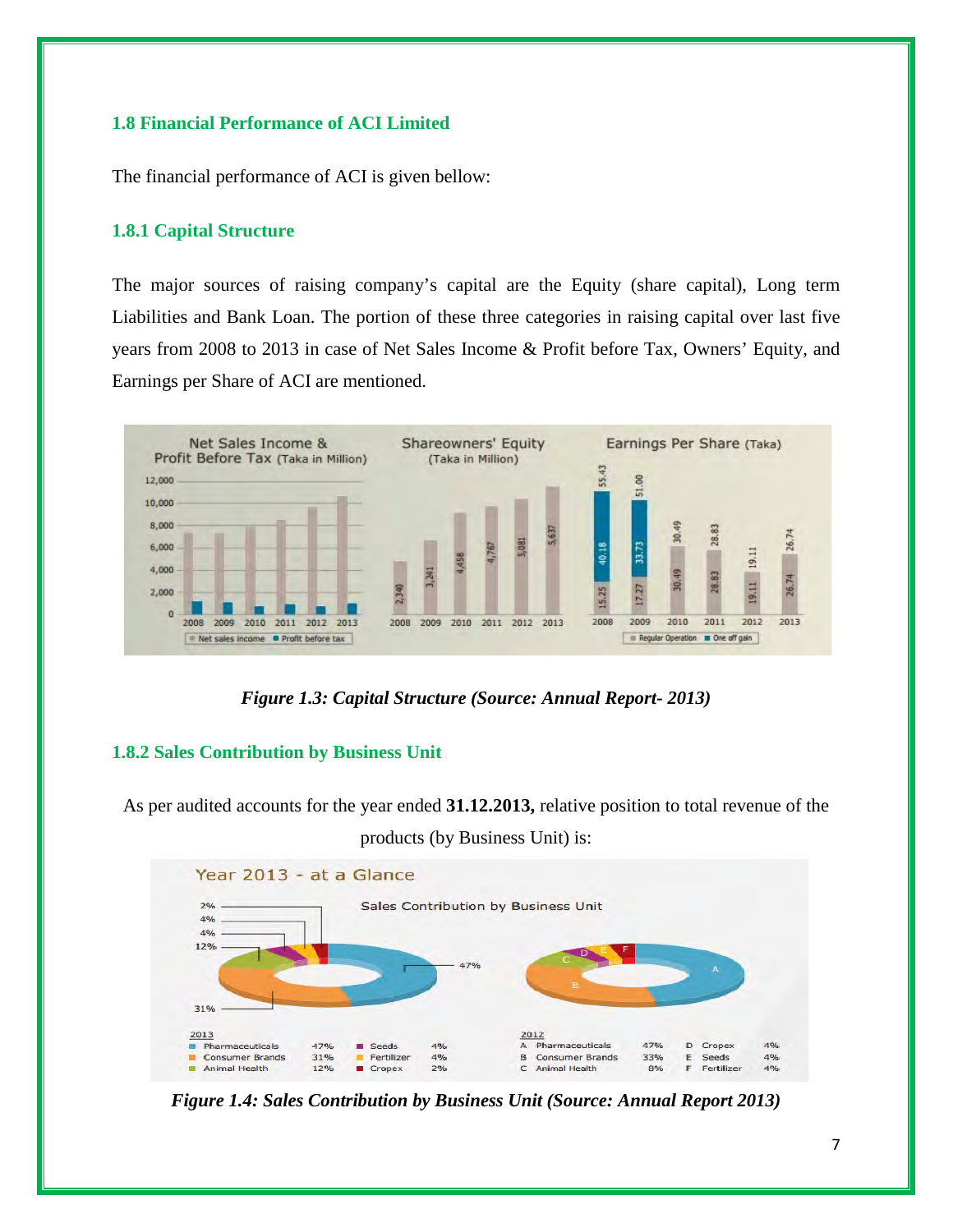It can be seen in the figure 2 that ACI Pharmaceutical is the largest profit gainer for the company. It has a large product line. On the other hand the consumer brands division is at number 02, which accrues 31%. It has got a large product line with Foods, Flour, Electronics, Electrical, and Salt and so on.

# **1.8.3 Comparison of Turnover and Costs over Last Two Years**

|                                              | Comparison of Turnover & Costs over Last Year |               |           | <b>Taka in million</b> |
|----------------------------------------------|-----------------------------------------------|---------------|-----------|------------------------|
|                                              | 2013                                          | $\frac{9}{0}$ | 2012      | $\frac{9}{6}$          |
| <b>Turnover (Gross)</b>                      | 12,049.25                                     | 100           | 10,927.36 | 100                    |
| <b>Cost of Materials</b>                     | 5,169.74                                      | 42.91         | 5,067.90  | 46.38                  |
| Salaries, Wages & Benefits Paid to Employees | 1,444.65                                      | 11.99         | 1,257.32  | 11.51                  |
| Expenses                                     | 2,504.71                                      | 20.79         | 2,204.47  | 20.17                  |
| Duties & Taxes Paid to Government Exchequer  | 2,165.96                                      | 17.98         | 1,852.56  | 16.95                  |
| Profit                                       | 764.19                                        | 6.34          | 545.12    | 4.99                   |
|                                              | 12,049.25                                     | 100.00        | 10,927.36 | 100.00                 |

#### *Figure 1.5: Comparison of turnover and costs over 2012-2013*

From the report, the continuous progress of net income of the company has been increasing. It demonstrates ACI in a very profitable position in its overall business.

#### **1.9 Experience at ACI Chemicals Ltd.**

At the beginning of my internship, I was assigned under a Business Development Manager in the department of Business Research and Development which reports to the strategic apex of the organization. The first week of internship included the facility and factory visit, day long training session on job responsibilities and methods of using ACI resources and technologies to bring out the best out of a graduate who has completed a graduation in Marketing and Finance. The key responsibilities of my tenure were dedicated on the below responsibilities:

- a) Anticipating, extracting and organizing requirements.
- b) Assisting with the current business cases, Understanding the Operation concepts.
- c) Modeling Techniques and methods for efficient business process.
- d) Analyzing present market practices and applying the best strategy in current setup.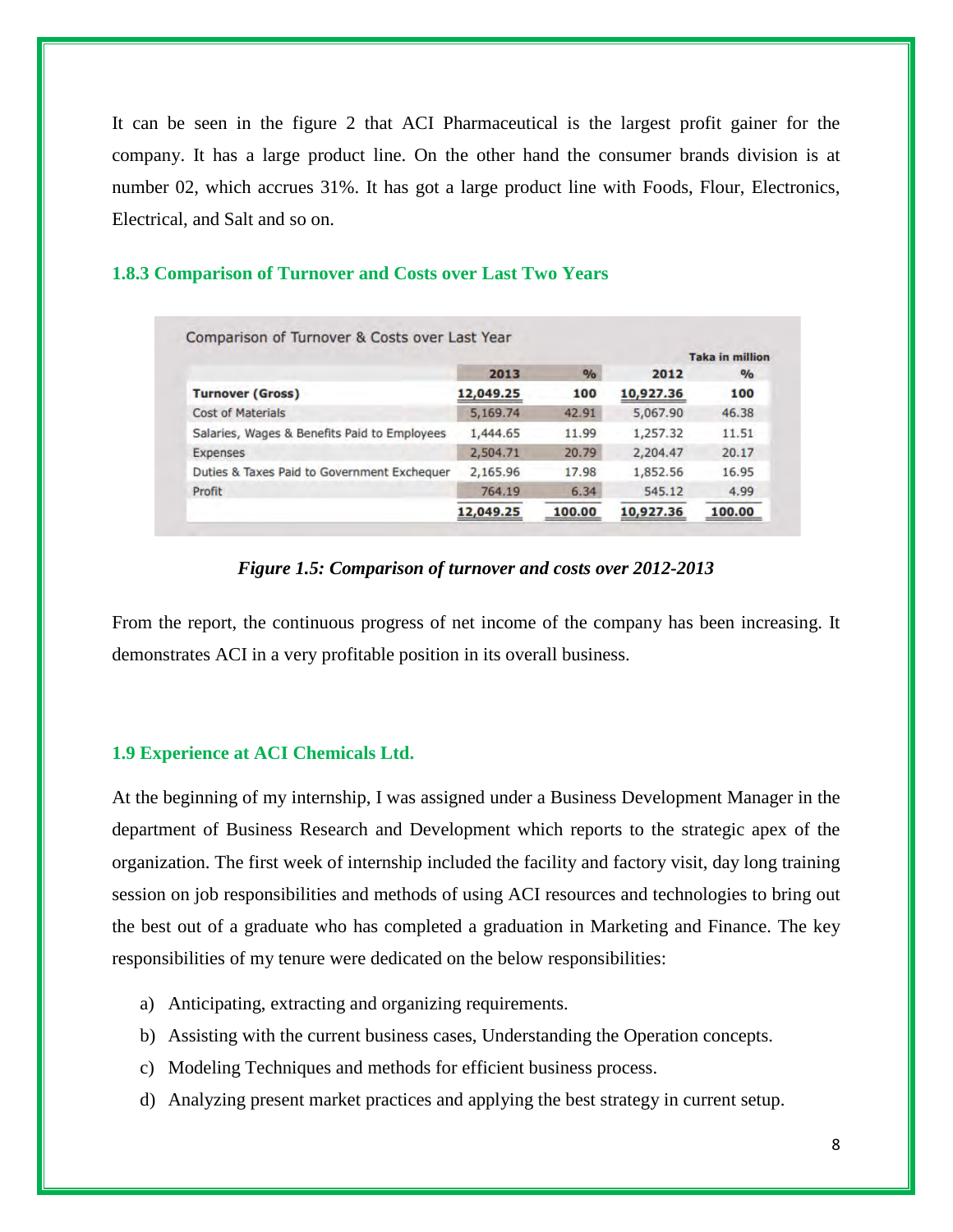e) Opportunity analysis, relative data sourcing, data mining and conducting surveys.

During the 3 months internship period, I have been assigned with 2 different business challenges in 2 different industries which lead me to a good grip over the current business scenario at our country and eventually helped me a lot in terms of immense communication and spontaneous presence in the local supplier of paper, glass, construction materials and food industry. Below is the summary of accomplished tasks in different departments:

#### **1.9.1 Paper and Paper Based Products Industries**

# *Project: Local Indenting Opportunity for Paper Pulp*

- Analysis of the current business model of paper based manufacturing companies in Bangladesh, Demand and supply of the product as well as the opportunity.
- Understanding of the paper manufacturing processes and steps alongside with regular factory visits, identifying challenges and best practices.
- Identifying key raw material and production procedures, machinery identification etc.
- Determine the sourcing countries and companies for pulp and other raw materials for paper and paper based product manufacturing.
- Build a database of potential local customers and setting appointments with the market leaders.
- Communicate with both the vendors and local customers and arranging a 2-wayconference for negotiating the Indenting Agency Agreement which is currently in process by ACI.
- Competitors Analysis, Budget cost structures and Prepared investment to profit ratios.
- Best practice Identification and Calculated spare resources in-house, to invest on the project.
- Analyzed the legal procedures of the industry, standard manufacturing laws, taxation and duty related issues for Import or paper pulp and export of finished products.
- Visited association for Paper manufacturing industry owners and query for membership procedures.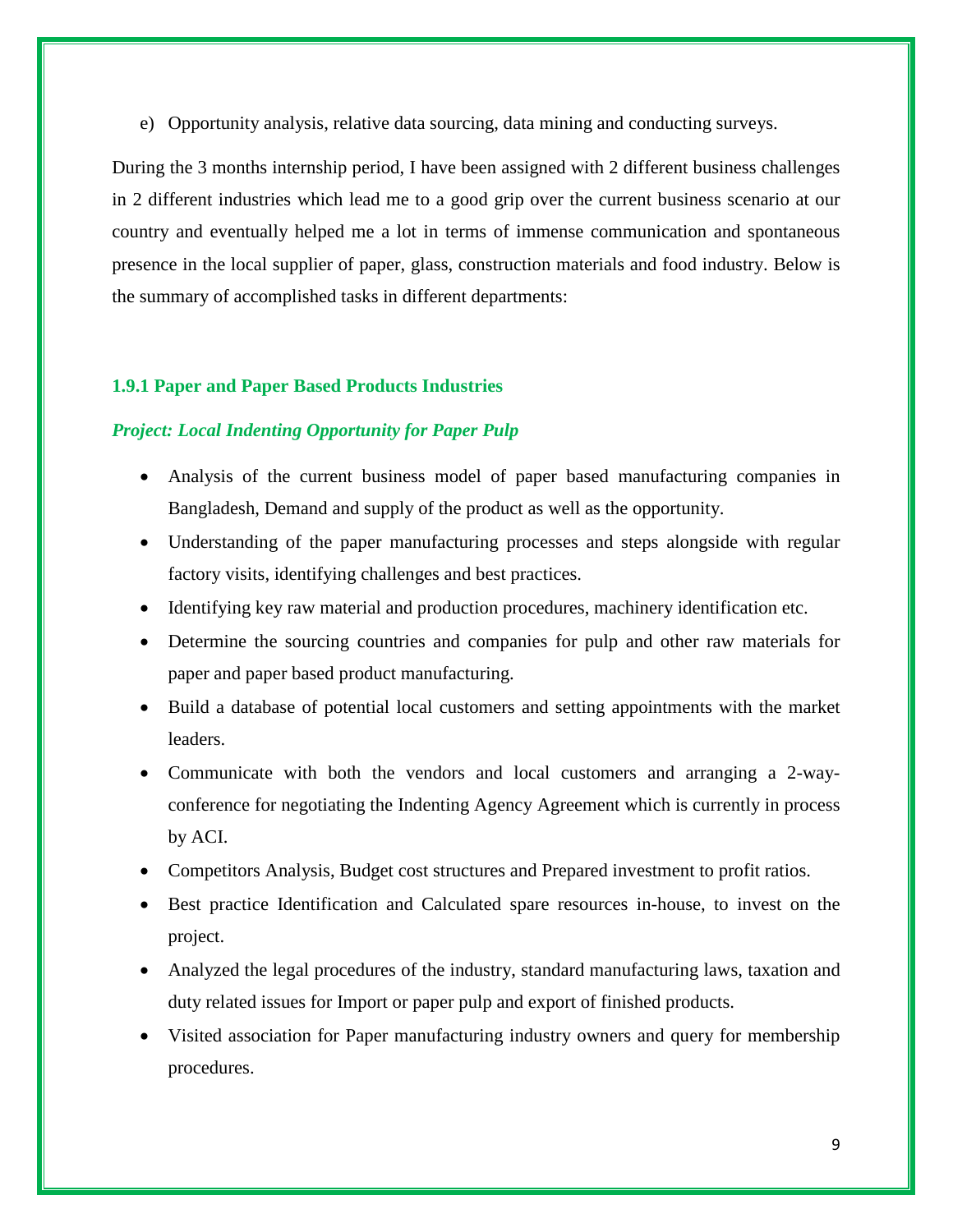# **1.9.2 Building Materials Industry**

# *Project: Machineries Sourcing For Brick Fields*

- Collected database of all the brick manufacturers from the Bangladesh Brick Manufacturing Owners' Association and analyzed the yearly production volume, production trend, pricing strategy.
- Frequent visit to the brick factories at Comilla and Ashulia (Savar) has been made to understand the production process and Specific machineries needed for production.
- Prepared database of suppliers in China, Hong Kong, Germany and Vietnam who supplies brick manufacturing machineries like Automated Box Feeder, Grinder, Vacuum Extruder and Automated Molding Machine etc.
- Prepared comparative product specification charts for choosing the best Value-for-Money deals for sourcing the machineries.
- Managed communication with ACI directors and suppliers for negotiating price and after sales services as well as maintenance issues for the targeted products. The communication included day to day query placement, analysis, Skype meetings etc.
- Competitor's analysis, Key Service issues, labor laws for Brick field employees are carefully observed and summarized for easier decision making.
- Proceeded to Insurance company to understand ins and outs of the policies regarding brick field and any kind of accidents that might occur which should be insured.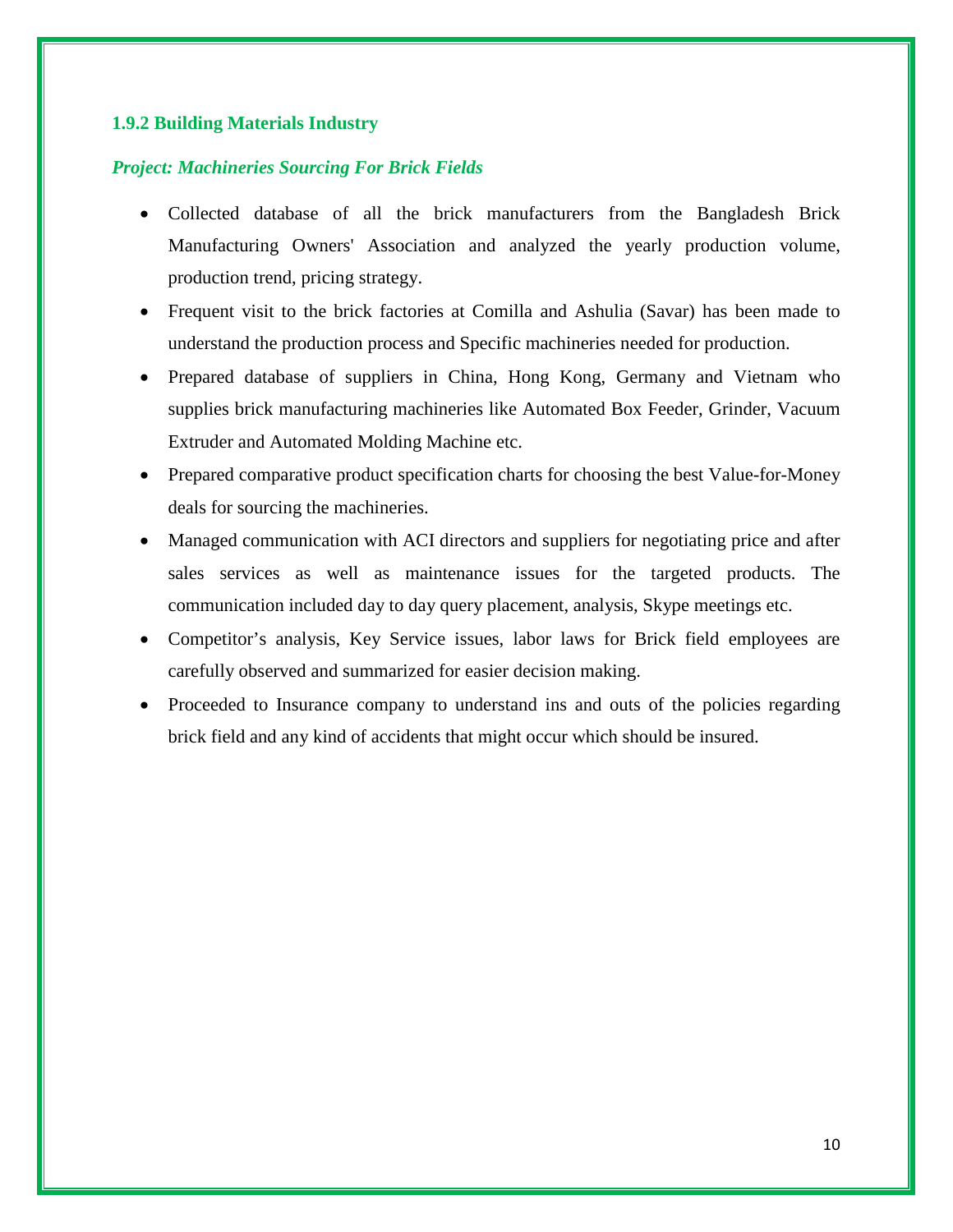# **CHAPTER TWO**

#### **2.1 Introduction:**

Precise sourcing from suppliers can lead any company to the doorstep of success. For instance, Marks and Spencer is one of the UK's leading retailer, trading in 350 owned stores in the UK, a further 10 in Hong Kong and have franchise partners in 36 countries, in 150 locations only by sourcing products from around 600 garment factories and 500 raw material suppliers in over seventy countries around the world. A successful sourcing strategy from suppliers requires a thorough understanding of a company's business strategy, the resources required to deliver that strategy, the market forces and the unique risks within the company associated with implementing specific approaches. A periodic review of the sourcing strategy ensures achievement of desired results and continued alignment with business objectives. Some of the sourcing strategies that are used in supply chain management today include:

*2.1.1 Single sourcing:* A method whereby a purchased part is supplied by only one supplier. A JIT manufacturer will frequently have only one supplier for a purchased part so that close relationships can be established with a smaller number of suppliers. These close relationships (and mutual interdependence) foster high quality, reliability, short lead times, and cooperative action.

*2.1.2 Multi-sourcing:* Procurement of a good or service from more than one independent supplier. Companies may use it sometimes to induce healthy competition between the suppliers in order to achieve higher quality and lower price.

2.1.3 Outsourcing: The process of having suppliers provide goods and services that were previously provided internally. Outsourcing involves substitution—the replacement of internal capacity and production by that of the supplier. Mostly in the absence of physical office at the origin country this process is very effective.

2.1.4 Insourcing: The goods or services are developed internally. This kind of sourcing is considered efficient if the manufacturing company itself is producing a very massive amount of products and constantly need of a lots of raw materials.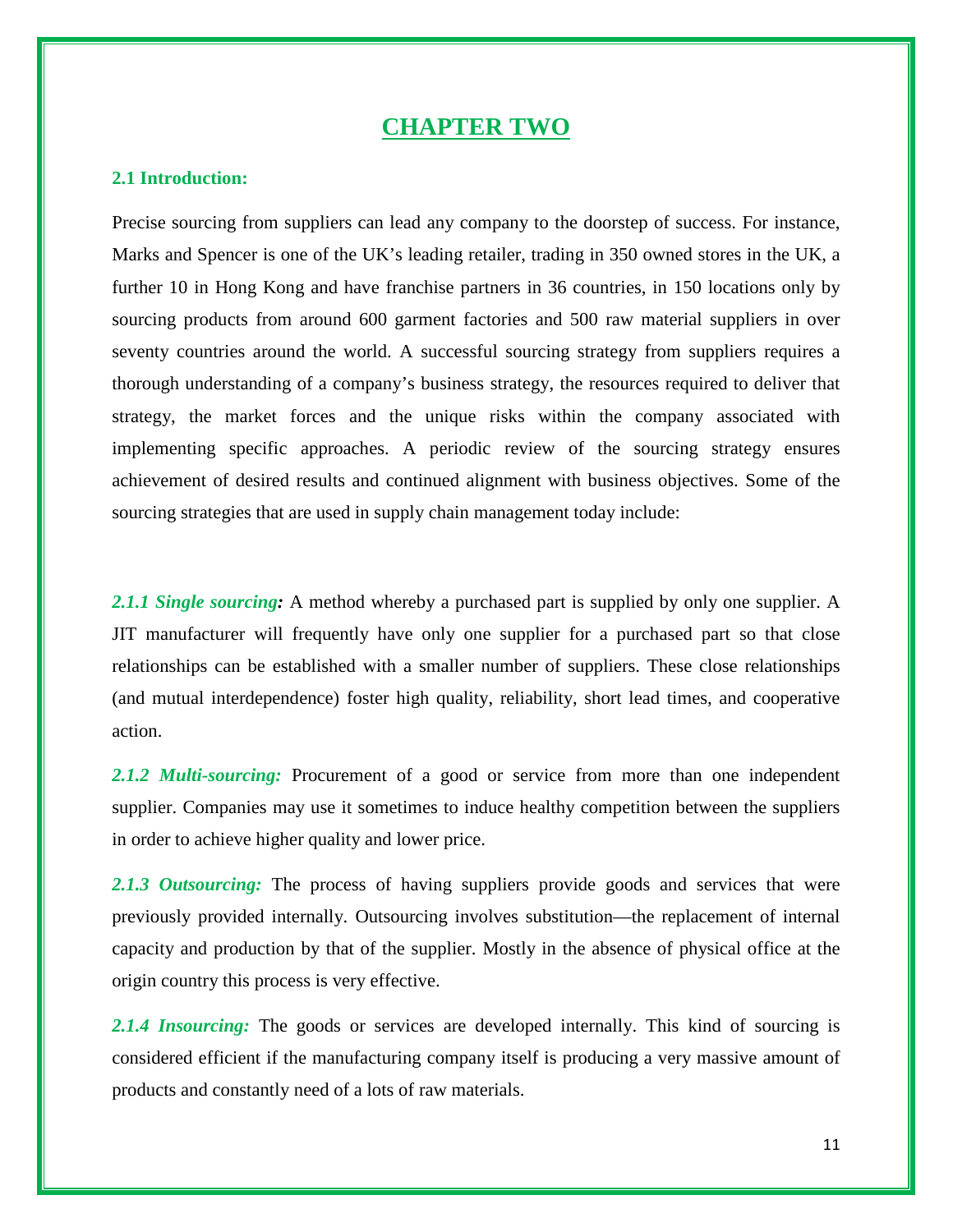Advanced Chemical Industries (ACI) Limited is one of the leading conglomerates in Bangladesh, having diversified business units which have been running precisely because of their successful product and raw material sourcing from the suppliers. Constant market changes have placed an increased pressure for companies to evolve and adapt to potential threats, leading many to turn to the procurement and strategic sourcing functions (both internally and outsourced) to remain competitive and ACI limited has been successfully competent in the market with their effective sourcing strategies.

#### **2.2 Objectives**

The broad objective of the report is to gain practical knowledge about the overall selection and retention process of suppliers in ACI Chemicals Limited and analyze the Supplier selection process, Factors related to the suppliers location, Contract Administration, Transportation Channels, Performance Evaluation and the Risk Assessment of ACI Suppliers. In Addition the objective extended to identify different divisions of ACI and the important factors of sourcing from suppliers with special attention to the sourcing process of the organization.

#### **2.3 Limitations of the Study**

From the beginning to the end, the study has been conducted with the indentation of marketing a complete and truthful one. However many problems appeared in the way of conducting the study. During the study, it was not possible to visit the whole area covered by the company although the some department information regarding the study have been considered. Many information was not readily available and it took face-to-face numerous conversation that sometimes created mixed arguments. Due to perception of the people, some information are arguable but effort has been made to make a uniformed consistency. Beside as an Intern at ACI Chemicals Limited I was not authorized to contact with the suppliers directly and talk with them which might help me to get some more information.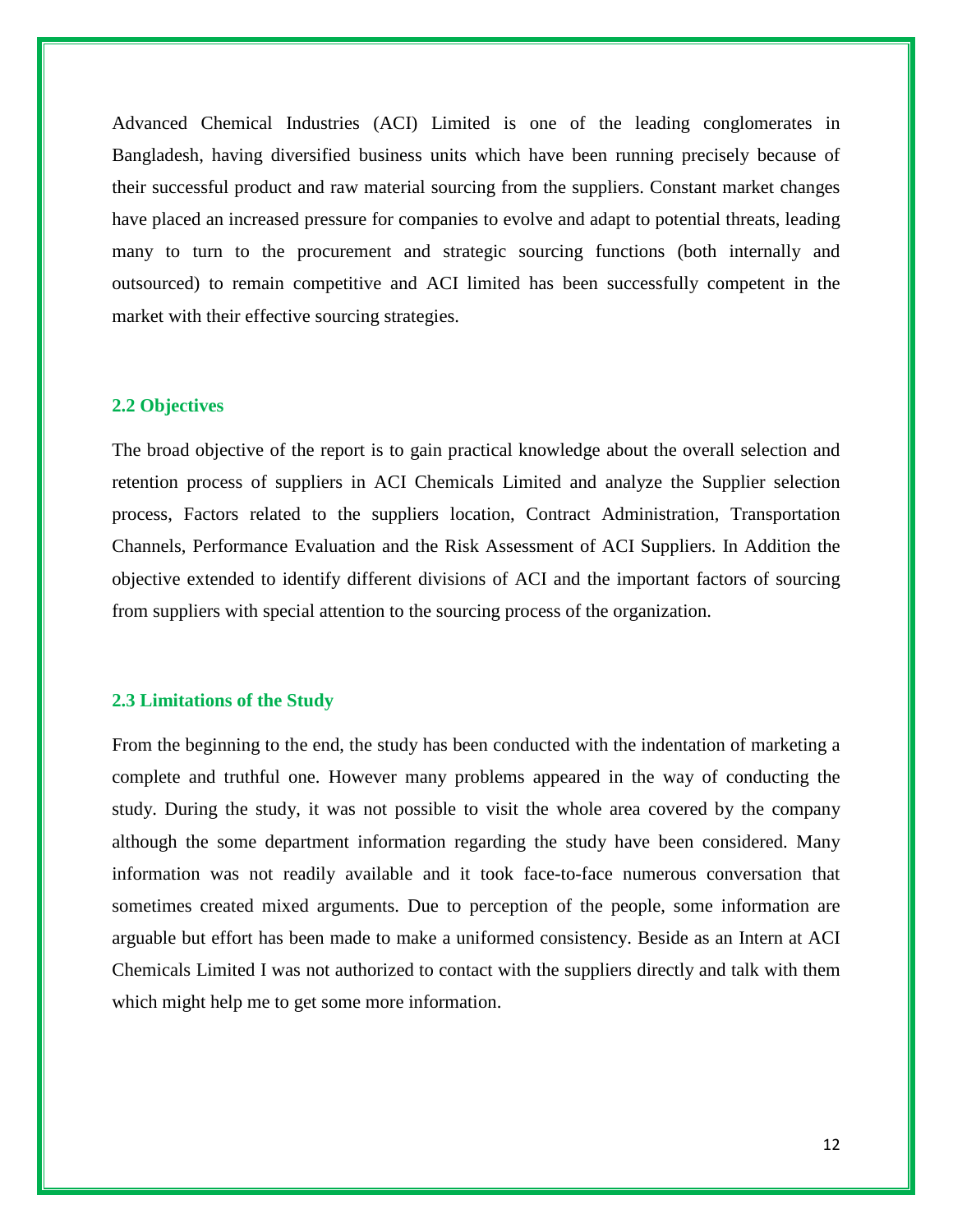# **2.4 Study Methodology**

An impeccable internship consists of the systematic procedure from interview to the end and finally preparation of the final report. The data sources were to be identified and collected accurately and are to be classified, analyzed, interpreted & presented in a systemic manner & key points were to be found out. The overall process of methodology of this report has been given as below:

Identifying data sources: Essential data sources, both primary and secondary, were identified that would be needed to carry on the study and complete this report.

# **2.4.1 Primary Data Sources:**

- Face to face conversation with the officers;
	- 1. Md Mainuddin Patwary, BDM, ACI Chemicals
	- 2. Syed Golam Mabud Chowdhury, BDM, ACI Chemicals
- Practical desk work;

# **2.4.2 Secondary Data Sources:**

- Company profile of ACI Chemicals Limited.
- Relevant file study as provided by the concerned officers.

# **2.4.3 Data Collection:**

Primary data were collected through direct and face to face interview of the different personnel of ACI.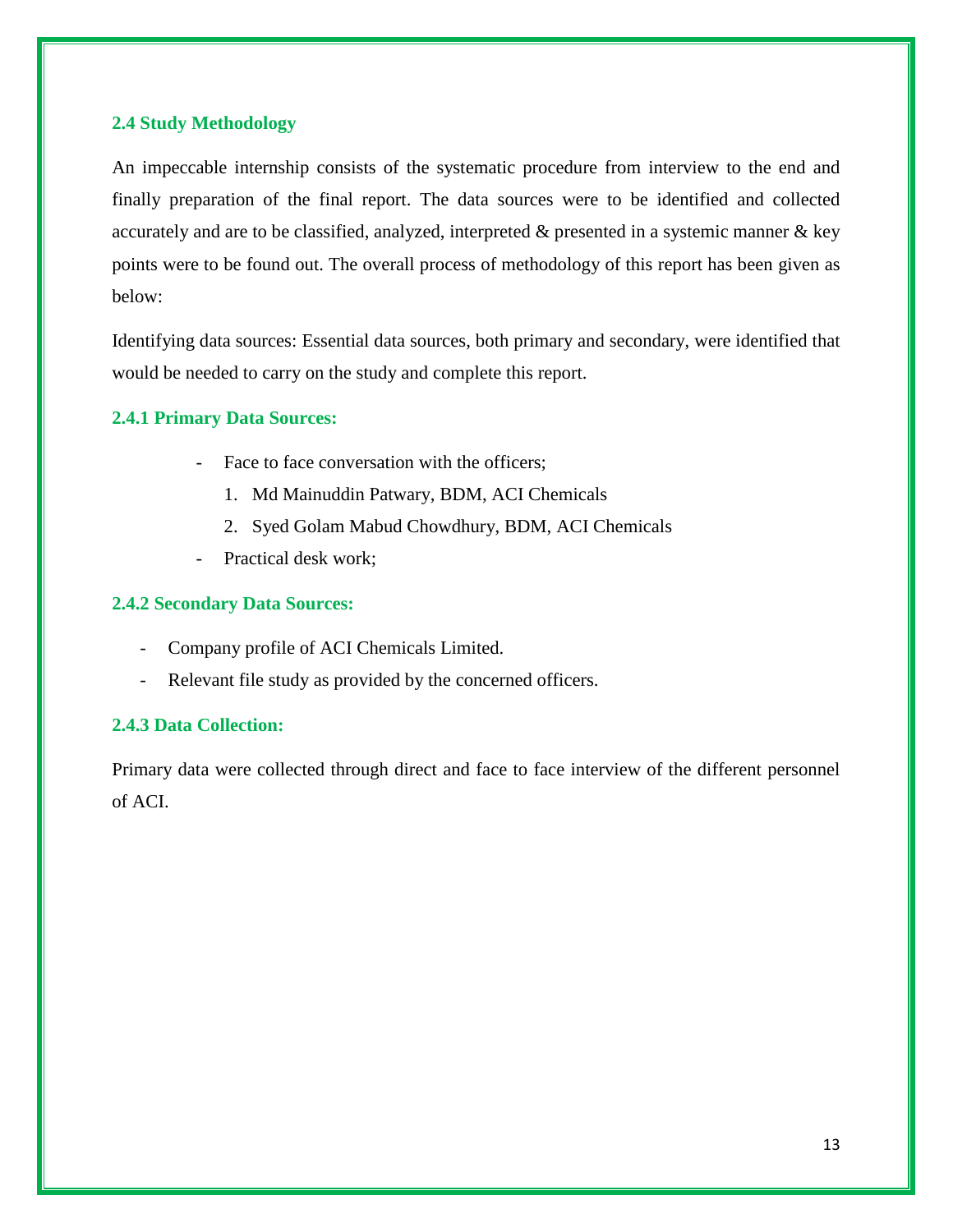# **CHAPTER THREE**

# **ANALYSIS OF THE SUPPLY CHAIN MANAGEMENT OF ACI**

#### **3.1 Supplier Selection Process**

ACI emphasizes on choosing the right supplier very significantly which involves much more than scanning a series of price lists. It depends on a wide range of factors such as value for money, quality, reliability and service. The importance of these different factors are based on ACI business priorities and strategies. It's the belief of ACI that strategic approach of choosing suppliers can also help to understand how their own potential customers weigh up their purchasing decisions. It help them to decide what they need in a supplier, identify potential suppliers and choose their supplier. Some of the steps of choosing the suppliers in ACI are as follows:

#### **3.1.1 Applying Strategy to Choose for Suppliers**

The most effective suppliers are those who offer products or services that match - or exceed - the needs of our business. So in ACI when they are look for suppliers, they make sure that their business needs and buying from a carefully targeted group could have a number of benefits. For example, if they want to cut down the time it takes to serve their customers, they choose suppliers which offer them faster delivery even if their rate is higher than those that compete on price alone.

#### **3.1.2 Characteristics of a Supplier**

There are a number of characteristics which are considered strictly in ACI while choosing the supplier. These are discussed as follows

#### **Reliability**

The suppliers must be reliable and trustworthy. It is believed that if the suppliers let us down, we may let our customers down.

#### **Quality**

The quality of the supplies needs to be consistent. In ACI they believe that the customers associate poor quality with them, not with the suppliers.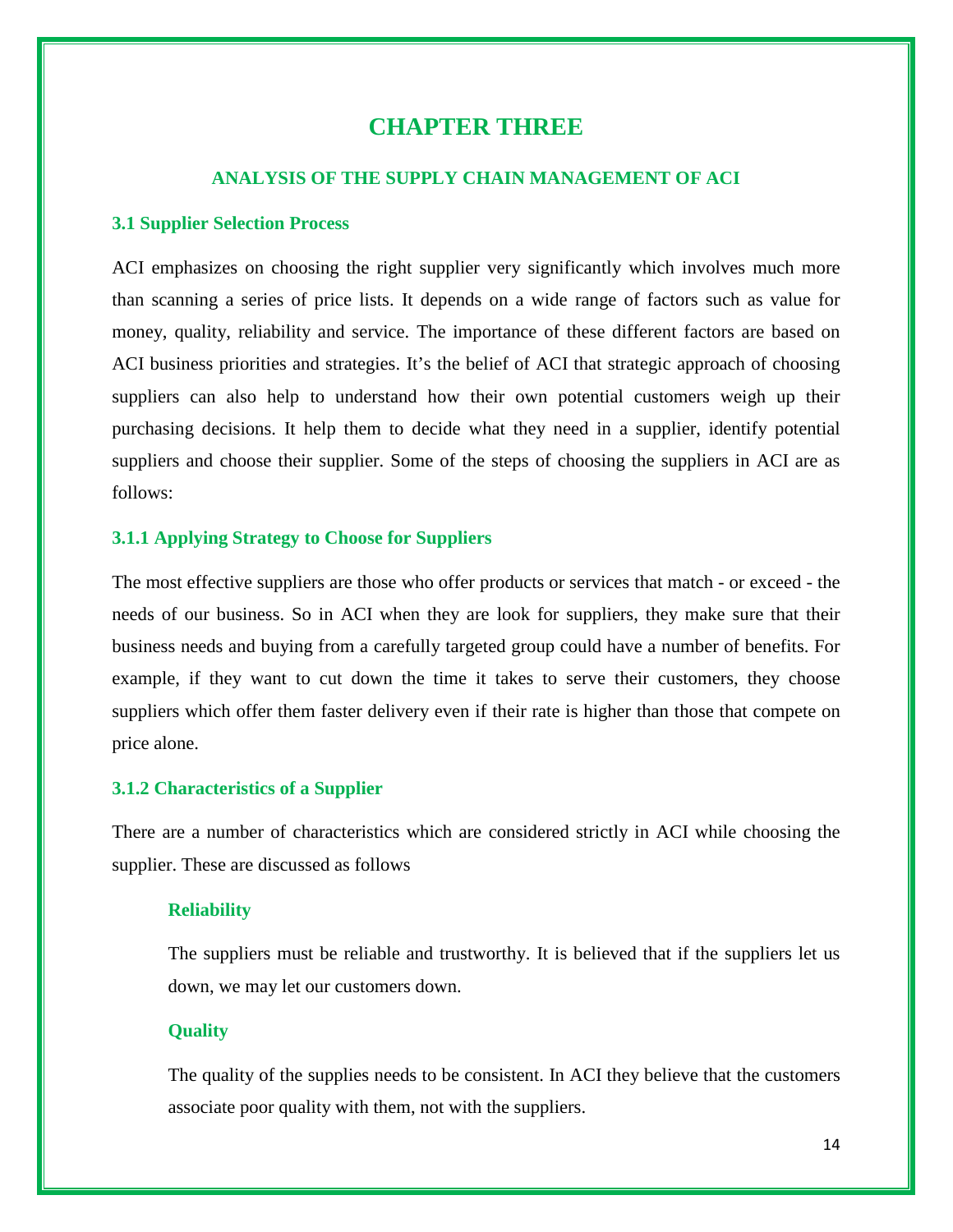#### **Value for money**

The lowest price is not always the best value for money. ACI thinks if they want reliability and quality from their suppliers, they will have to decide how much they are willing to pay for their supplies and the balance they want to strike between cost, reliability, quality and service.

#### **Strong service and clear communication**

It is a must in ACI for the suppliers to deliver on time, or to be honest and give them plenty of warning if they can't. They believe, the best suppliers will want to talk with them regularly to find out what needs they have and how they can serve them better.

#### **Financial security**

According to ACI it's always worth making sure that the supplier has sufficiently strong cash flow to deliver what ACI want, when they need it.

#### **A partnership approach**

A strong relationship benefits both sides. ACI want their suppliers to acknowledge how important their business is to them, so they make every effort to provide the best service possible.

# **3.1.3 Identifying Potential Suppliers**

ACI find suppliers through a variety of channels. They prefer to build up a shortlist of possible suppliers through a combination of sources to give them a broader base to choose from. In this purpose the date of the suppliers of the specific products are found in the database of the designated products association or the National Board of revenue. Sometime data vendors are employed to identify the supplier who sale data to ACI with pre-set pricing range. Some other channels are-

# **Recommendations**

Recommendations from friends and business acquaintances are good source of information about suppliers. They are more likely to get an honest assessment of a business' strengths and weaknesses from someone who has used its services.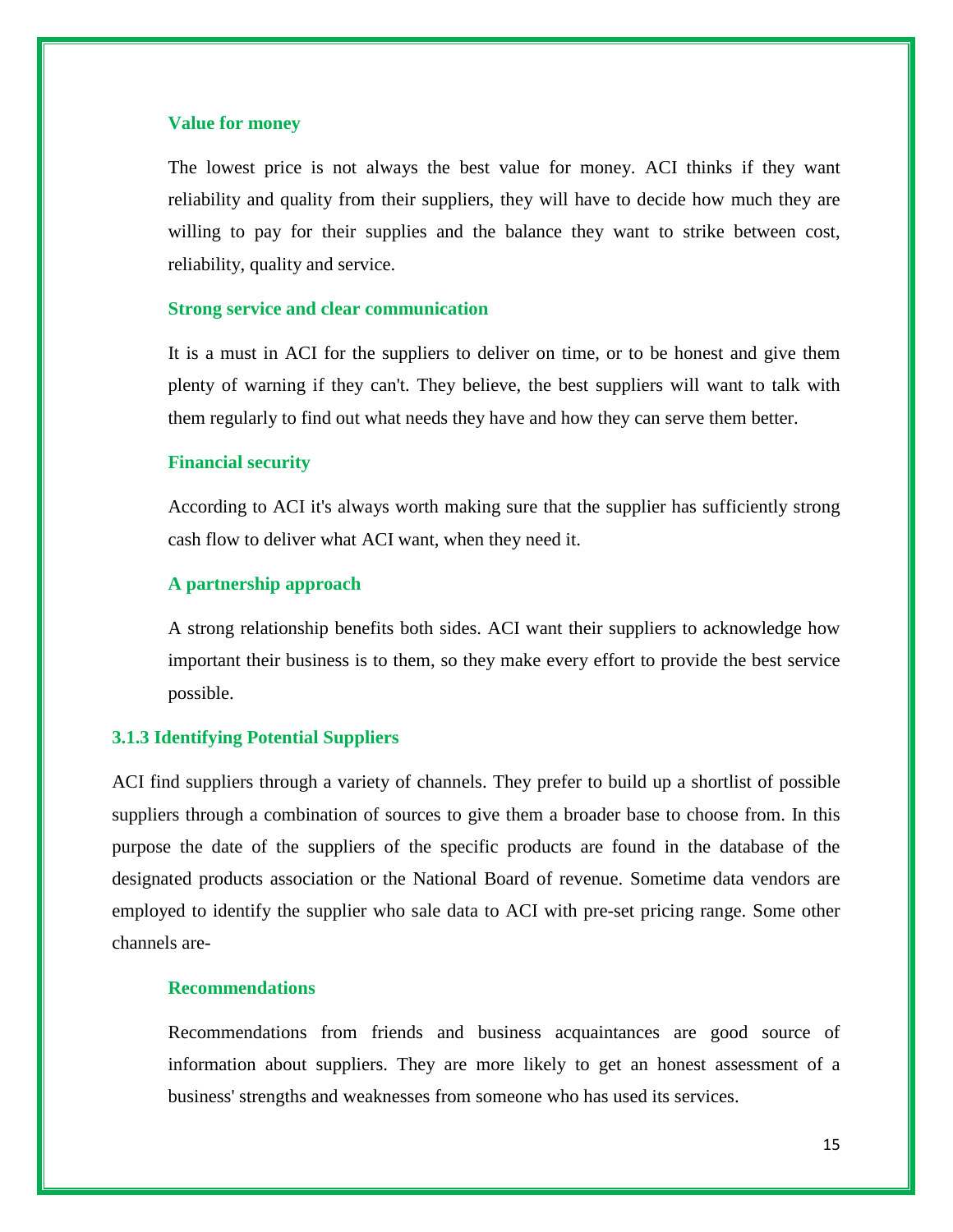# **Directories**

If they are looking for a supplier in their local area, they try directories such as Yellow Pages and other search engines.

# **Trade associations**

If their needs are specific to a particular trade or industry, there will probably be a trade association that match them with suitable suppliers.

#### **Business advisors**

Local business-support organizations, such as chambers of commerce, often point them in the direction of potential suppliers. They also contact their Strategic Information Centre.

#### **Exhibitions**

Exhibitions offer a great opportunity to talk with a number of potential suppliers in the same place at the same time. Before they go to an exhibition, they try to check that the exhibitors are relevant and suitable for their business or not.

#### **Trade press**

Trade magazines feature advertisements from potential suppliers. They contact their Strategic Information Centre for a list of specialist trade magazines.

#### **3.1.4 Sourcing of Suppliers**

Once they get a clear idea of what they need to buy and identified some potential suppliers, they build a shortlist of sources that meet their needs.

When considering the firms on the shortlist, they try to look for the answers of the following questions:

- Can these suppliers deliver what they want, when they want it?
- Are they financially secure?
- How long have they been established?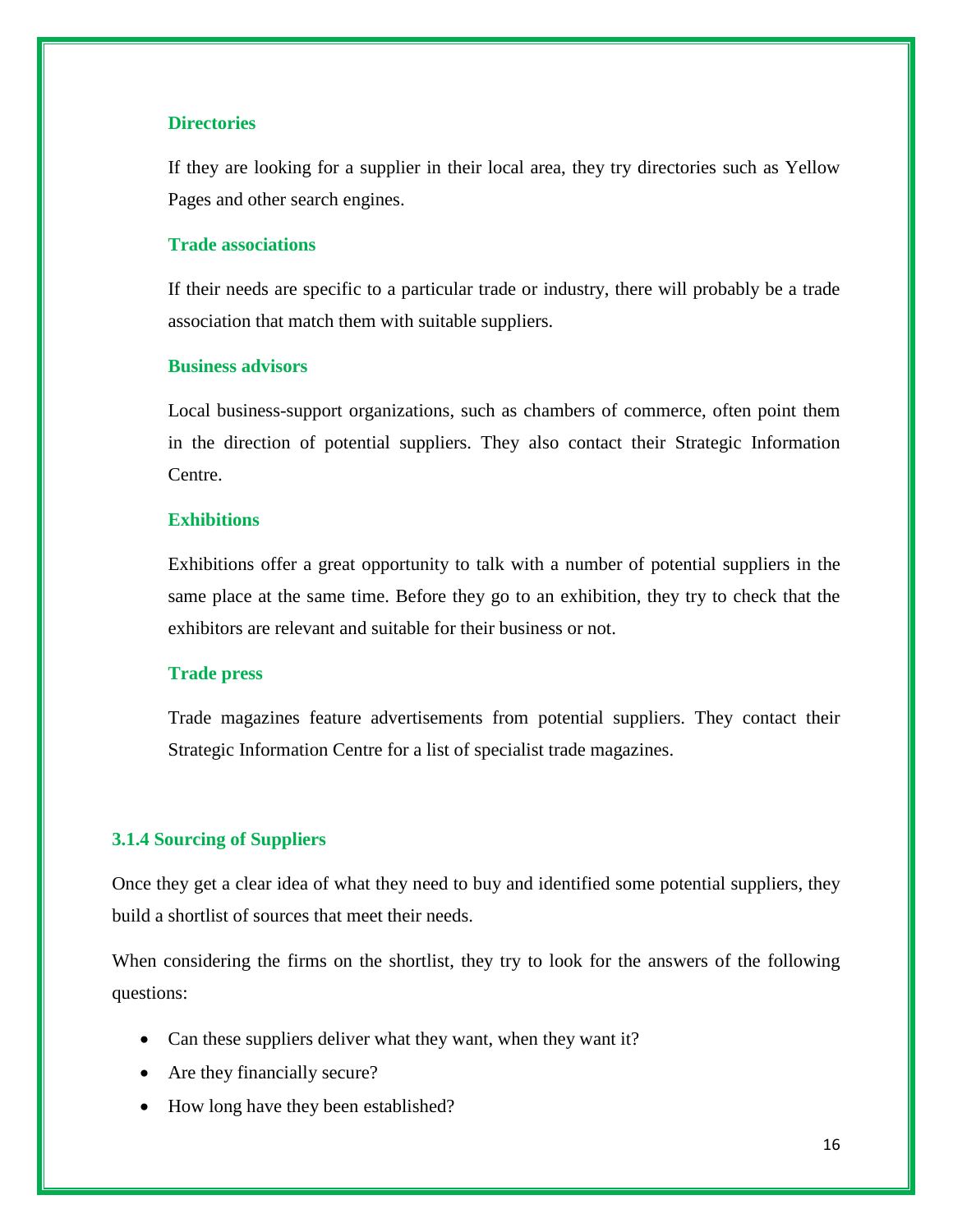- Do they know anyone who has used and can recommend them?
- Are they on any approved supplier lists from trade associations or government?

They do research and try to slim their list down to no more than four or five candidates. It's a waste of time for them and the potential supplier if they approach them when there's little chance of them fulfilling their requirements.

# **3.1.5 Selecting a Supplier**

Once they have a manageable shortlist, they approach the potential suppliers and ask for a written quotation and, if appropriate, a sample. They provide the suppliers with a clear brief summarizing what they require, how frequently they will require it and what level of business hope to place.

#### **Getting a Quotation**

ACI always ask potential suppliers to give them a firm price in writing for, e.g. three months. They also ask about discounts for long-term or high-volume contracts. The quotation also considers the SLA agreement and tenure of the contracts.

#### **Comparison of Potential Suppliers**

When they get the quotation, they compare the potential suppliers in terms of what matters most to them. For example, the quality of their product or service may be most important, while their location may not matter. Price is important, but it is not be the only reason they choose a supplier. They are confident that their supplier can make a sufficient margin at the price quoted for the business to be commercially viable.

They always check and make sure that the suppliers they employ are the ones that do the work. Some suppliers may outsource work to subcontractors, in which case they also investigate the subcontractor to determine.

Wherever possible ACI utilizes the idea to meet a potential supplier face to face and see how their business operates. Understanding how the supplier works give them a better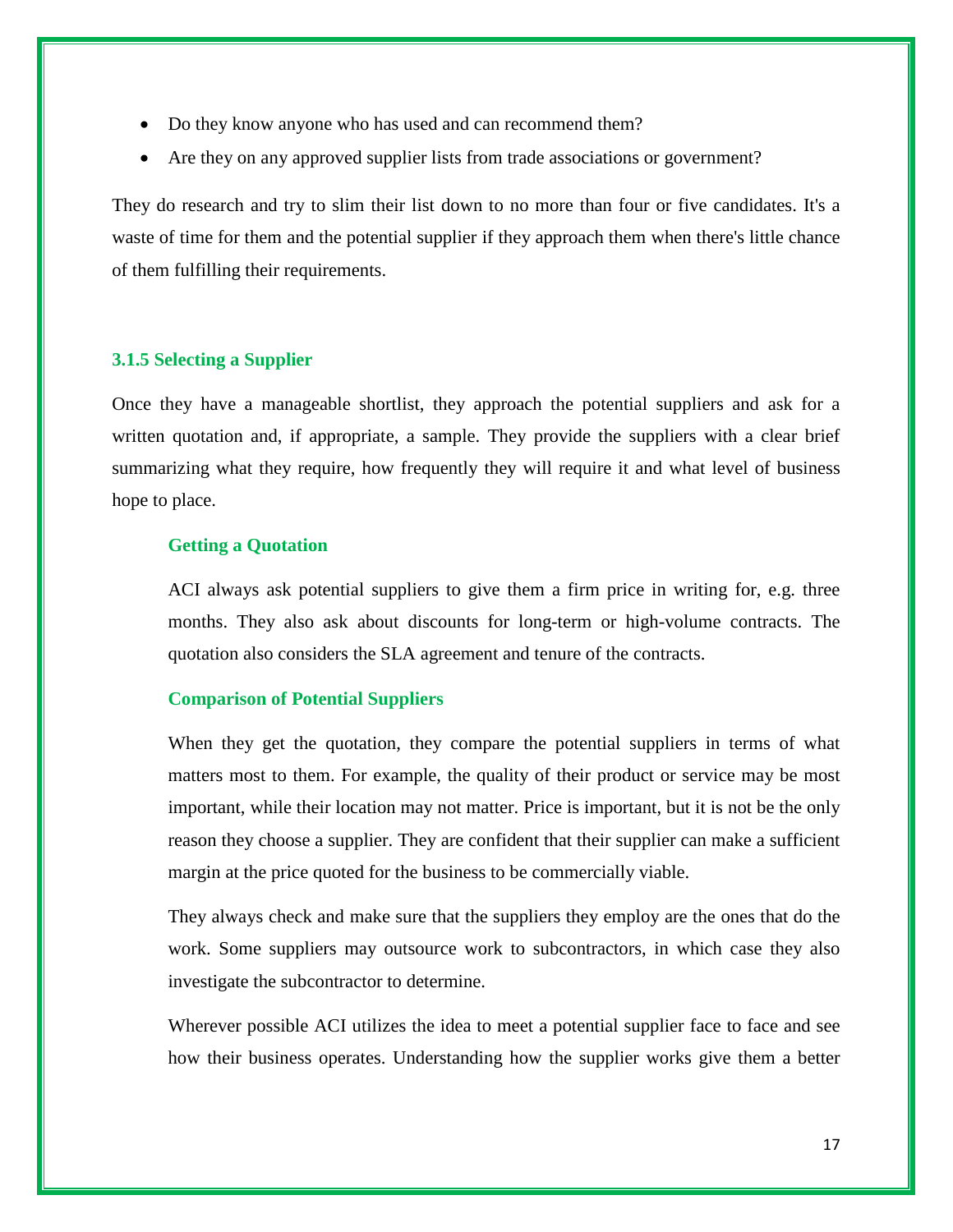sense of how it benefit their business as well creates an environment of trust and commitment.

#### **Negotiation of Terms and Conditions**

Once they settle on the suppliers they like to work with, they move on to negotiating terms and conditions and drawing up a contract. ACI maintain a guideline of their own on how to negotiate the right deal with suppliers.

#### **Knowing Needs**

ACI employees always make sure that the supplier know what they need to deliver. They understand the difference to their business between a strategic supplier, who provides goods or services that are essential to their business - such as high-value raw materials and non-strategic suppliers who provide low-value supplies such as office stationery.

# **Market Research**

Choosing the right suppliers is essential for their business so they never try to save time by buying from the first supplier they find that may be suitable.People or other businesses with first-hand experience of suppliers can give useful advices. Therefore ACI limited also focuses on the information and recommendations from other companies.

#### **Credit Check ofPotential Suppliers**

ACI makes sure their supplier has sufficiently strong cash flow to deliver what they want and also with them when they need them most. Also they need to evaluate whether they have considerable insurance for any kind of debt as well as good credit rating form the renowned credit rating organizations.

#### **Price vs. Quality Consideration**

Other factors are equally important when choosing a supplier - reliability and speed, for example. The company believes if they buy cheaply but persistently let down their customers as a result, they'll start to look elsewhere. So quality of the raw materials as well as ensuring finished goods are important for consideration.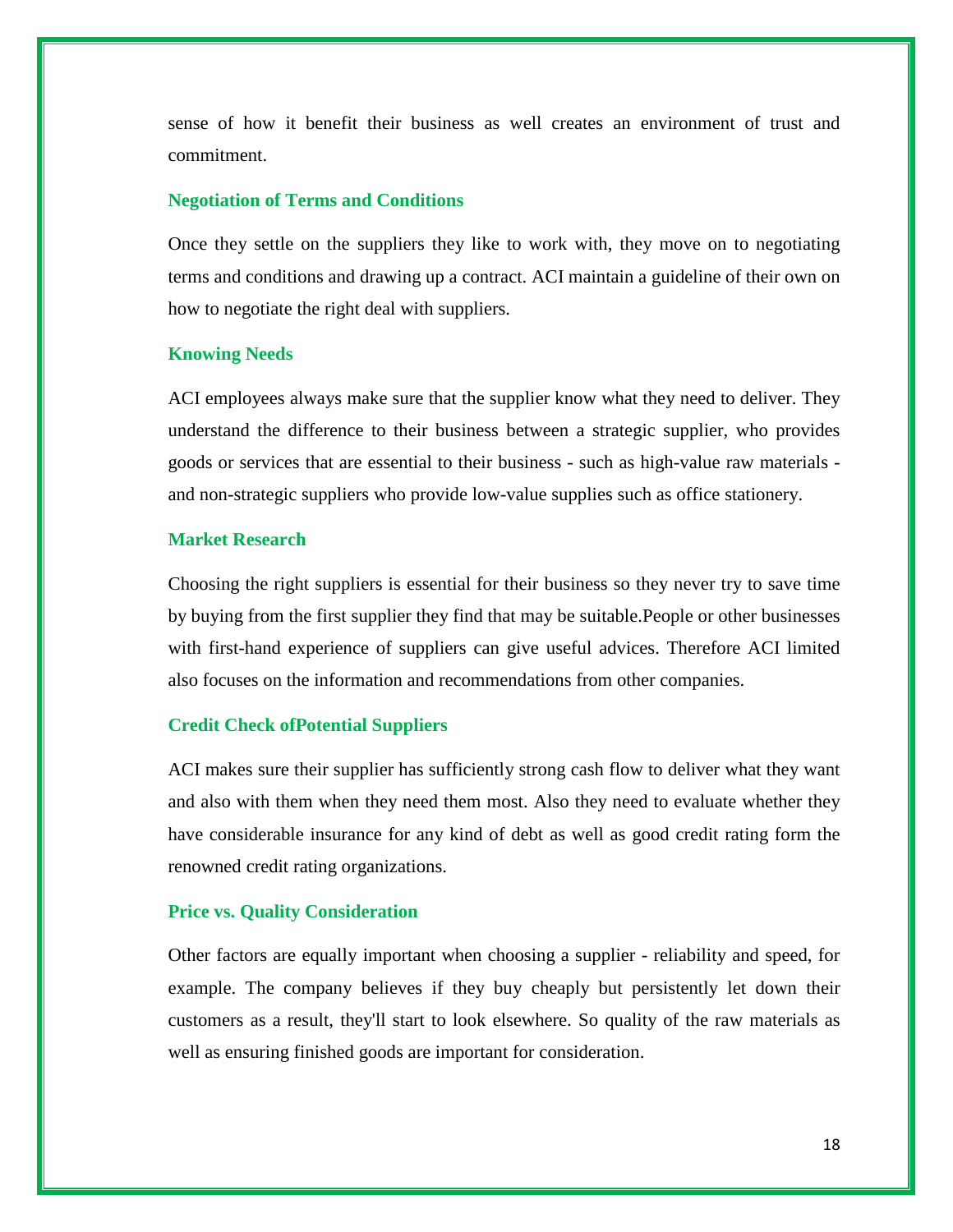# **Service Level Agreement Assurance**

ACI limited agrees on service levels before they start trading with their supplier so that they know what to expect from them. Their strategy is how to manage their suppliers.

Since it is easier for ACI to manage and probably more cost-effective if they limit the number of sources they buy from. But they don't have just a single supplier. It's always worth having an alternative supply source ready to help in difficult times and also for their business' success.

Therefore the overall supplier selection process of ACI limited include the following steps:



# *Figure 3.1: Overall supplier selection process of ACI*

# **3.1.6 Location Wise Supplier Sorting**

There are various factors related to the Suppliers Location which are significantly considered in ACI Limited. Some of these factors are-

• Communication-communication flexibility is always considered by ACI. Site visiting to product supply all have to gone through a communication process. Time deviation, distance, Hassel free distribution channel etc. are affecting factors of communication. Time of dealing, shipment, communication over phone, mailing etc. are scrutinized very seriously by ACI.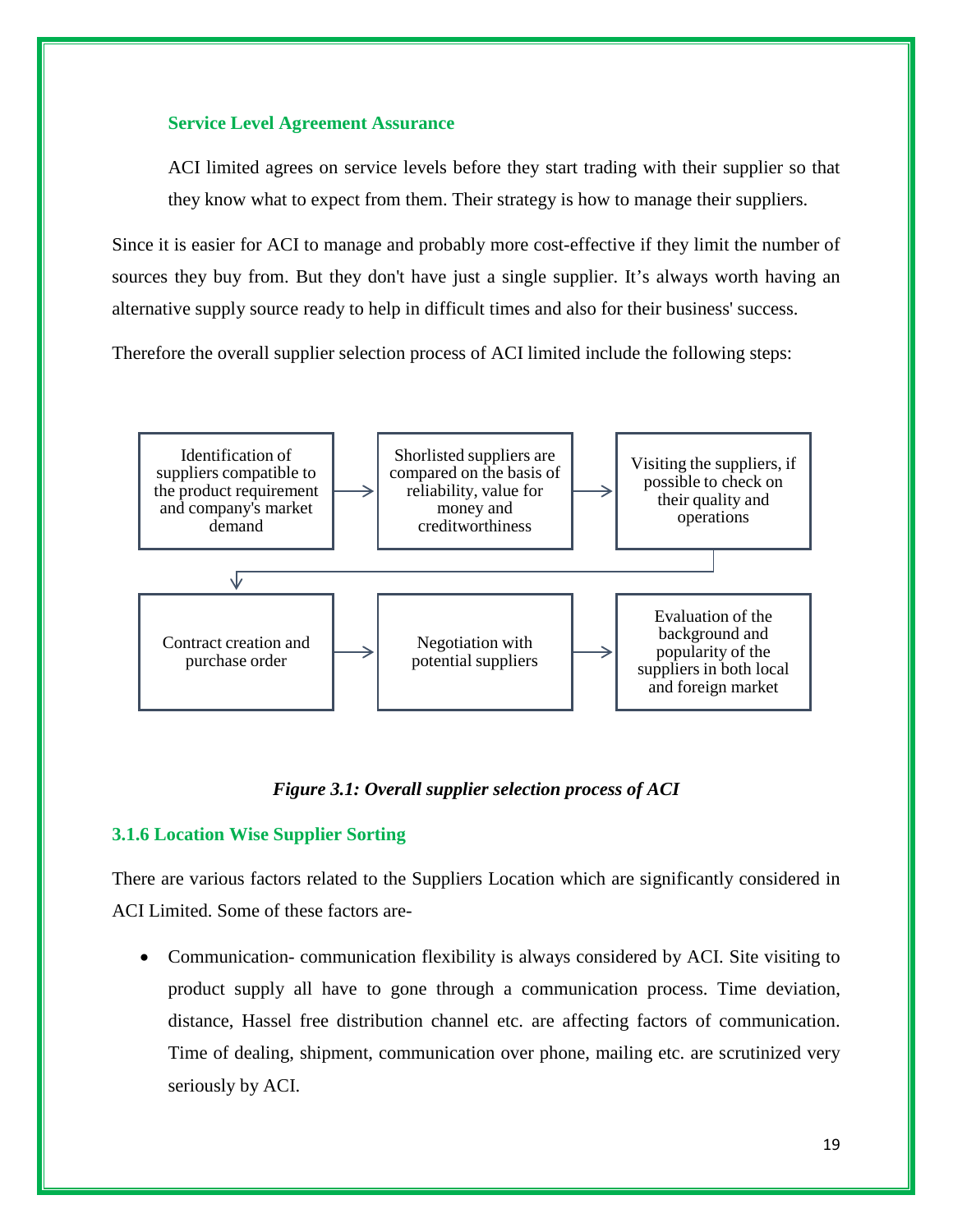- Price-cost of production, distribution, tariff, fright charge etc.
- Political stability-relation with our country, taxes, economic stability are strictly considered in ACI. For example they will not do business with Israel, Pakistanand Italy etc.
- Geographic location plays an important factor in case of choosing suppliers.
- Lead time- transporting time and feasibility of transportation will determine the actual lead time and as well as the ordering period. Therefore ACI is highly serious about lead time of the suppliers.
- Competition- monopoly business of any particular country will charge more in exporting their product. ACI evaluate such location which have a certain level of completion among other manufacturing companies

#### **3.2Performance Evaluation Process of ACI's Suppliers**

The main objective of the ACI's supplier evaluation process is to reduce purchase risk and maximize the overall value of the purchaser. It typically involves evaluating, at a minimum, supplier quality, cost competitiveness, potential delivery performance and technological capability. Some of the other criteria used in the preliminary evaluation of ACI's suppliers include financial risk analysis, evaluation of previous performance, and evaluation of supplier provided information.

#### **3.2.1 Elements of Supplier Performance**

There are three different aspects to the monitoring of supplier performance:

**a.** Gathering factual, and therefore objective information about their performance such as leadtimes from order, quality standards being met, pricing compliance and whatever else is laid out in the contract. This type of information can usually be obtained from IT systems within the organization in the form of management information. As with all of these aspects, it is good practice to be as consistent as possible in the approach to the performance monitoring.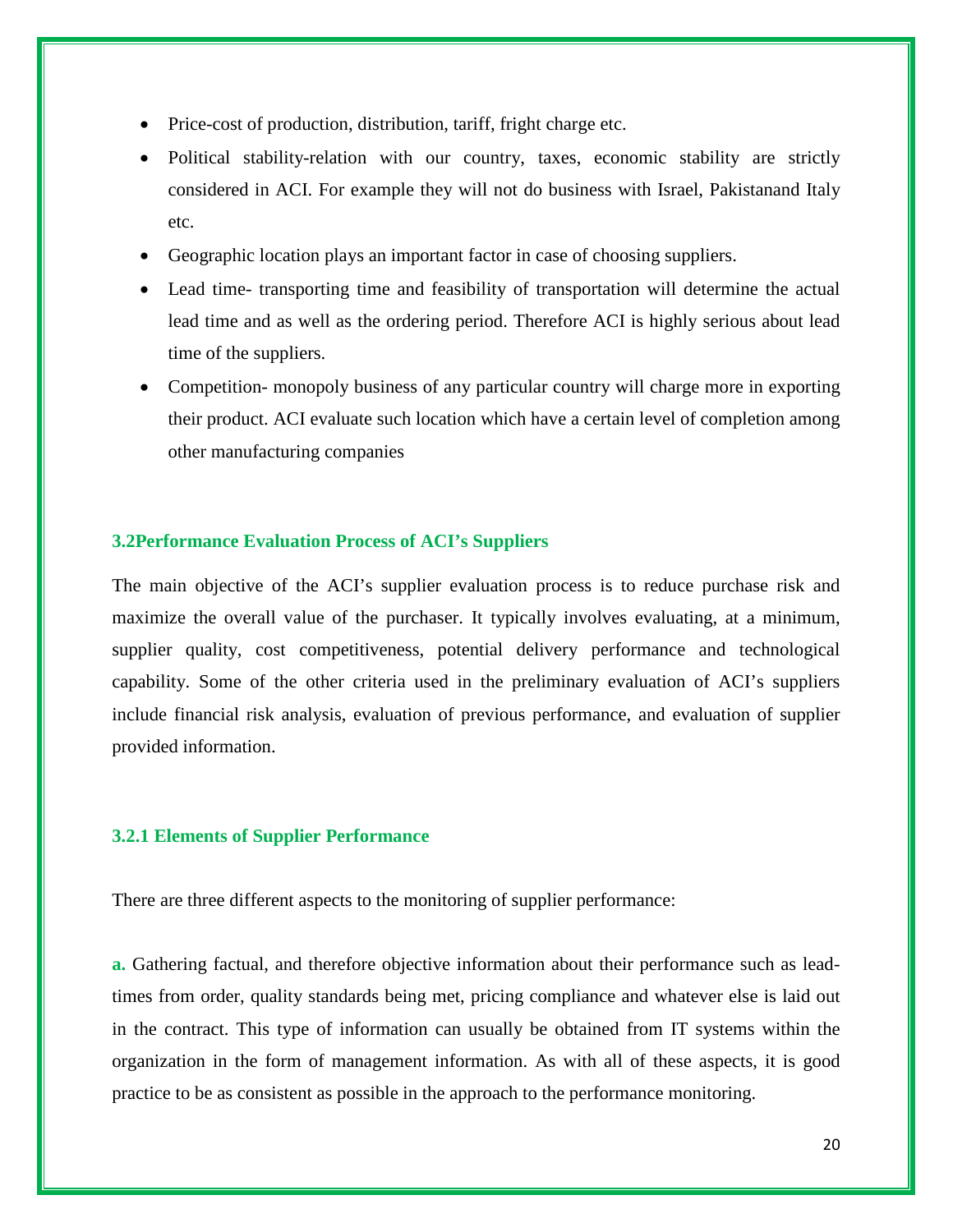**b.**Obtaining the experiences of the customers (for example, in respect of service, attitude and response rates). This should be as objective as possible, although in some cases it may, inevitably, be subjective. One way to collect information on performance is by individual interview against a defined set of questions. This can be face-to-face or on the phone but needs to be interactive so that the interviewer can explore the background when necessary. Sometimes commitment is required from customers, such as engineers in the field, to keep records of their experiences of working with a supplier in order that objective factual data can be used. Another way is to undertake customer satisfaction surveys, which can be

**c.** The supplier's experience of working with the buying organization must be considered in the evaluation, as it might be the case that they are facing unnecessary obstacles or deal-in with difficult people.

#### **3.2.2 Process of Evaluation at ACI for Supplier's Performance**

ACI supplier performance evaluation process involves evaluating the supplier's overall quality status, as well as evaluating the quality of each material or service the Company wishes to purchase from that supplier.

ACI Supplier evaluation may consist of any combination of the following criteria, as specified for each purchased item:

- Registration or evidence of compliance with a specified quality standard by a recognized authority.
- an on-site assessment and evaluation of the supplier's capability and/or quality system
- records of past achievement
- evaluation of product samples
- test and inspection results
- published experience of other users
- design verification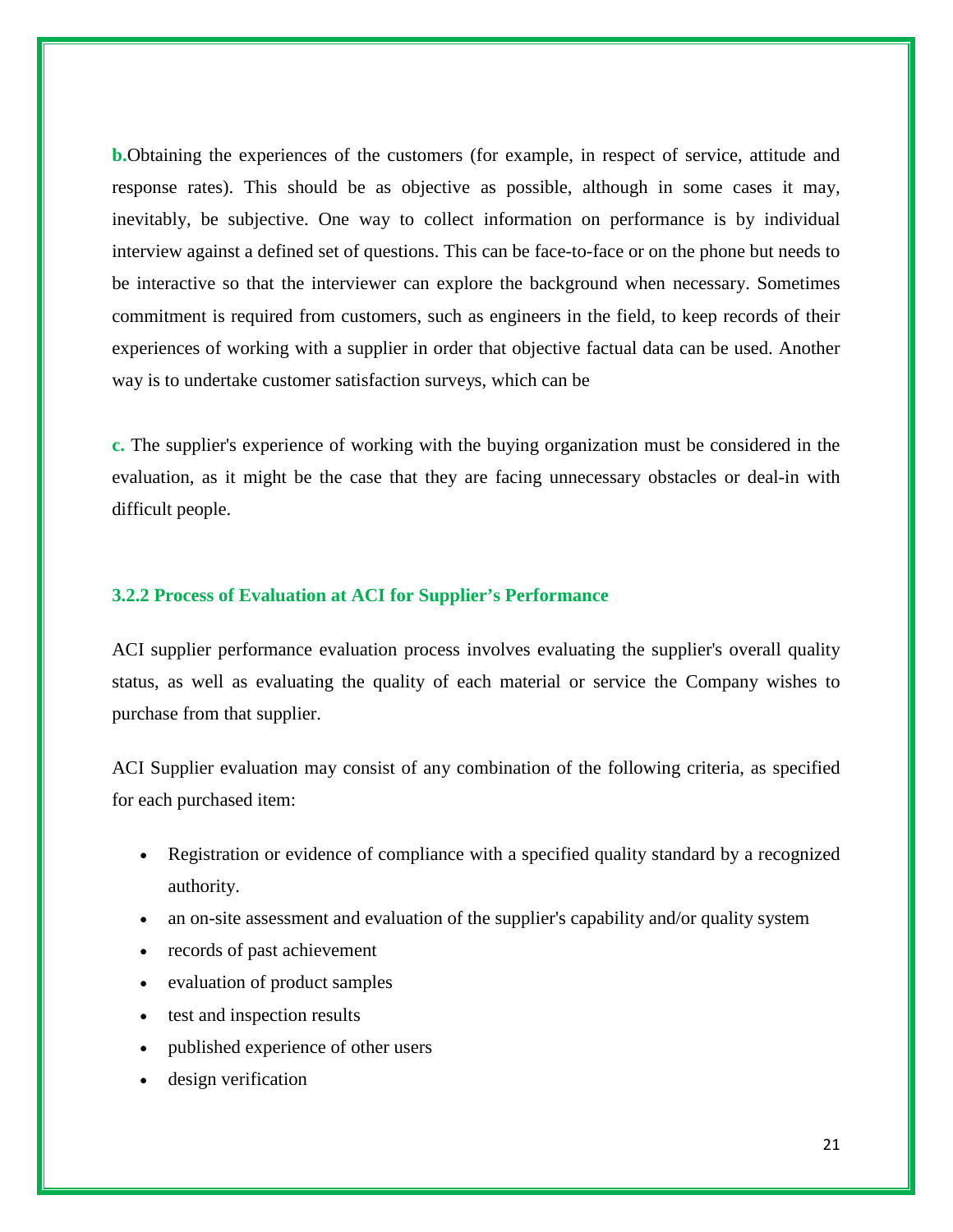- cost
- on-time delivery
- Demonstrated or verified ability to meet all specified requirements, including quality system, quality assurance, and customer requirements.

# **3.2.2.1 Establish Performance Indicators**

ACI creates specific performance criteria for tracking and evaluating the suppliers and vendors on a regular basis—monthly, quarterly, and/or annually. Considerations include size of the company, number of certifications, quality management systems, complaint history, and financial stability. It processes and needs will dictate what criteria will apply. For a business owner who is looking for a shipping company, the biggest concerns might revolve around what is that supplier's on time delivery track record, how many trucks they own, how many accidents have their drivers reported, and what certifications do they hold.

#### **3.2.2.2 Classify Multiple Suppliers and Vendors**

ACI has a huge number of suppliers and vendors and intend to craft a survey to evaluate them, it will be cumbersome to apply the same survey to each and every one. It is better to separate suppliers into levels (1, 2, and 3) based on how critical they are. Decide the classification that is best for and evaluate suppliers according to the effect they have on their product or service in order of importance. Suppliers are classified as A, B, C and D class which denotes the level of efficiency.

#### **3.2.2.3 Devise an Evaluation Method**

There are common techniques for rating a supplier's performance including evaluation forms, surveys, system metrics, and software applications. ACI tracks vendor performance using a customized system they created via third party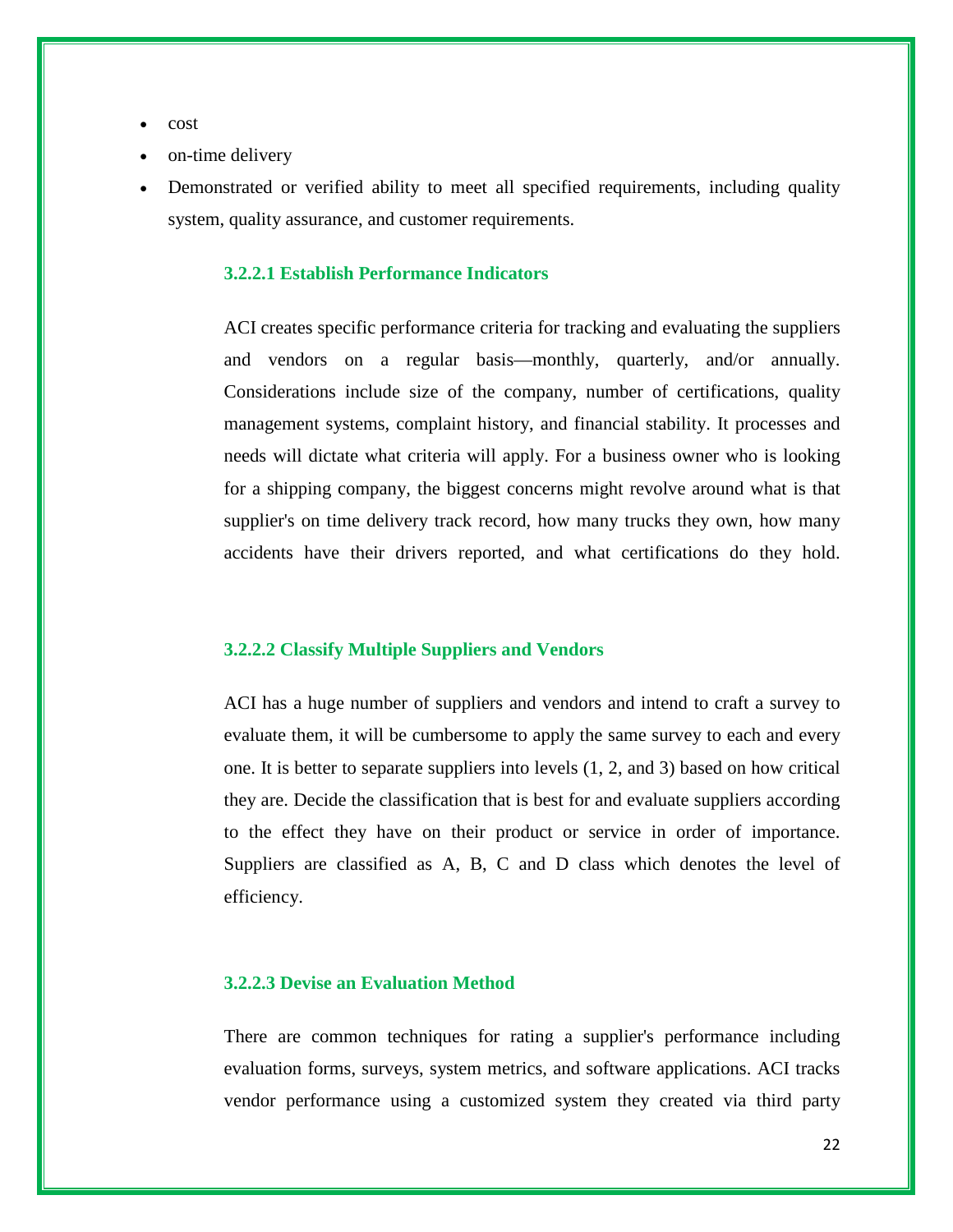Enterprise Solutions accounting software, the Manufacturing & Wholesale edition. ACI can craft a survey where they ask their own employees to answer questions and to rate suppliers and vendors. They can review how many corrective actions they had to issue a supplier or vendor, how many products they had to scrap or return because the supplier or vendor failed to meet specifications, or how many customer complaints they received due to a bad part or service from a vendor. They also can monitor suppliers and vendors by doing an audit periodically. The bottom line is that they need to generate measurements or reports at the onset of the purchase and throughout the course of the relationship.

#### **3.2.2.4 Identification of Responsibility**

Once ACI establish the criteria for evaluating suppliers and vendors, they decide who in their company will be responsible for reviewing the data. It depends on how much resources they have to dedicate to evaluating their suppliers. They may want to assign one person or a team with this task.' For instance, selecting and evaluating ClassA suppliers and vendors, might require the chief financial officer or someone from the finance department along with the president and representatives from purchasing, operations, and engineering or IT. With Class B and C suppliers and vendors, it may be the purchasing or procurement officer who approves the supplier or vendor list and monitors performance.

#### **3.2.2.5 Maintain Good Relationships**

ACI Considerstheir suppliers and vendors as part of the team and treat them as such with continuous communication. Technology is great but they don't overlook the personal touch of a phone conversation or face to face meetings. ACI also avoid supplier and vendor conflicts by paying on time or at least honestly addressing late payment issues and talking with their supplier or vendor about it.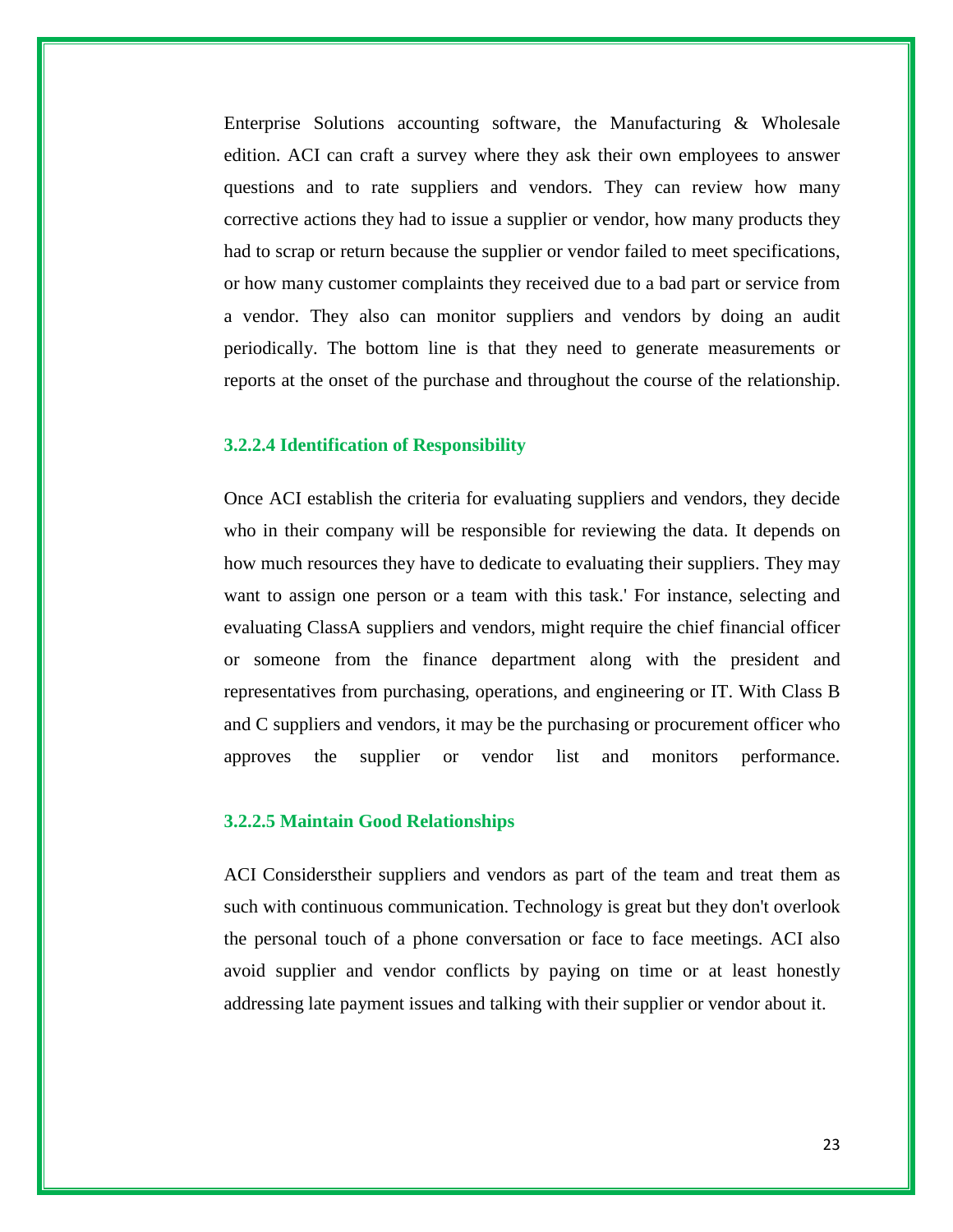#### **3.2.2.6 Decide When to Issue a Red Flag**

ACI periodically monitors a supplier's performance, praise them, show appreciation for a job well done; give a supplier additional business because of excellent performance. They can drop a supplier for poor performance but strategically it is better to retain their vendors and not to flip around all of the time to replace them. By giving a warning, they give the supplier or vendor an opportunity to correct the problem. This process is not just about reviewing their suppliers but helping them to improve their performance.

# **3.2.3 Evaluation Time Frame and Evaluating Factors**

There are a number of key factors in ACI which can be used to evaluate the supplier performance and which can be used as a yardstick for determining whether good practice is being achieved in specific situations. Generally in every 6 months, the management needs the report on the performance of the existing supply chain partners, rate status and evaluate the need of new partners in the chain. Alongside with these the below list show some examples of these 'hard' issue key performance indicators (together with their sub-categories) are:

- Product quality
- MTBF (Mean Time between Failures)
- Percentage of incoming rejects (delivery accuracy)
- Warranty claims
- Service Quality
- Customer service response time
- On time delivery performance against agreed delivery lead times
- Relationship/Account Management
- Accessibility and responsiveness of account management
- Costs are maintained or reduced
- Monitoring the Performance of Suppliers
- Providing corrective measures
- Control risk factors and forecasting future challenges
- Reducing wastes and achieving Six Sigma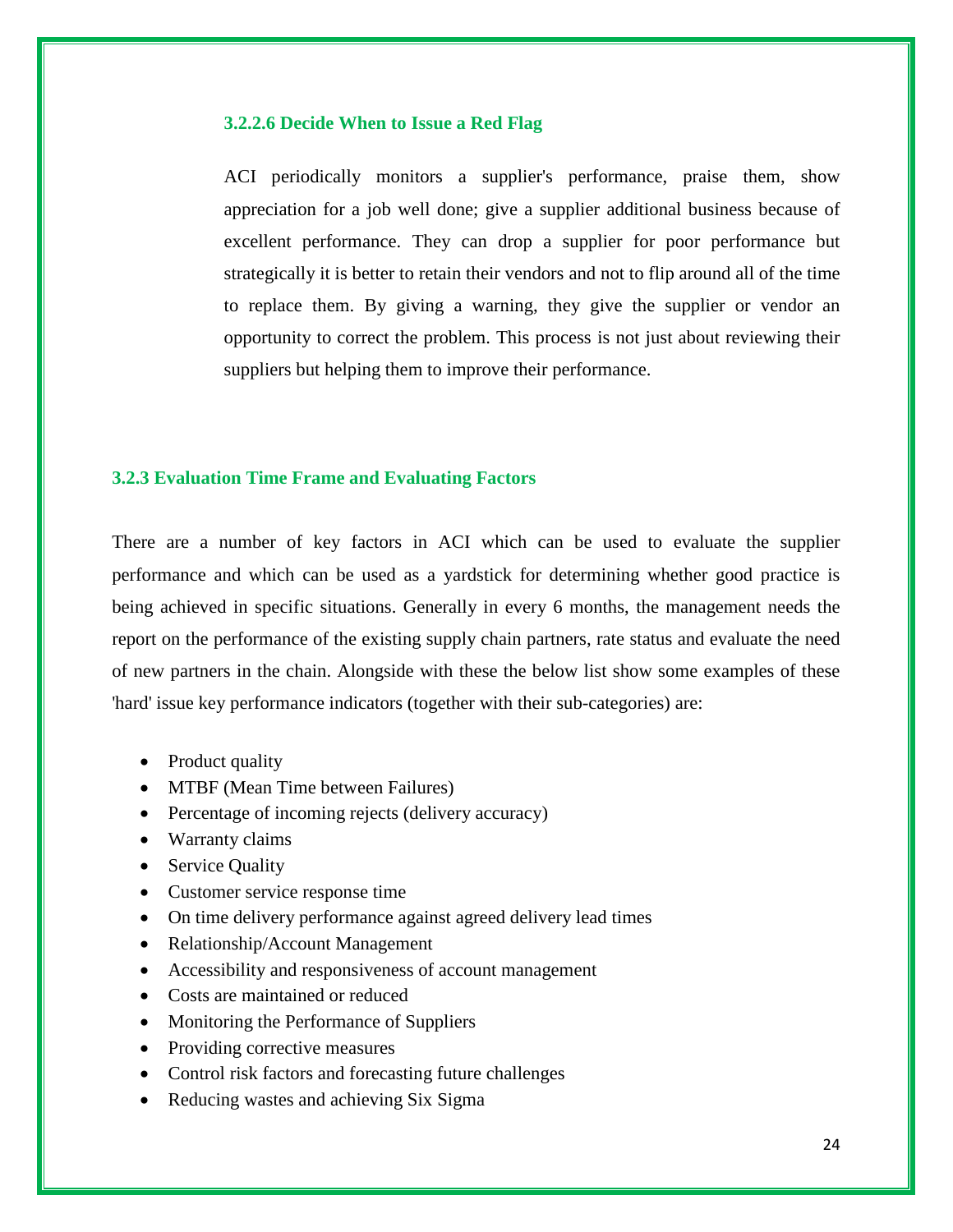# **3.2.4 Evaluating the performance of key suppliers**

Key suppliers of high value and high risk goods and services (outsourced service providers, for instance) require close performance and relationship monitoring and this is where most resources should be employed. This may well involve monthly meetings where performance is discussed, issues resolved and new targets set as appropriate. Key supplier failure can bring significant losses to a business, and therefore it is important to ensure that the contract contains suitably robust exit clauses and contingency plans. The situation may, however, be somewhat different foroutsourced services, such as cleaning or catering where the meeting should be held where it facilitates inspection of the problem areas. Performance evaluating is not suitable for all suppliers; however it is good practice to include supplier measurement and monitoring in all contracts so that quality, price, delivery and service levels can be monitored to ensure contract performance and compliance.

#### **3.2.5 Responsibilities, Remedies and Results for Evaluation**

In the event that a supplier consistently fails to meet the requirements of the contract (and does not respond to feedback or suggestions) then the remedies set out in the system must be brought into play. Since performance evaluating should lead to continual improvement from suppliers, most suppliers would expect a long-term business relationship with the client. This may involve contracts of several years duration, with options to extend for further periods, if the supplier's performance is satisfactory.

Although evaluating performance of suppliers will ideally be directed and managed by the authority, it need not necessarily be carried out by them. In the event that the monitoring process is managed outside the authority function, it is essential to ensure the staff have sufficient authority and training to enable them to carry out their role effectively.

However, it to be of critical importance that whoever carries out performance evaluating (and especially the review meeting with suppliers) has the correct skills and the full support of the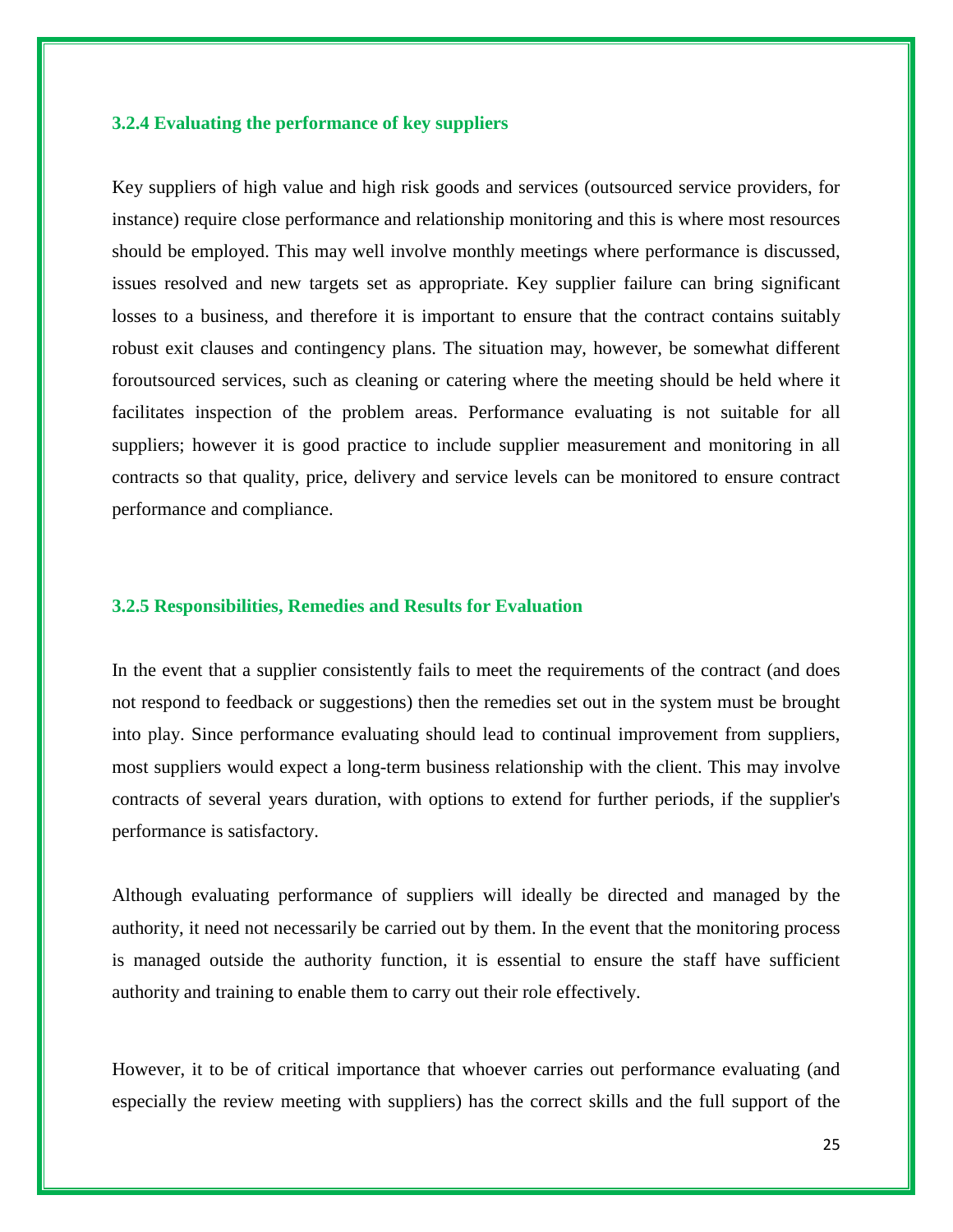function. This is particularly important when the payment mechanism in the contractual arrangement is contingent on supplier performance measures. It should be borne in mind that it is often the technical experts, who do not understand or appreciate the commercial nuances, and therefore they may need encouragement and support to carry out the evaluating process effectively. To monitor the performance of key suppliers in terms of their growth, market share and financial standing so that the buyer remains aware of the profile of important suppliers within their market sectors. In the case of particularly key suppliers it is advisable to hold regular meetings at both operational and strategic levels to support the relationships and explore future market opportunities.

#### **3.2.6Risk Assessment of ACI's Supplier**

ACI's key strength is identifying the greatest opportunities for improvement in ACI supply chain, and target investments for maximum impact. Supply lines today are longer, and more complex than ever, and it is vital to proactively identify at-risk opportunities in ACI supplier base to prevent costly delays and disruptions with global capabilities, extensive industry experience, and multi-cultural expertise.

### **Qualification Assessments**

ACI pre-qualify their new potential partners to verify they meet specific requirements for proper parameters, documentation and controls. They evaluate and score suppliers to their personalized criteria to ensure long term relationships and reduce turnover. Observations made during assessments are documented and then analyzed to support their sourcing decisions.

# **Upgrade Assessments**

ACI works to understand where system failures are impacting critical aspects of cost, quality, delivery and safety. They quantify and measure at-risk opportunities impacting their bottom line. Utilizing a phase approach, they focus on key factors not meeting their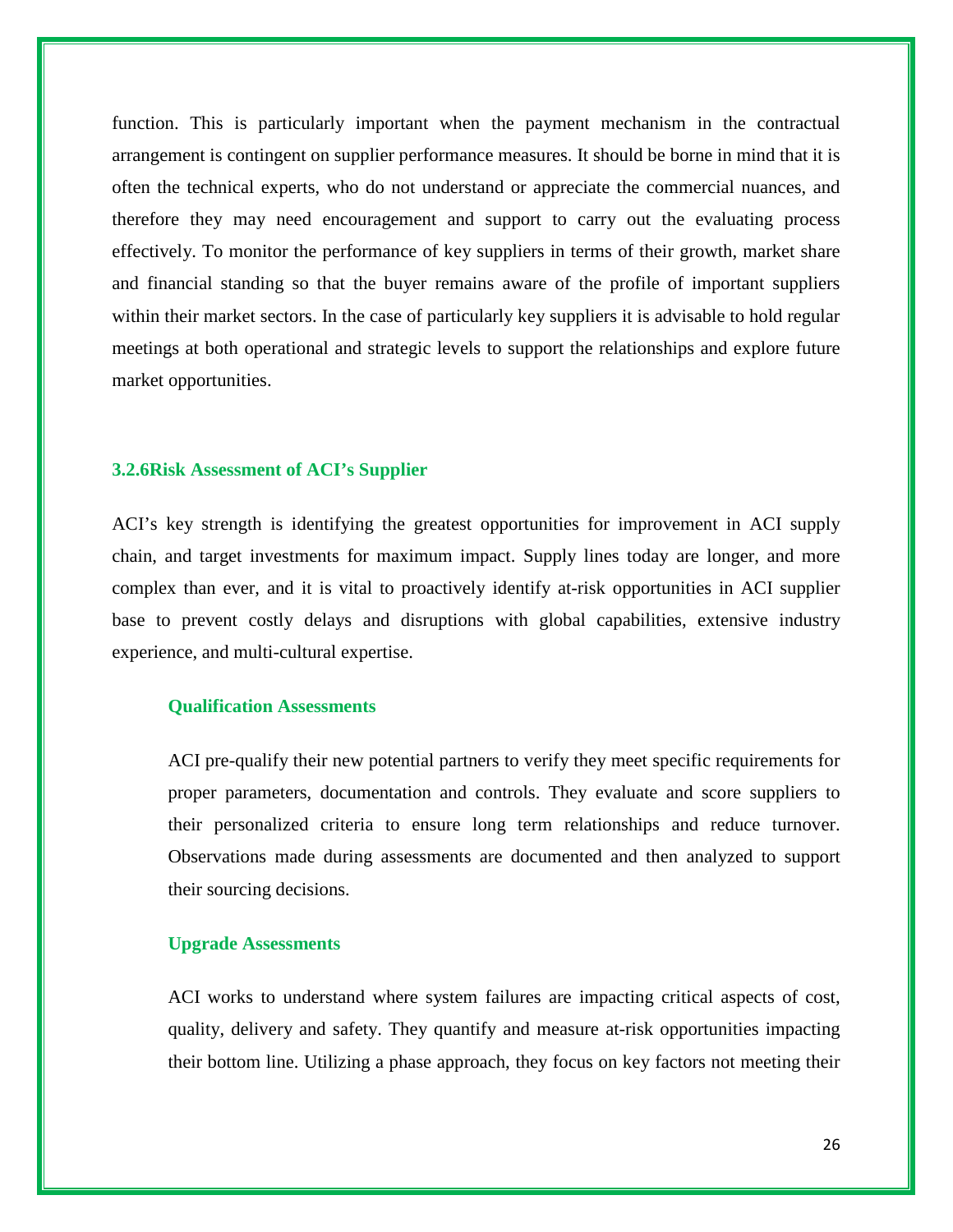expectations as they relate to their purchasing agreement, supplier manual and requirements, process/part approval methods, and regulatory requirements.

During on-site assessments, they create a process flow diagram encompassing process details from incoming parts to outgoing product to related failure mode at-risk opportunities. ACI identifies and monitors root cause factors impacting each failure; they also monitor trends and analysis that are measured against baseline data.

#### **Compliance Assessments**

ACI assess their suppliers according to their specifications. The competitive advantage is that they take the results one step further than simply showing the results of supplier assessments. ACI industry leading systems provide an "Effectiveness Rating Scorecard" (ERS) that cross-references major non-compliances against the location's effectiveness, providing further insight into the overall strength of the system. These services ensure that products, processes and documents meet their requirements. They monitor the results, identifying major non-compliances as well as providing site effectiveness ratings and opportunities for improvement.

Natural disasters, extreme weather, and human-driven factors such as political instability all have the potential to significantly affect the operations of organizations and their suppliers.Risk may be generated as a result of risk 'drivers' that are either internal or external to the company.

#### **External Drivers**

# **Demand Risks**

The market demand is continuously changing and people always jump on to take the new opportunities. So understanding the proper demand and deliver the product accordingly is very important for ACI indenters. The risk is associated with unpredictable or misunderstood customer or end-customer demand. Generally in a stable situation a production planner can easily forecast the demand of the consumers just by following the simple trend of the sales. But in a developing country like us it's very complex to forecast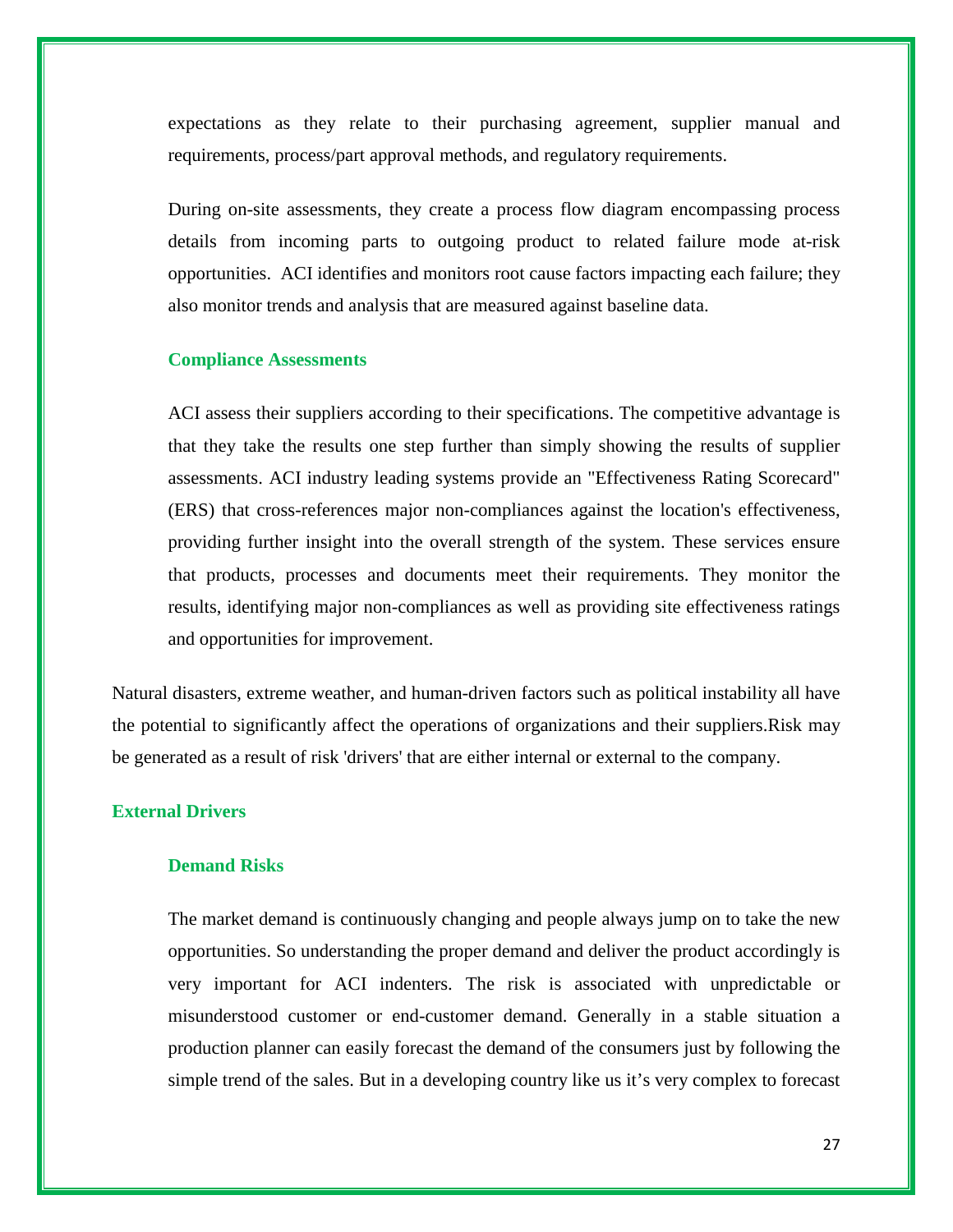the continuously changing demand trend of the consumers. That's why ACI has a diverse group of same kind of products and planned their production in such a way that will drive its production method with some common materials in terms which will benefit the organization with smoother flow of inventory.

# **Supply Risks**

Supply risk is caused by any interruptions to the flow of product, whether raw material or parts, within your supply chain. Therefore, this risk is associated with a company's suppliers, or supplier's suppliers being unable to deliver the materials the company needs to effectively meet its production requirements/demand forecasts. Supply risks arises for a poor infrastructure in the current business condition. Also its to note that the supply of raw materials from a supplier in a different country has a lots of risk factors like increase duty and tax charges, laws and regulations of the exporting and importing countries as well as the long period of transport in the sea for 20-25 days can face any kind of accidents which will cost the business a lot of troubles.

#### **Environmental Risks**

From the company's perspective environmental risk is the risk which is uncontrollable events. Examples would include port and depot blockades, closure of an entire industrial area due to fire or chemical spillage, events such as earthquake, cyclone, volcanic or terrorist activity. For ACI, flood has been a sought risk so far as it hampers the production of the raw materials for the spices line as well as the food grain lines.

#### **Political Risks**

Political and legal factors such as changing legislation and policies, changing government can create big impact on the business. Since 2000, the political situation in our country is not very stable and government is changing the policies of imports and exports regularly for which the manufacturers on a huge scale facing a lot of troubles to run operations efficiently.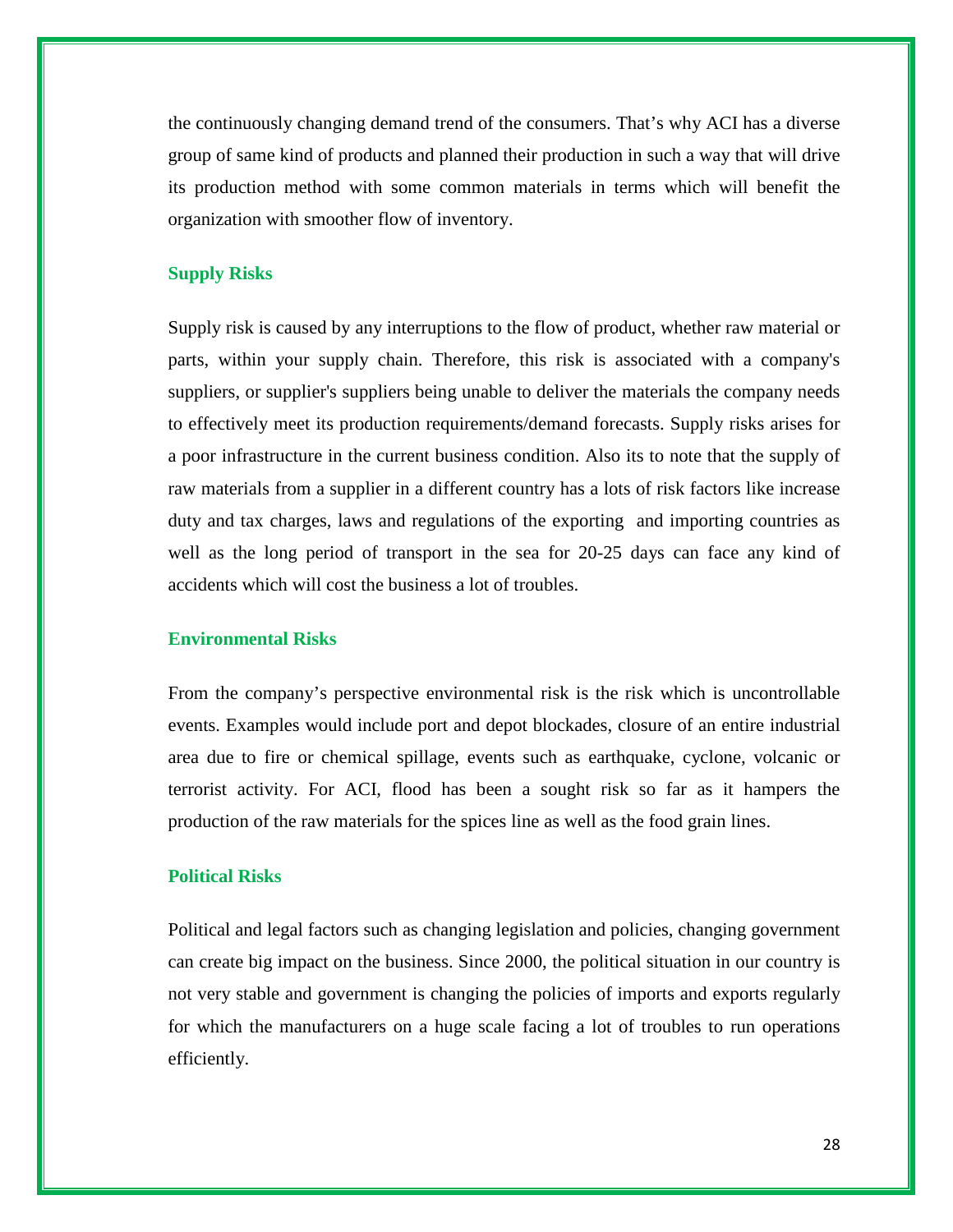#### **Shareholder's Intervention**

Shareholders are continuously pushing the business managers for profit share which limits the further investment of the profit to more growth for the organization. This eventually leads to the question of short time profit enlargement or survival for long time with marginal profit. This kind of dilemma is a crucial risks for ACI as sometimes due to stakeholder's own profit, it might lose bigger opportunity for attractive growth.

#### **Competitors Risks**

Competition is one of the vital factors of free market economy. Being the most quality provider in the market, a competitor can easily take over the existing market share by developing new products, achieving strategic business processes and renovation on supply chain management.

# **Internal Risk**

# **Process Risk**

Processes are the sequences of value-adding and managerial activities undertaken by the company. When any problem or disruption occurs in this sequence is known as process risk. It is mainly caused by changes in key personnel, management, reporting structures or business processes, such as the way purchasers communicate to suppliers and customers.

#### **Control Risk**

Controls are the assumptions, rules, systems and procedures that govern how an organization exerts control over the processes. In terms of the supply chain they may be order quantities, batch sizes, safety stock policies etc. Control risk is therefore the risk arising from the application or misapplication of these rules. In ACI, being a local conglomerates, there are very narrowly controlled structure and the decision making takes a lot of times for bureaucracy.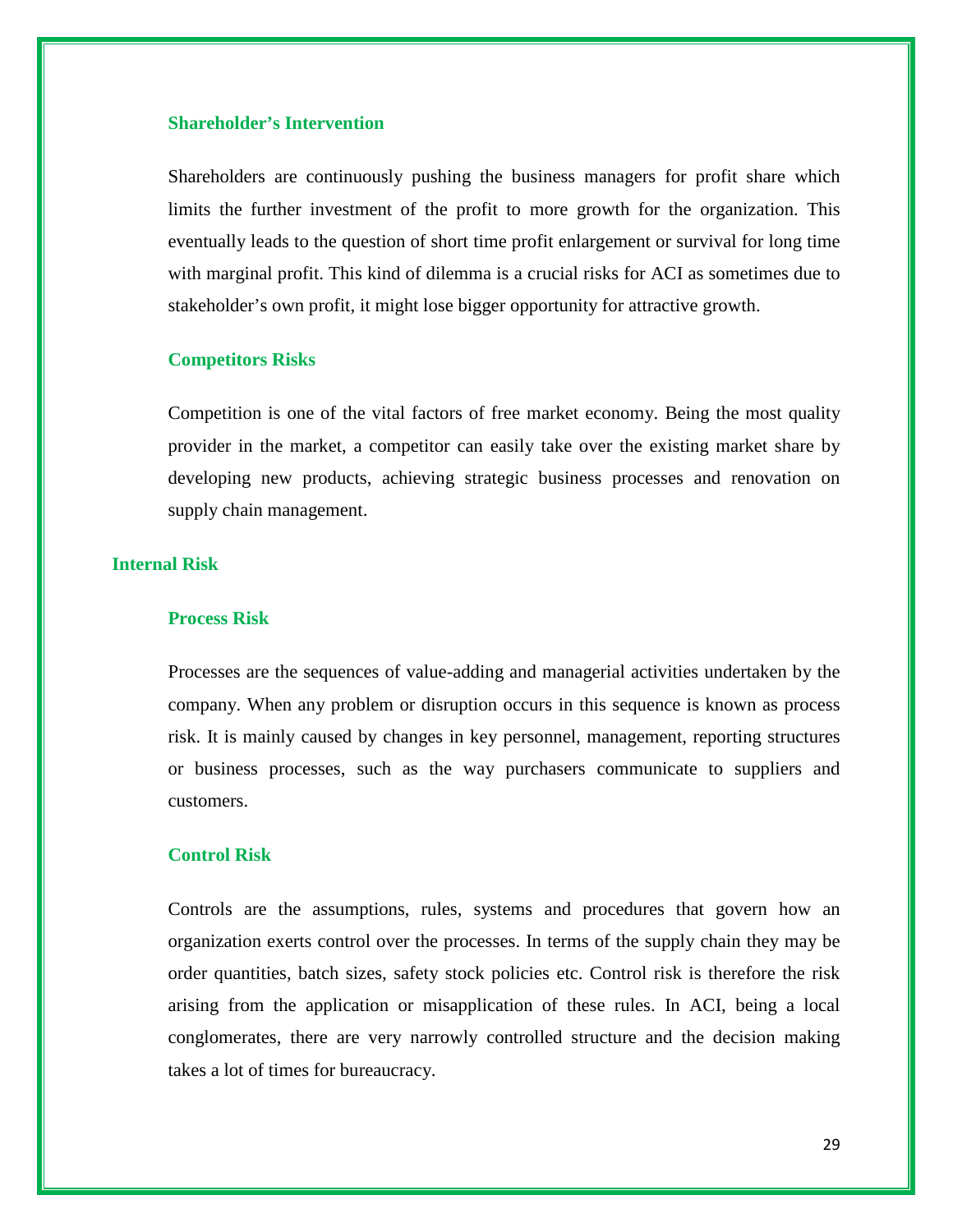#### **Organizational Structure**

Organizational structure plays an important role of the smooth flow of actions of the supply chain partners. Depending on the hierarchy, position, responsibilities and authorization, the synergy and cohesiveness of the chain is achieved. Sometimes the challenge is faced by ACI as because of the rotation of the employees, turnover of the employees and also the common problem of local multinationals like inefficient recruitments and massive responsibility on individuals.

#### **Innovation**

It's really necessary for market leaders to promote and motivate the employees for inventing their some time to innovate and renovate the old fashioned ways of doing the works so they can secure the leading position with substantial growth. Innovation leads to more efficient way to run the operation processes as well as sometimes create breakthroughs. That's why important of research and development is necessary for all the strategic business units.

|                    |            | a)Demand Risks         | a) Supply Risk     |
|--------------------|------------|------------------------|--------------------|
| <b>Bus</b>         | 3          | b) Innovation          | b) Competitors     |
| ines<br>S          | Ĕ          |                        | c) Political Risks |
| Im                 |            |                        |                    |
| pac<br>t           |            | a) Environmental Risks | a) Org. Structures |
| <b>Sev</b><br>erit | <b>NOT</b> | b) Process Risk        | b) Shareholders    |
| y                  |            | c) Control Risks       |                    |
|                    |            |                        |                    |

**Likelihood of Occurrence LOW HIGH**

*Figure3.2: Risk Assessment Matrix for ACI*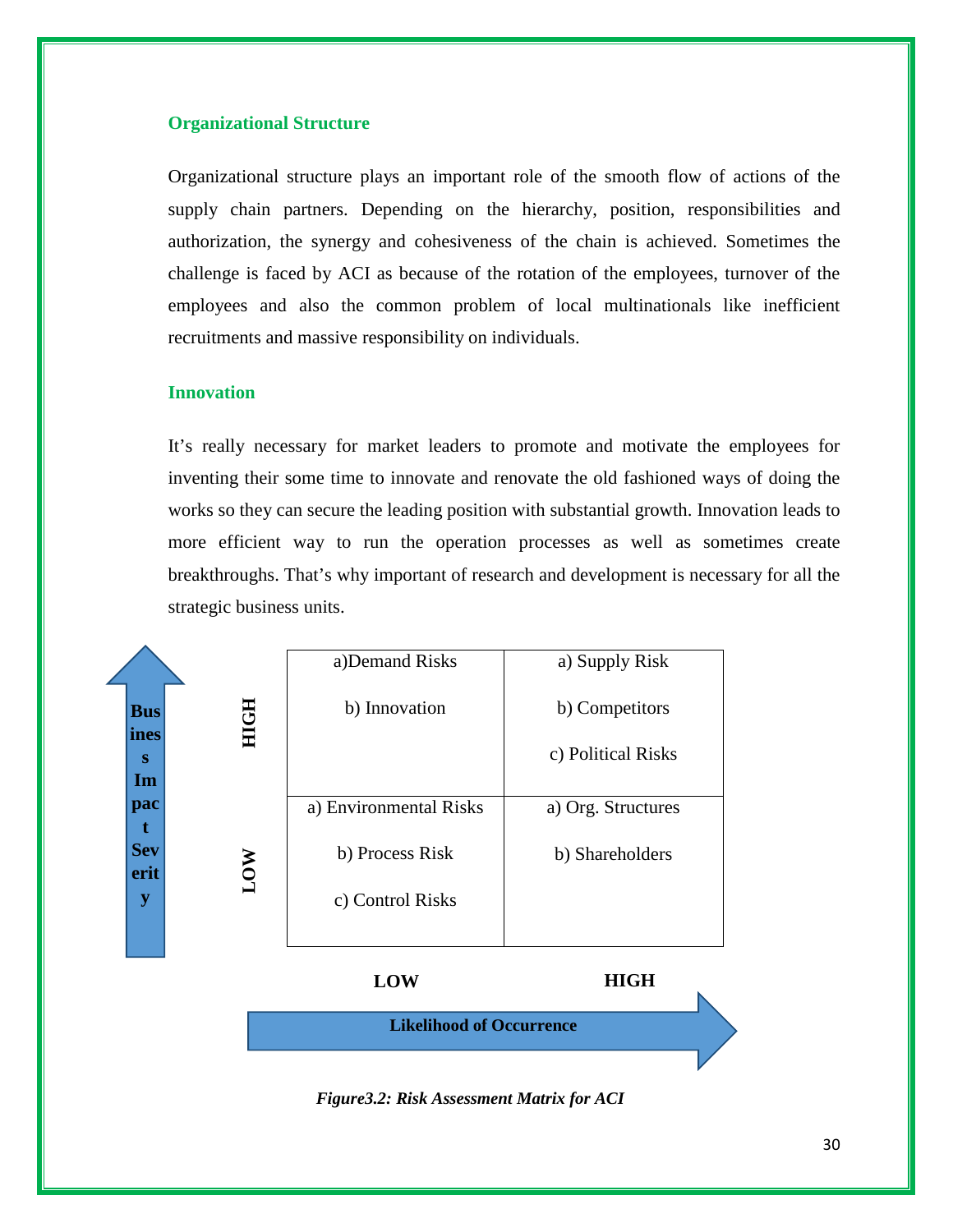# **3.3 Contract Agreement for New Suppliers**

New Supplier selection is the process by which the buyer identifies, evaluates, and contracts with suppliers. The main objective of supply contracts is to ensure the availability of the right quantity and quality of goods and services at the right time and at the lowest possible cost to sustain in the competitive market*.*

The major steps involved in new supplier selection are;

# **Identifying the Supplier**

To survive in the intensely competitive global economy, it is often critically important to not only develop existing suppliers but also to discover new suppliers; to sustain the competitive environment. For this purpose several factors make new suppliers important over the existing one. It is possible that new suppliers are may be superior in some way to a firm's existing suppliers. For example, a new supplier may have developed a new production technology or streamlined process which allows it to significantly reduce its production costs relative to pre-dominate production technology or processes. Or, a new supplier may have a structural cost advantage over existing suppliers, for example, due to low labor costs in its home country. Again, the buyer may need additional suppliers simply to drive competition, reduce supply disruption risks, or meet other business objectives such as supplier diversity.

#### **Suppliers Screening Process**

To avoid the dismal outcomes of supplier non-performance, buyers typically take proactive steps to verify a supplier's qualifications prior to awarding them a contract. Such as; reference checking, financial status checking, surge capacity availability, indications of suppliers' quality, ability to meet specifications etc.

# **Suppliers Information**

Next, the buyer must evaluate these suppliers. This process is initiated when the buyer formally solicits information from suppliers. Once the buyer has identified potential suppliers, the next step in supplier selection is to formally request that the suppliers provide information about their goods or services. While there is no agreed-upon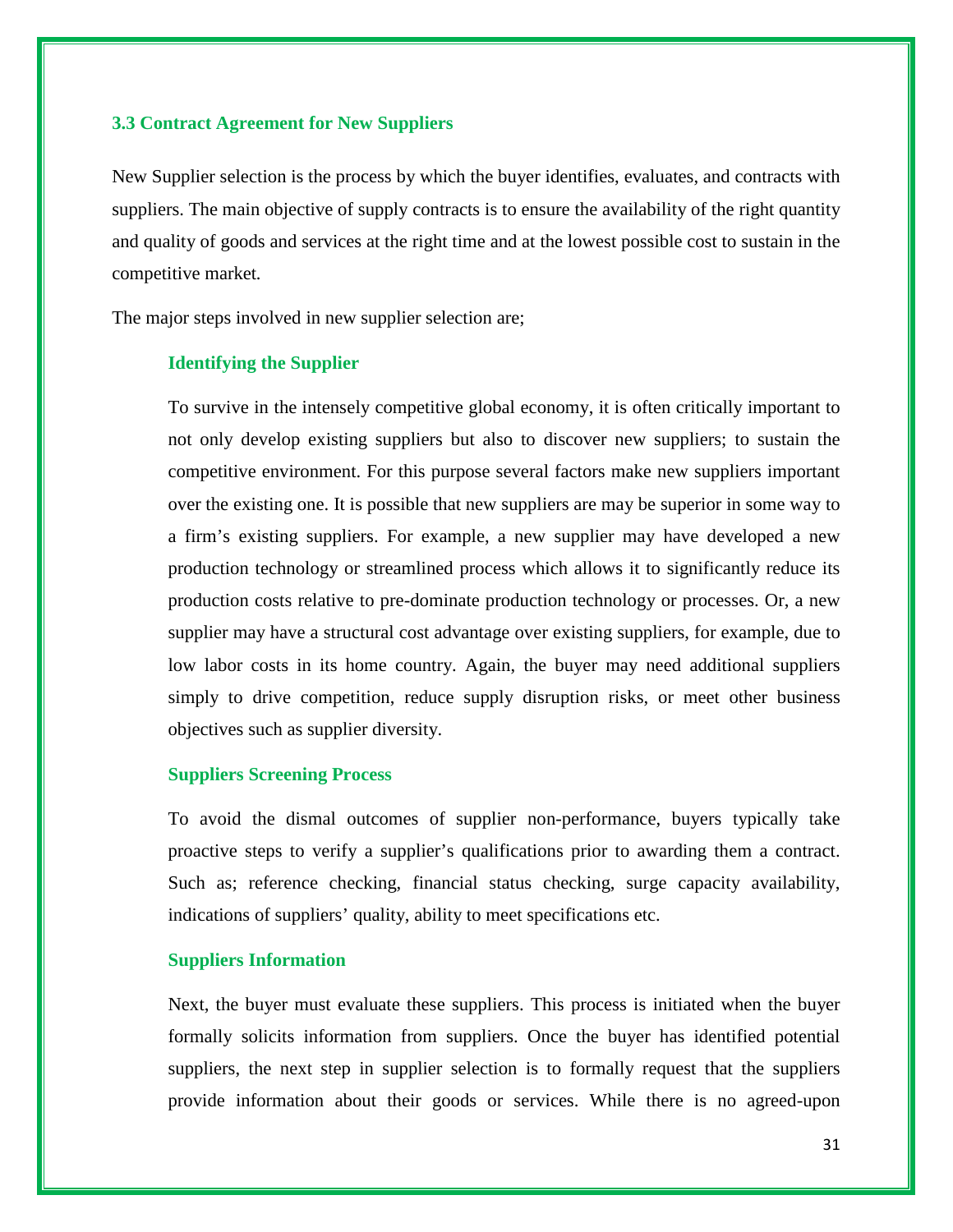terminology, generally the buyer makes one of three types of information requests to suppliers; i) request for information ii) request for proposal iii) request for quote

# **3.3.1 Contract Terms**

Depending on the information received from suppliers via the requests must be translated into formal contractual terms before signing the contract. A contract with a supplier specifies what the supplier should do and how they will be paid by the buyer. At the highest possible level, contract terms relate to either payment terms or how the contract will be executed; non-payment terms. . A few common added features are for example, long-term or short-term contracts, lead time specifications, fixed cost or cost plus contracts, value for money, delivery, after-sales service and maintenance arrangements etc.

In a fixed-cost contract, the price term specifies what the supplier will be paid regardless of the actual cost to execute its contractual obligations. Again in a cost plus contract, a formula is specified which determines how much the supplier will be paid; for example, under a cost-plus contract the supplier could receive a fixed percentage of the total cost incurred, or simply receive payments for time and materials.

Again the contract can specify all kinds of details related to how the contract will be executed, for instance, delivery quantities, delivery frequencies, delivery locations, service level, quality level, technical specifications, duration of the contract, etc.

There could be other added commitments like below:

- **a. Minimum quantity commitments:**that addresses two different issues, those are:
	- i. It gives the buyer some flexibility to change orders and to adjust to changing market conditions, but at the same time it limits the buyer's flexibility to change order sizes drastically, which helps to avoid increases in the production cost for the supplier*.*
	- ii. It provides incentives to suppliers to build capacity even when the demand is uncertain, and it shares the risk of investing in capacity between the supplier and the buyers. Then the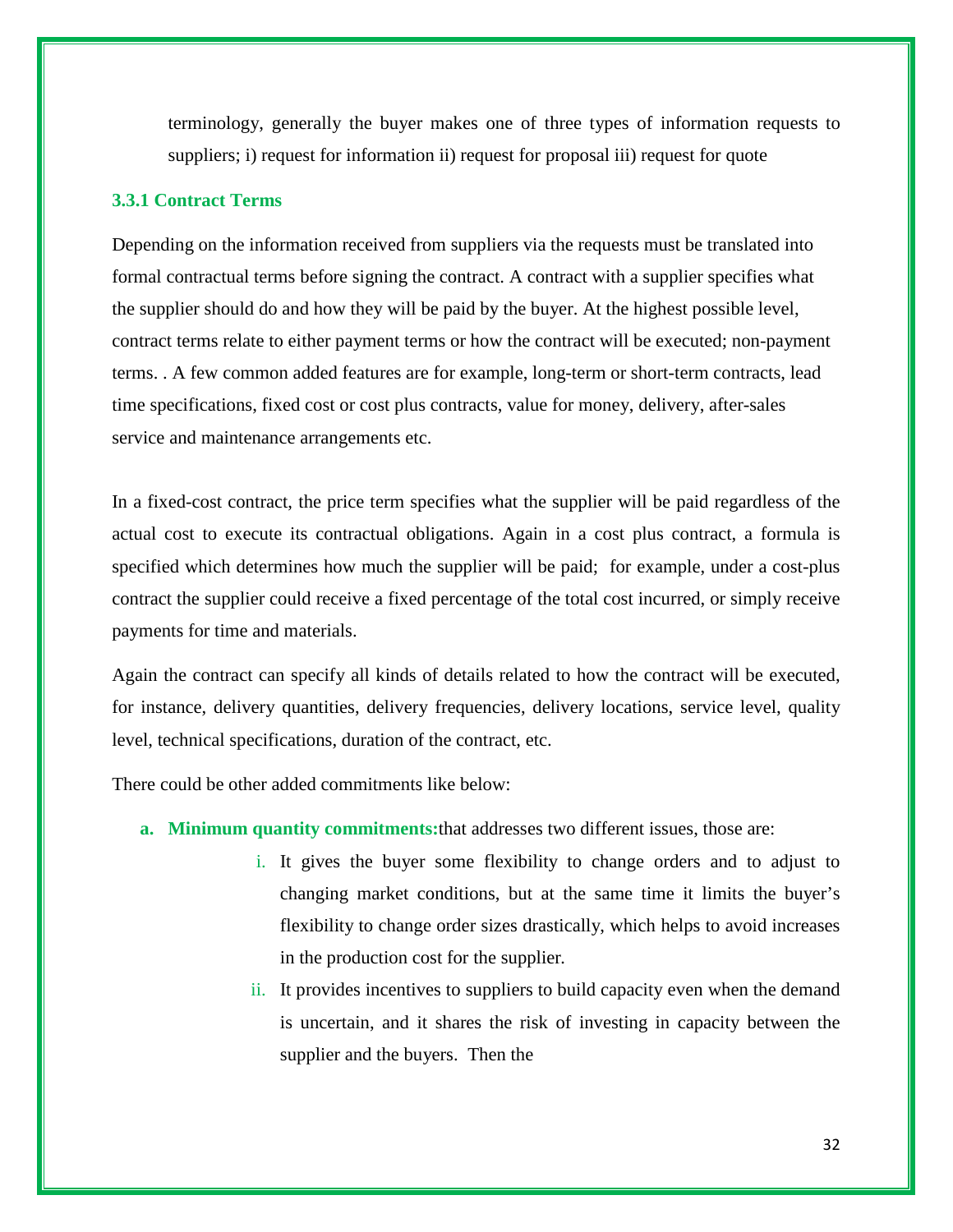- **b. Periodical Commitments and Flexibility:** which states that buyers still have the flexibility to change their previously made orders to better meet the actual demand*.* It is clear that buyers would like the flexibility to change previously made orders at any time.
- **c. Fixed Delivery Contract:** here the buyer is committed to purchase the same quantity at a cost per unit in every period*.* The buyers have upward flexibility to order more than the quantity but they have to pay a premium for the additional quantity.

# **3.3.2 Negotiation Process**

Contracts can specify any number of payment and non-payment arrangements when making contract award decisions the buyer considers each supplier's qualifications as well as the contract terms they offer. A supplier's qualifications are generally considered exogenous, for example, a supplier's reputation is based on historical performance and is not alterable in the short term. Contract terms, on the other hand, can be "negotiable" between the buyer and supplier. In a negotiation the buyer attempts induce favorable terms from suppliers, and likewise the suppliers attempt to induce favorable terms from the buyer.

For better or worse, negotiations often are viewed as zero-sum games where the buyer gains what the supplier gives up. An extreme example of this is the "take it or leave it" offer approach whereby a powerful buyer essentially dictates the terms to the suppliers. For instance, the buyer might demand a certain price and simply refuse to consider the supplier unless they agree to this price.

Competitive tendering is an alternative way to extract concessions from suppliers whereby suppliers are played off one another. Typically, suppliers simultaneously submit bids (in response to an RFP or RFQ). Competitive tendering approaches differ in the amount of visibility that suppliers have regarding competitors' bids. It is also possible that the buyer can utilize neither competition nor take-it-or-leave it offers. Instead, the buyer and a single supplier might bargain in some general and unstructured way. This keeps the stakes really very high and a very high compliance is maintained so that all the terms and conditions are followed strictly according to service level agreements.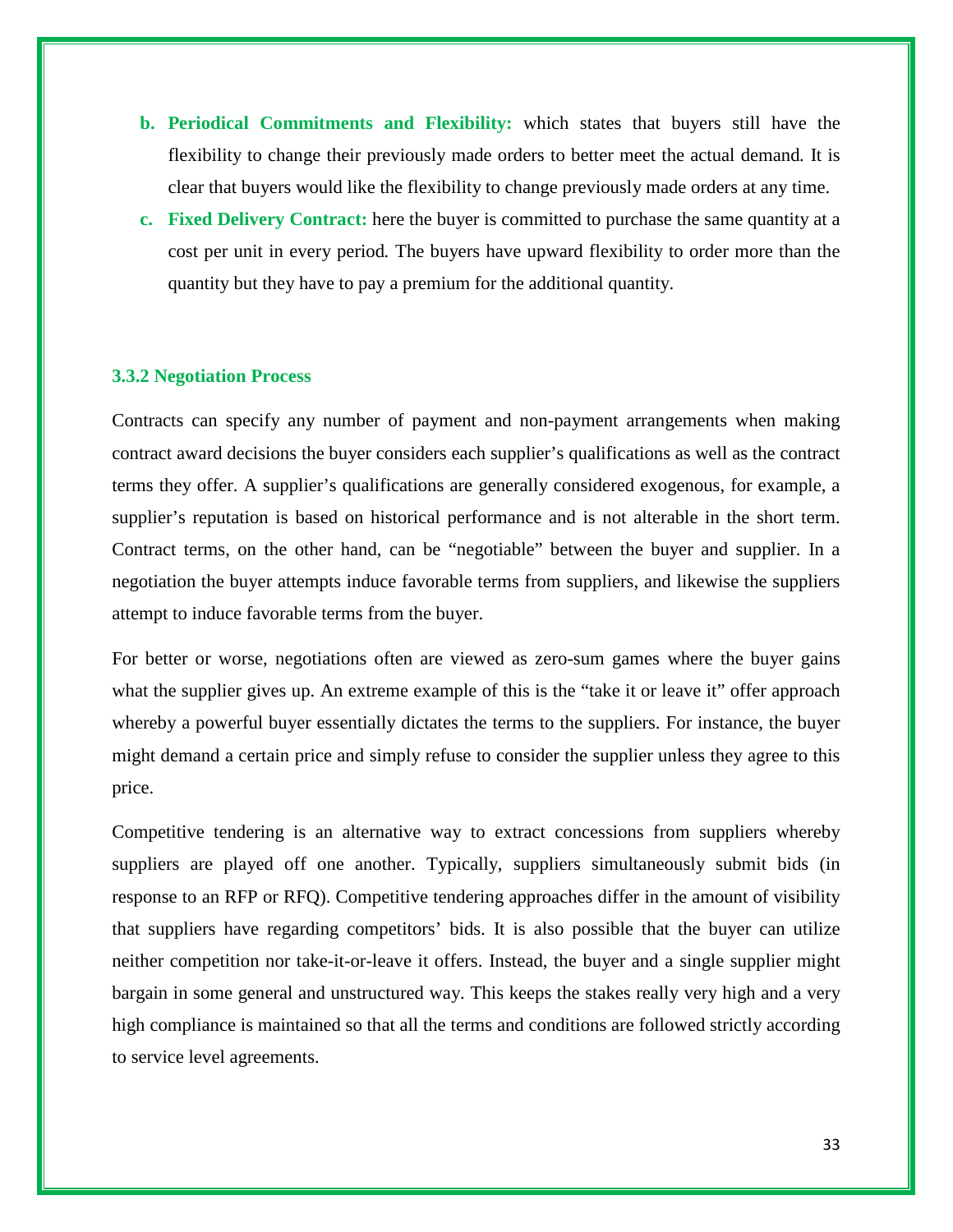# **3.3.3 Contract Awarding**

Once the buyer has a sound methodology for evaluating suppliers, the process of contract awarding can begin. During this phase the buyer determines which supplier or suppliers to award a contract to. Supplier evaluation is a key ingredient in this process, but award decisions can hinge on more than just how the buyer evaluates the supplier.

Many contracts specify the provision of goods over an extended duration of time, ranging from weeks to years. Monitoring supplier performance during the life of the contract has several aims. For example, it supports quality if the buyer inspects incoming goods to ensure they conform to quality specifications. Monitoring also supports cost containment: if there is a problem with quality, it can be identified and charged back to supplier. For supplier selection itself, however, monitoring is most important in so far as it helps the buyer make more informed supplier selections in the future.

#### **3.3.4 Contract Extension and Contract Renewal with Suppliers**

Efficient contract management requires timely planning for contract expiry. Before a contract expires, buyers need to determine what approach will be obtained the best value for money: extending or renewing the contract, or re-approaching the market under a new procurement process.

A contract extension is when an existing contract is extended for a period of time, when the buyer is satisfied and the supplier's performance has met expectations. At the time when a contract is extended, other terms might also be varied; such as pricing. Before deciding to extend a contract buyer should check whether there are any planned procurement activities that might influence whether to extend the contract, or for how long.

A renewal of a contract is when an existing contract comes to an end and the parties agree to enter into a new contract usually for the same or very similar services. It can be done when the contract renewal is supported by business needs and supply market analysis for example; reasonable price and competition, the supplier's performance is satisfactory, has met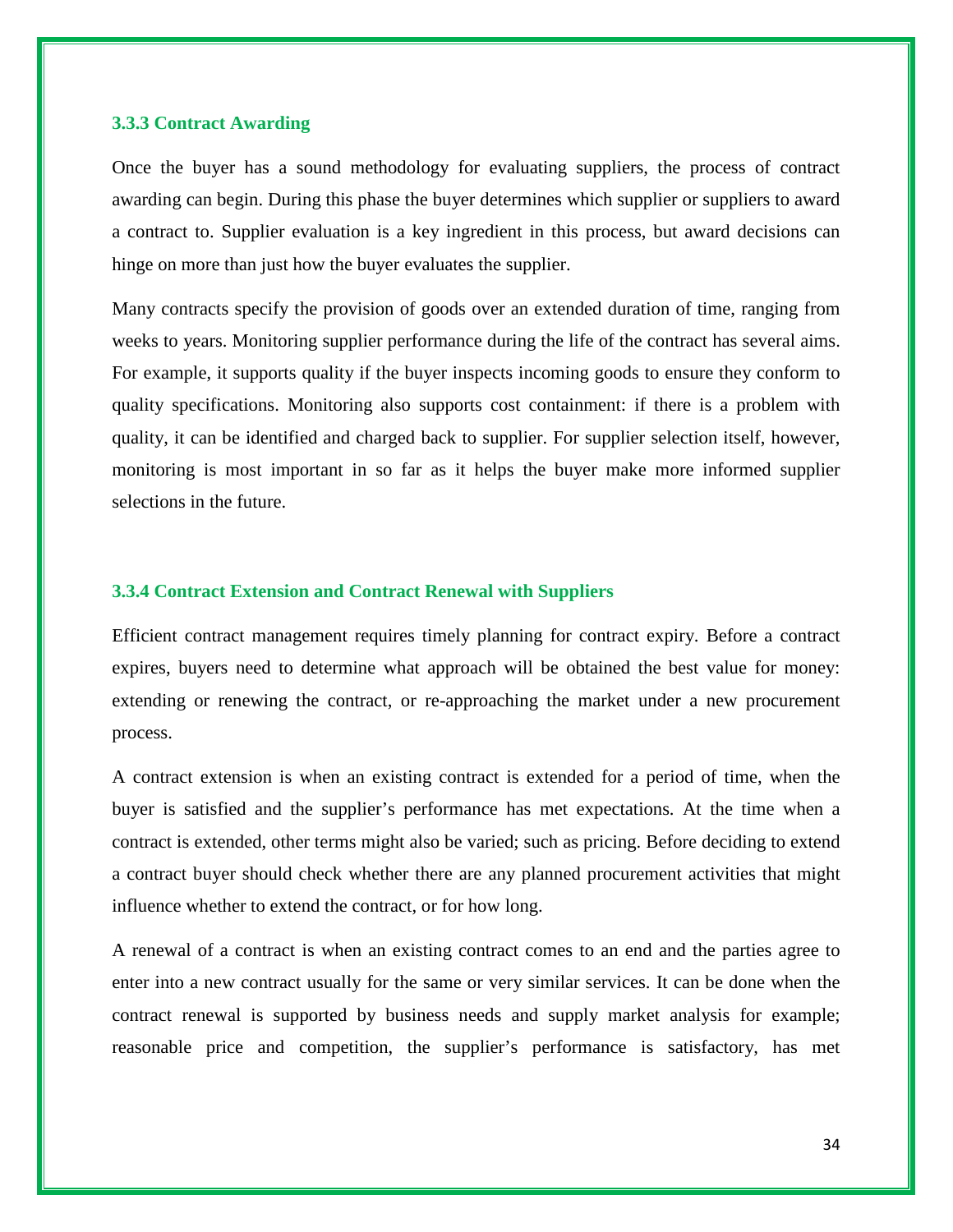expectations, and that the customer is satisfied, and better value for money would not be obtained by re-approaching the market.

#### **3.4 Maintaining a healthy relationship with the suppliers**

A healthy relationship with suppliers is a vital part of business success. To maintain it the following measures can be adopted:

- **a.** Always pay on time. Buyers and suppliers can negotiate for favorable payment terms before placing an order, but once the order is placed, don't renege or attempt to change the rules.
- **b.** Provide adequate lead times. Try to give suppliers as much lead time as possible on placed orders. Unless there's a good competitive reason not to, share with them an honest projection of needs, and keep them abreast of any significant changes in that estimation.
- **c.** Personalize the relationship. Visiting suppliers' offices regularly can create a sound relationship among the two parties.
- **d.** Share information. Keep the good suppliers aware of what's going on in the company. Tell them about changes in new products, special promotions and so on.

#### **3.5 Transportation Facility Consideration for Supply Chain**

ACI is continuously thriving to expand their businesses to contribute in advancing the growth of sales as well as improve the possible methods to include all customers in various geographical regions both by the high population growth. However, globalization has changed everything so that the companies like ACI has paid to spend more money on transportation to reduce the time to ensure the delivery of products to the consumers of course, besides compliance with new government regulations. Evaluation of technologies, availability of information and enhanced logistics solution always fuels the growth in this sector by providing a choice of best transportation method. This also helps the brand to deliver the Right product at the Right Time to the Right Customer at the Right Place. Alongside with this, it is also important to know that high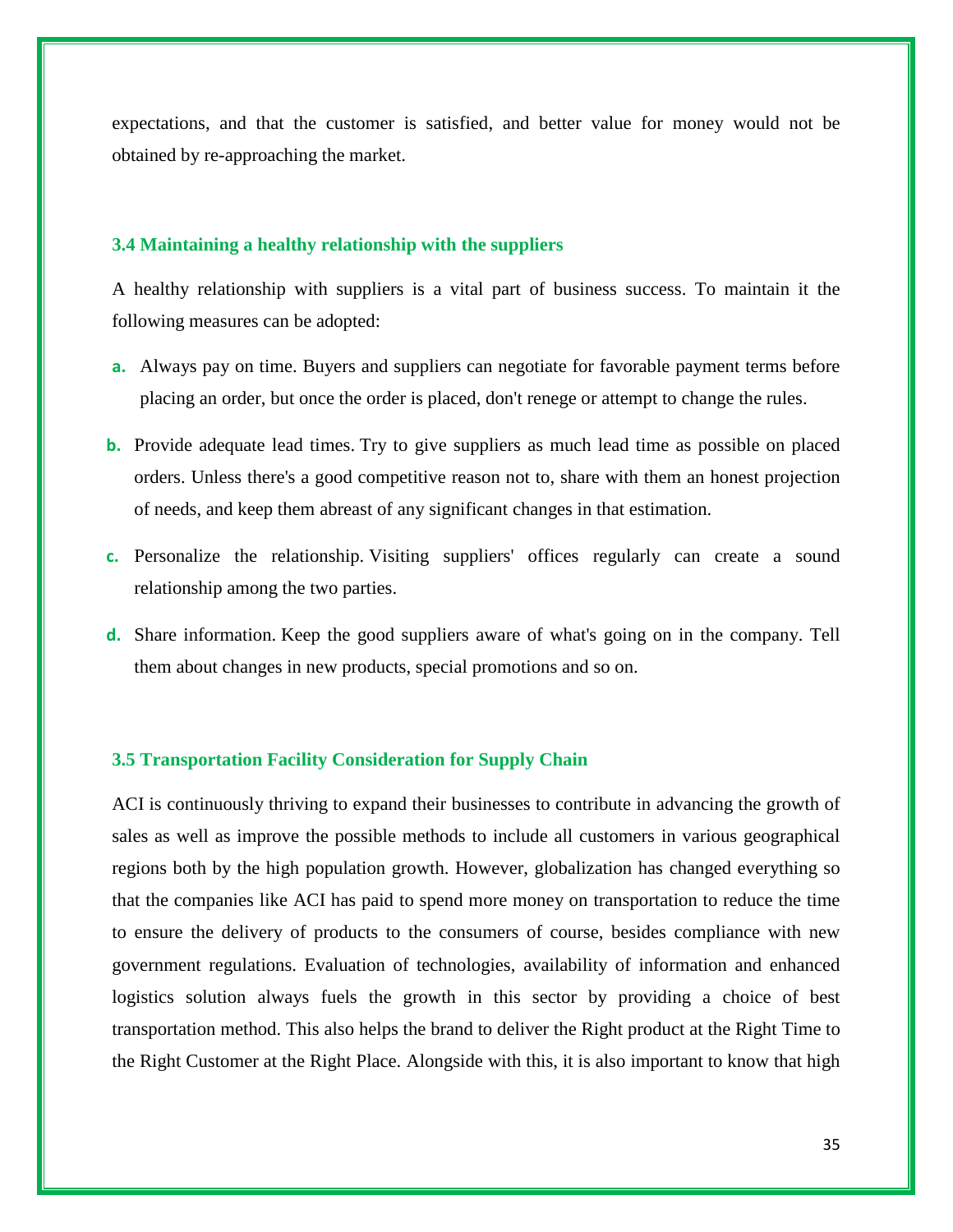speed transportation facility will give the company more responsiveness but will not necessarily be cost efficient (Chopra & Meindl, Supply Chain Management  $3<sup>rd</sup>$  Edition, 2007).

#### **3.5.1 Consideration for Transportation Services**

There are several factors that influences the decision making process of ACI to choose their best transportation services. Mainly this consideration concerns about time frames for pick-up and delivery, fuel and maintenance cost for transportation services, coverage area and overall effectiveness of the investment. Mostly there are 02 important factors that is considered regarding the decision:

- **a) Carrier:**This involves the party who moves or transport the product from a origin location to the customer delivery points. In this regard, we choose the carrier on the basis of Vehicle related costs, Fixed Operating cost & Trip related costs. Vehicles related costs often includes fuel costs, fabrication costs for specific materials etc. Fixed operation costs include the Depreciations, Interest on Loans, Maintenance costs etc.
- **b) Shipper:**Shipper refers the sources from which we are collecting our resources. The decision of choosing the right kind of transportation service depends on the product type, storage facilities and also the nature of the inventory itself. Sometimes foreign suppliers prefer to choose their own transportation methods for delivering raw materials by sea or air to our factories. Location of the shipper is important too as sometimes we have to provide transportation services to the nearest port from shipper's plant to catch the desired vessel to import that product.

#### **3.5.2 Role of the Freight Forwarders**

Being one of the biggest conglomerate of Bangladesh, regretfully ACI doesn't have any in-house freight forwarding services to cater its own business. For freight forwarding service we depend on third parties who help us by providing clear and forwarding services in Chittagong Sea port, ICD Kamalapur and Dhaka Airport. The freight forwarders provide us good rate services by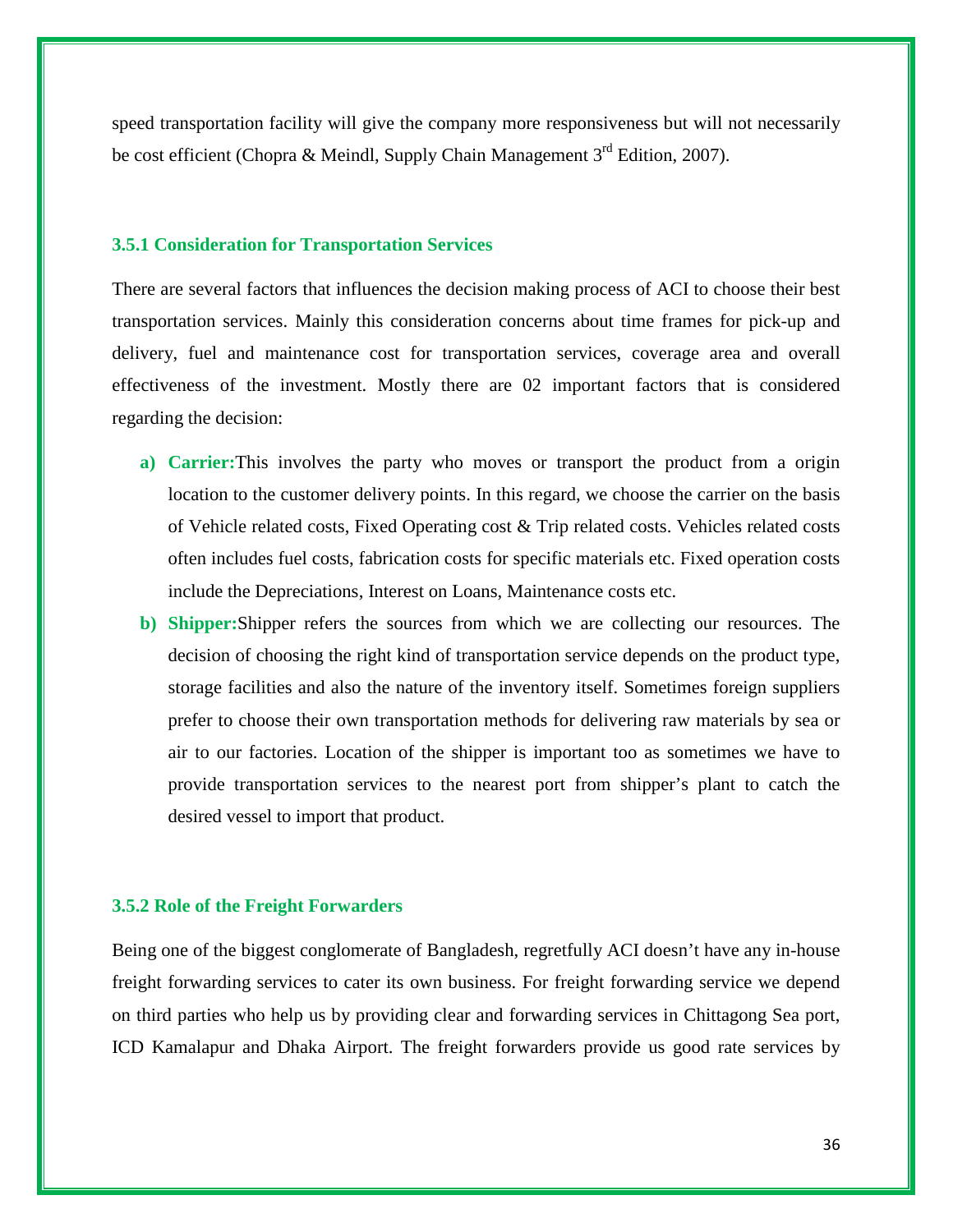using their agency network all over the world in terms of sea and air-freight. Mostly they provide us with three types of services:

- **a) FOB Shipment:**Commonly known as **FREIGHT COLLECT/COLLECT** shipments where the Consignee (ACI) has to pay all the costing after FREIGHT on BOARD. This includes Freight Charge, Duty and Taxes, C&F Charges and other detention and demurrage charges. This kind of shipments provides good control of the shipment as we can choose which carrier we can choose and which kind of services (Direct or Indirect) we prefer, the transshipment time etc.
- **b) CFR Shipment:**This kind of shipment is known as **FREIGHT PREPAID/PREPAID** shipments. Shipper takes the responsibility for paying every cost related to the shipments and any kind of demurrage is borne by shipper.
- **c) Ex-Work Shipment:**Sometimes the suppliers are based on geographically distanced places compare to the Origin port. On that time, the Shipper needs trucking facility or any other kind of facility that may require to ensure proper delivery to the origin port are knows as EX-Work shipments and same as FOB shipments, consignee pays the charges for this kind or shipment.

### **3.5.3 Transportation Modes**

Depending on the time constraints and nature of the product we use different kinds of transportation modes and this includes the below:

**a) Air:**Mostly air shipments used for very time sensitive products like perishable items, raw materials that is delicate to external environment, materials that is needed to be urgently delivered. Most air shipments will take from one to three days to reach from supplier to Dhaka airport. The air shipments are costly too but delivers the good with outmost care and in the right time. The HBL and other important documents are reached to airport with the carrier that is carrying the product. So it's take a very short time to complete the delivery process with less complexity. As ACI warehouses are near airport it's also easier for delivering the goods to the warehouse directly with short time. It's very important to mention that ACI only use air shipments for import shipments and use the carrier that is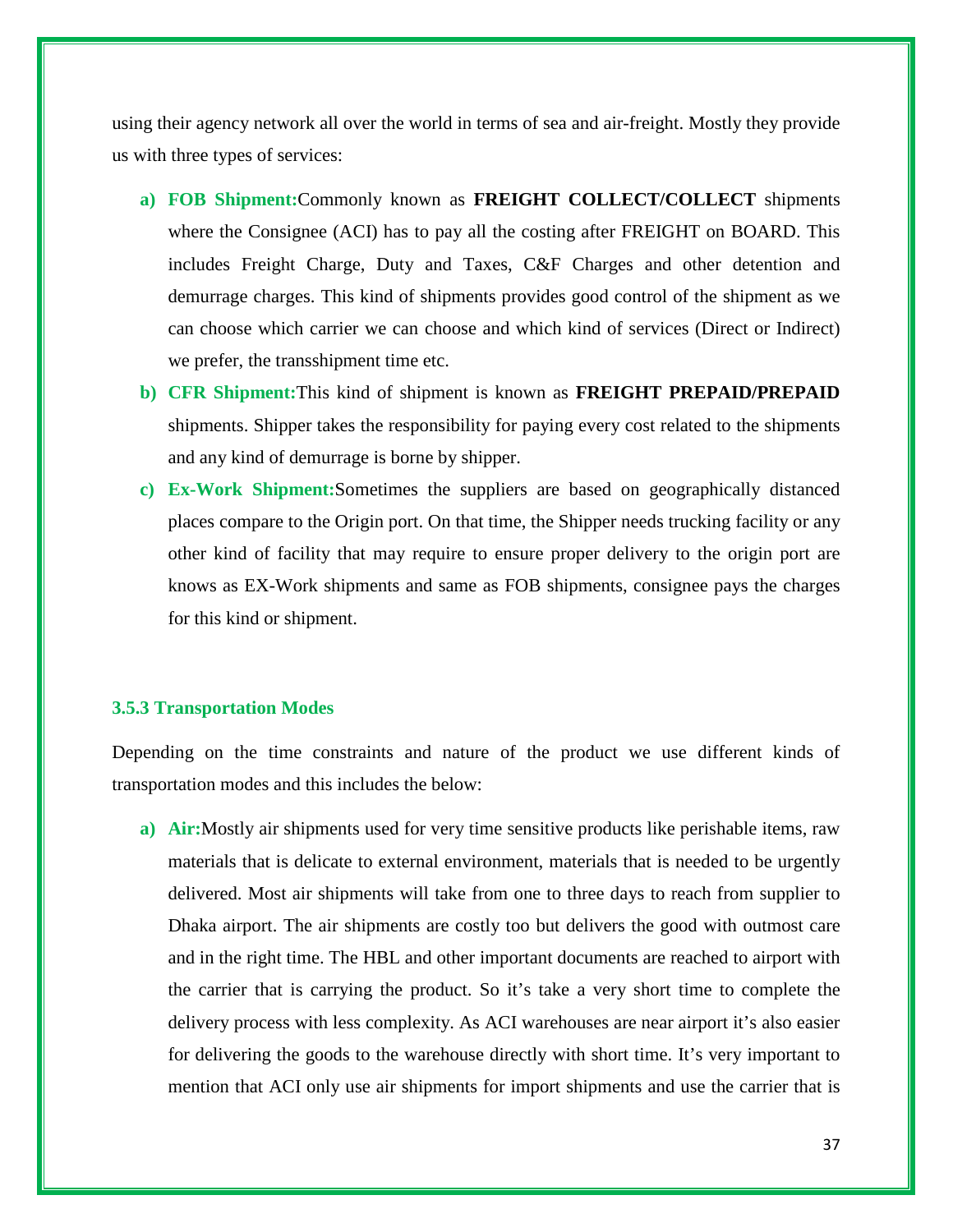run by third parties and also resource from freight forwarders agent. Below issues are considered for choosing the air as transportation methods:

- i. **Location/Number of HUBs:**Considering the origin port, we have to consider how many hubs the airline is going to touch before it reaches Dhaka Airport. For example, if we use Cathay Pacific Airlines to deliver the shipped out goods to Dhaka, the flight will first reach its hub at Hong Kong International Airport and then it will fly again to Dhaka. If the number of HUBs increases, it increases the chance of lost/offload goods or take more time to reach destination. More HUBs also reduce the per KG cost of airfreight.
- ii. **Schedule Optimization:**As mentioned before, only most time sensitive shipments are done via Air, it's important to check the production schedule and manage accordingly so that the raw materials reaches on time. For example, cotton is a very time sensitive raw material as if reached late, the production of threads as well as other production procedures will be seriously hampered which might delay the shelf life as well as it also cost a delayed trend participation and the current trend even might move on to a new craze.
- iii. **Yield Management**: It is a variable pricing strategy that is based on the understanding or forecasting or influencing consumer behavior in order to maximize revenue by using a fixed resource. In this case, we prioritize the most sensitive yet the exclusive products raw materials via air shipments.
- **b) Sea**: This is the most common form of transport both for exporting finished products to the foreign markets and for importing the raw materials to Bangladesh for fueling the manufacturing process. The sea shipments are planned on an interval of such a way that the routing order to the suppliers ensure to present the cargos to the facility by 15 to 20 days. This process has some important benefits like less storage cost, JIT (Just In Time) advantage, Credit facilities and control over cash outflow etc. Considering the below details we choose the products to be shipped out via sea:
	- i. **Geographical Areas:**Having a strategic sea port at Chittagong, it's a very cost effective method for importing raw materials as well as finished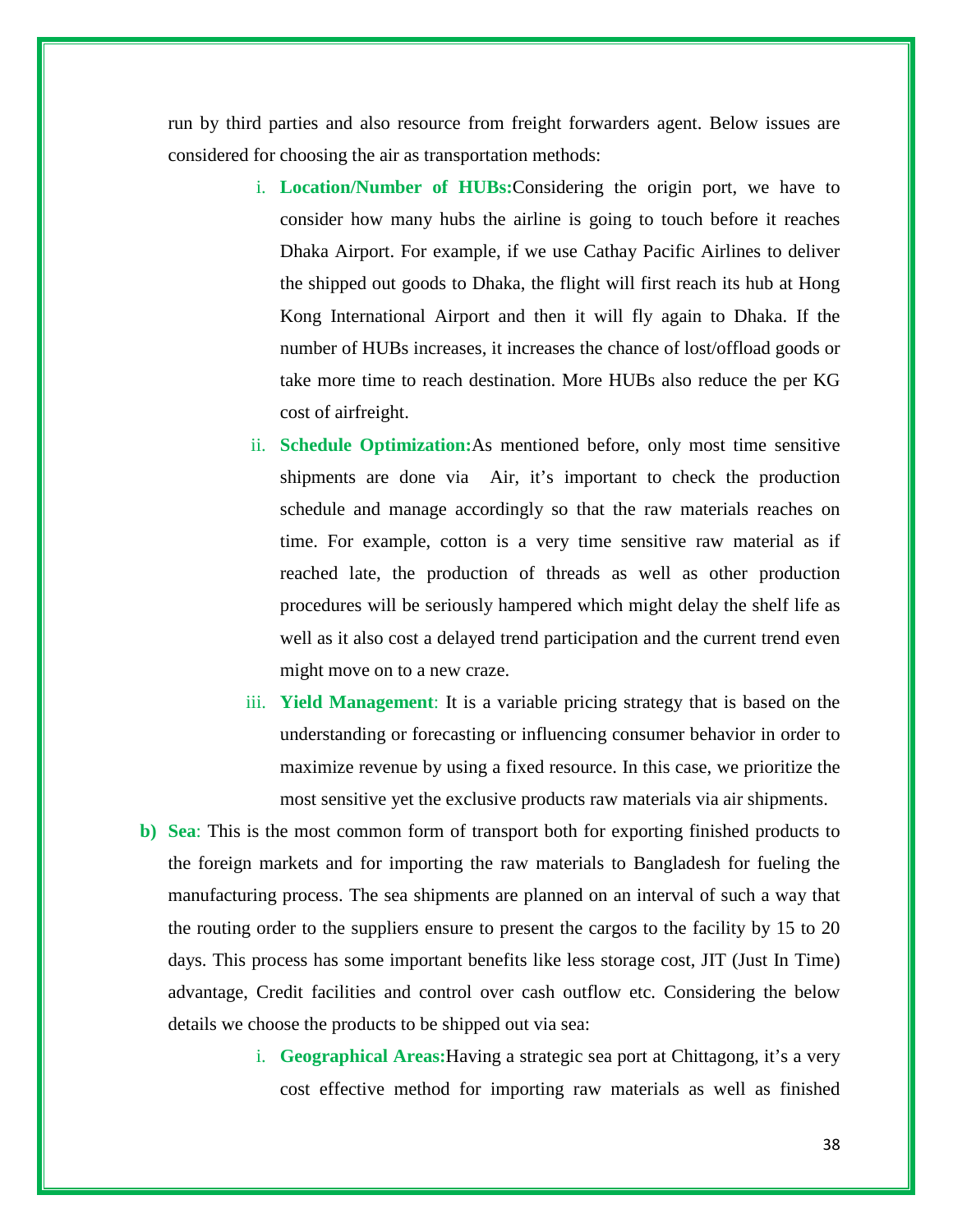products from India, Pakistan, China and Hong Kong. The sea freight is quite affordable compare to the airfreight and almost every supplier has easy access to their nearest seaport.

- ii. **Quantity and Volume:**The sea transportation is used to mostly cover large amount of quantity. For example a 20'GP container can hold approximately 24 CBM of goods and 40'GP and 40'HQ containers can take average of 45 to 63 CBM covering to a maximum of 30,000 KGs.
- iii. **Cost and Transshipment Time:**Sea freight is very affordable considering its cost as average container costs range from USD 650 to USD 1200/Container. The average transshipment time taken to deliver a goods from the usual suppliers ranges from 12-20 days.
- iv. **Storage & Warehousing Savings:**Sea freight comes with a 4 days free time at Chittagong Port and also the carrier provided 10-14 working days free time to store the products at the carrier's warehouse. On average ACI can easily take the advantage of free warehouse facilities for the imported container for at least 14 days. This helps the management of cash flow and also helps if the shipments are delayed or even early.
- v. **Types of Products:**The products that are imported via sea are Fabrics, threads, raw materials for grain based foods, Spices, Electronic items, Production heavy machineries, Chemicals etc.
- **c) Rail:** The rail transportation is used for the shipments that has reached at Chittagong Sea port to deliver them at Dhaka and onwards. Mostly the shipping carrier send the containers via rail to ICD Kamalapur Dhaka and ACI has to take care of the further costs to deliver those containers to the other major destinations. Rail transport is a cheap transport too but due to port congestion or political reasons sometimes rail schedules delays too.
- **d) Roads:** Transportation via roads are the most frequent and most important for ACI as this also ensures the product to reach to the distributors as well as retail shelves for the easy access for consumers. ACI maintains a huge fleet of in-house delivery system which includes numerous numbers of minivan, refrigeration vans, pickups and also paddled vehicles. ACI also has contract with third parties for ensuring truck and lorry services if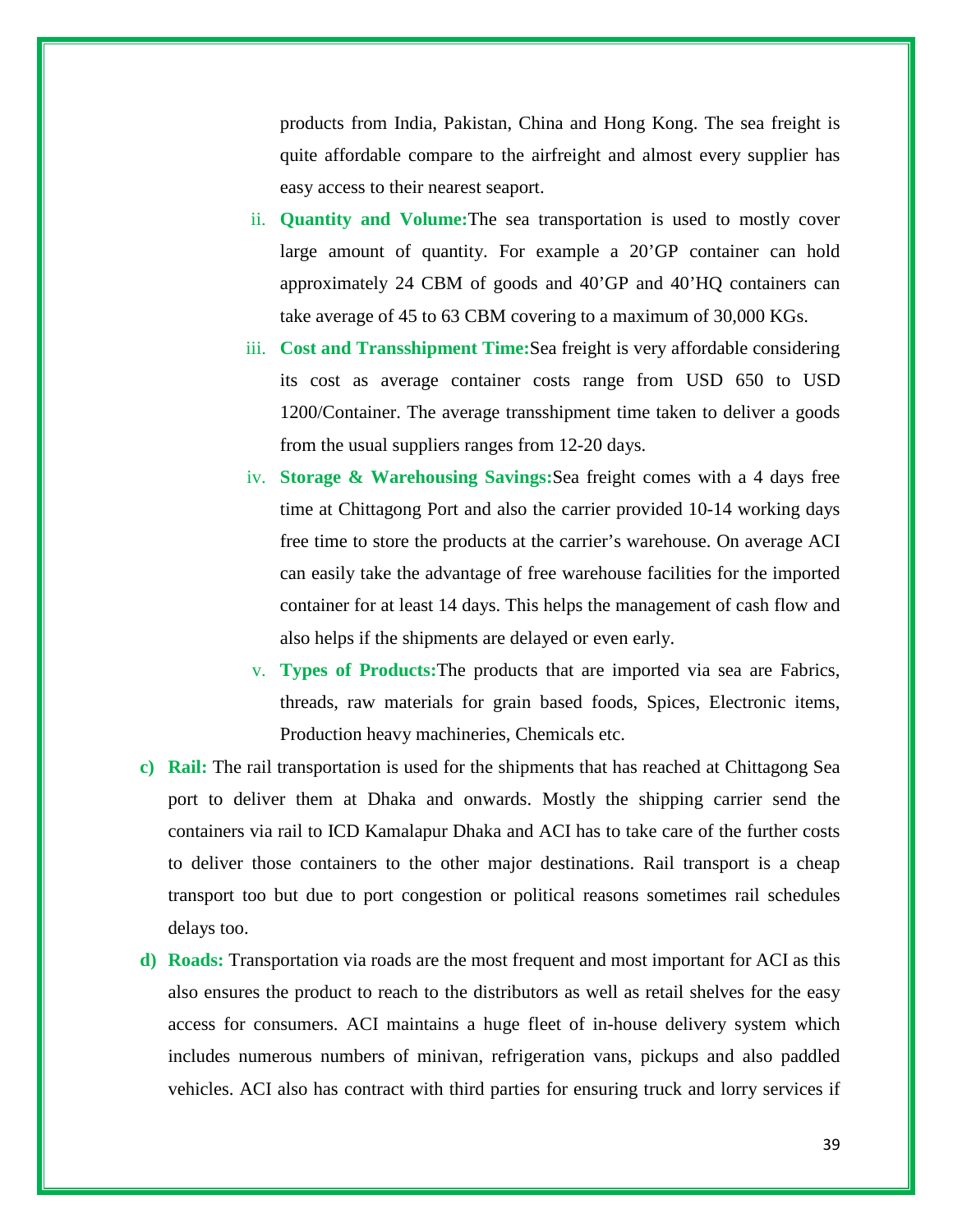required. Also ACI does some import from India via trucking. The roads transports are used to deliver the finished products to the distributor's warehouse, sometimes in the retail outlets directly. There are separate transportation system dedicated to **SHWAPNO** super stores which includes specific vans for different products like fish and perishables, dry foods, clothing etc.

### **3.5.6 Risk Management in Transportation Services**

Transportation involves a lot of risks that might cost a huge loss for a manufacturing company like ACI. The three main risks are as below:

- a) Delayed Shipments.
- b) Disruptions on Supply Chain Operation.
- c) Risk related to Hazardous Materials.

To decrease the risks some steps are always maintains as per the compliance strictly maintained by the commercial departments. Every shipment is insured by the world class insurance company and the company choose certified supply chain professionals to handle the goods in the time of transportation. Hazardous or sophisticated materials are containerized with special care and specific types of containers or packaging system so that no tear or break happens. Every shipment confirmation comes with a promised transshipment time as well as the freight forwarders, distributors and sales representatives are routinely inquired for a real time update of the product flow. This is automated by a powerful ERP software which is managed by a group of capable data processors. Compliance and Global Business development team with a regular interval checks the performance of the supply chain is playing a great role to provide sufficient margins from the risk by evaluating current practice and taking corrective measures too.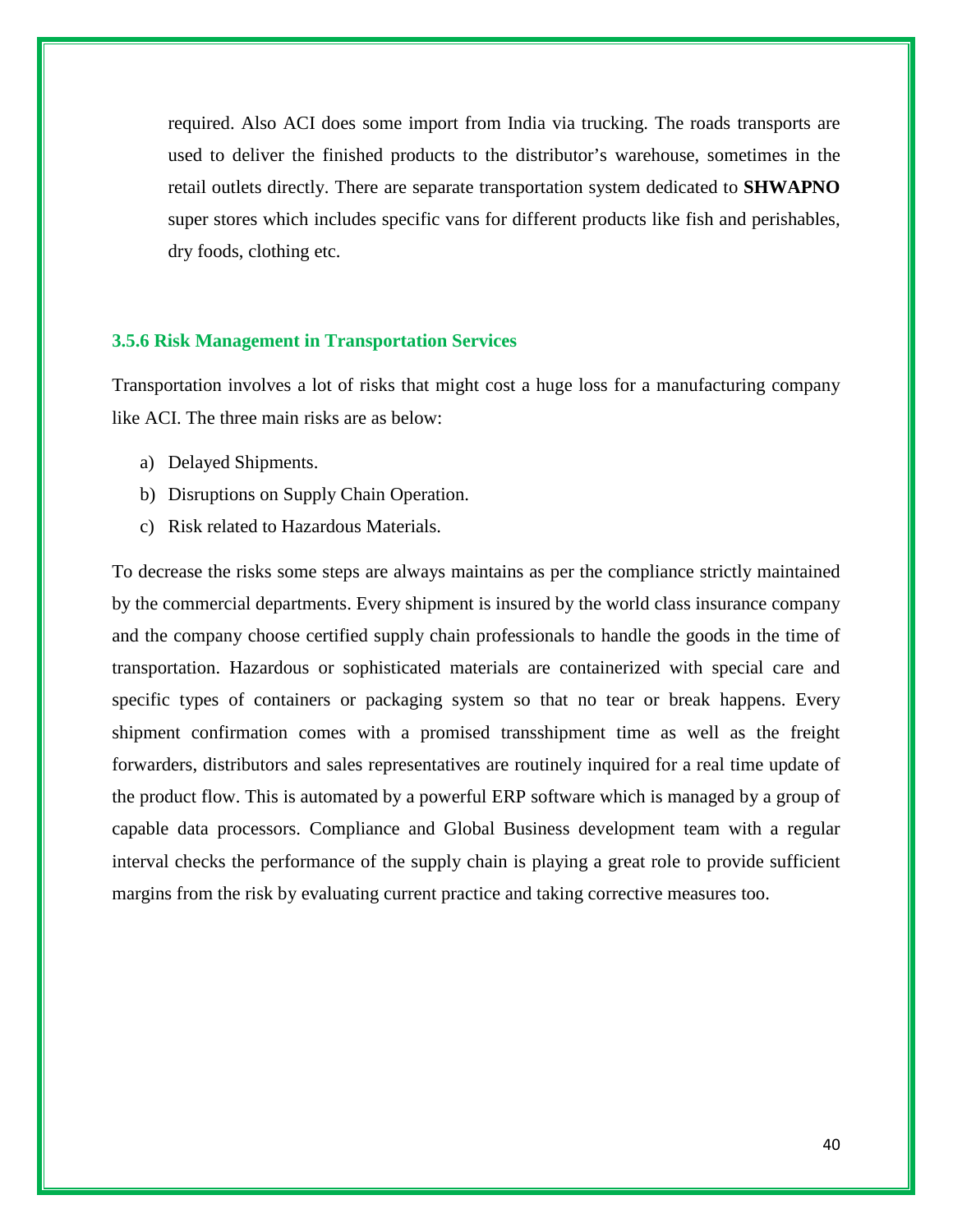# **CHAPTER FOUR**

#### **Recommendations**

Supply chain management is a very diverse and spontaneous challenge for any organization as company's overall performance and manufacturing efficiency mostly depends on the punctual flow of raw materials as well as proper distribution of the finished products to the consumers. Alongside with the other competitors in the market, ACI have also enabled themselves to resort for third party logistics supports which is providing a very good economy of scale as well as have some major drawbacks too. Studying the process of ACI supply chain, I would like to recommend the below details which will definitely help to achieve more efficiency with simpler approach:

- **a) Get Rid of Spreadsheets:**Most of the tracking done in the supply chain network in our office is done by old fashioned excel and spreadsheet tools. Its really necessary to move on to an automated tool which will help the executive to control the function more easily. Progressive Gant Chart is helpful in this regards.
- **b) Identifying Innovative Partners:**More research should be conducted on a regular basis so that we can identify the supplier chain partners who can add more value in the process in terms of innovative strategy. This kind of approach will open up new opportunities to reduce the cost and wastes.
- **c) Segmentation of Supply Base:**The supply chain should be renovated and restructured so that different products are sourced by different channels. This will reduce the risk of delay and as well as risk of transport would be reduced to for the sophisticated materials. This will also help ACI to judge which supply chain partner is more reliable and cost-effective.
- **d) Create Model KPI:** ACI currently doesn't have any Key Performance Indicators (KPI) for evaluating the performance its SCM. So it's a must to establish a KPI to ensure visible performance growth and locating the gaps to overcome the challenged targets.
- **e) Training and Development:**There is a scarcity of professional supply chain personals and ACI asks for other department's employees to watch over the process alongside with their primary work. This enlargement of duty surely decrease the cost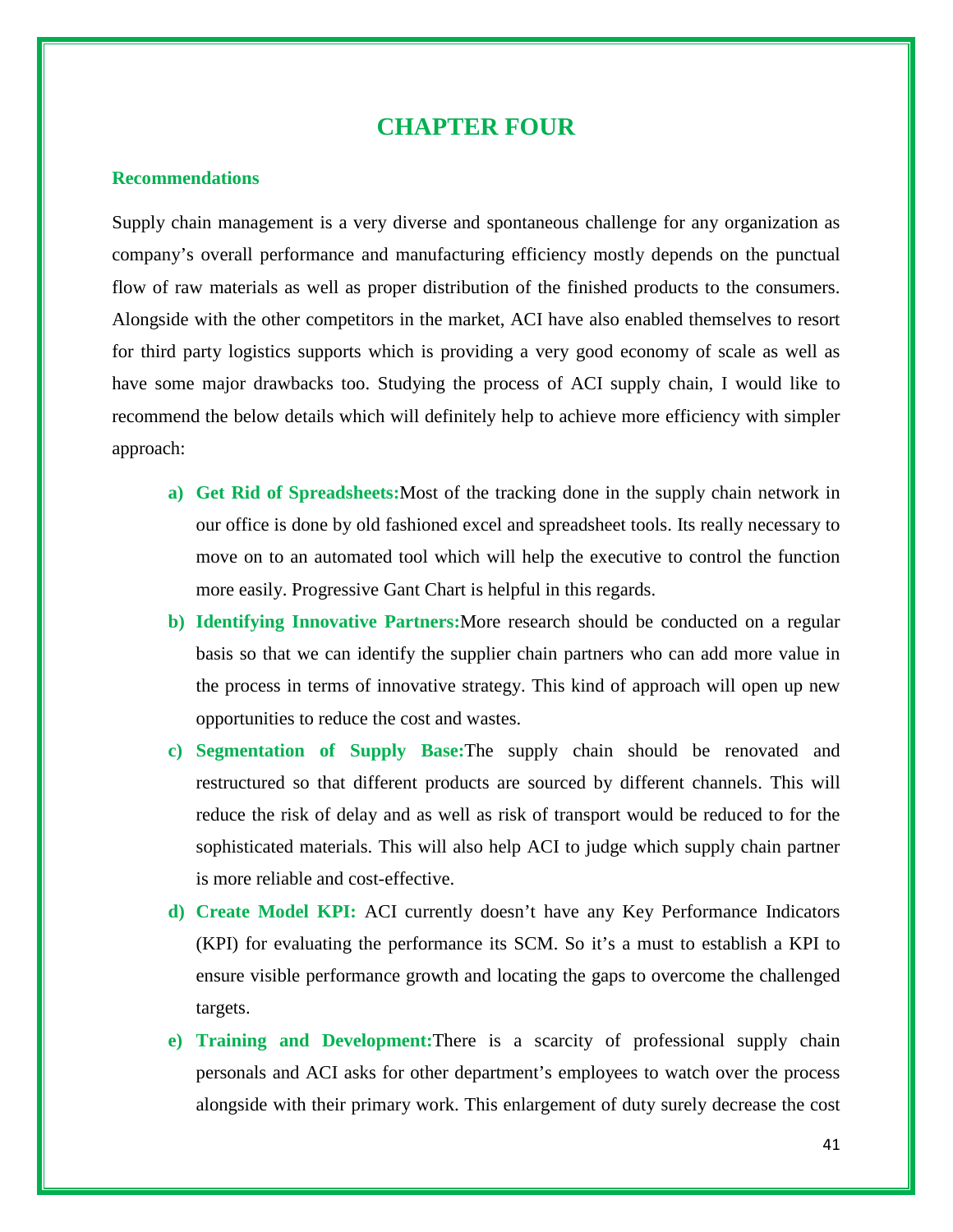in term of salary but this doesn't ensure efficiency as professional will create more value and technical learnings in the system. So more training and development is needed to bring out the best form the existing employees in terms of freight system, transportation network and legal issues etc.

- **f) Technological Support:**ACI should develop a tailored ERP software for managing the supply chain which will automate the process. The system should integrate among the supply chain, finance, sales and operation. It might be integrated in such way that will help for mobile tracking and on-demand real time updates of the process.
- **g) Market Research and Analysis:**ACI has just introduced the research and development depart a few months back which needlessly to say a very late approach. They should prioritize the development of this department so that they can start the market research on the demands of the products, preferences of customer segments, cost analysis, identifying the bottle necks, trend analysis, forecasting future demands and probable future challenges. This will definitely get ACI to apex to achieve the goal of efficiency.

#### **Conclusion**

Changes in the supply chain world is occurring too quickly and multinational like ACI is struggling endlessly to overcome the diverse technical competencies to be in the leading position of the game. Consumers have been the driving fuel of the growth of ACI's business and this consumer could be retained by assuring a proper distribution and availability of the desired products in the right time and in the most competitive price. ACI has to keep track for all of its inventory, supply chain partners, inactive resources, retail handling expenses etc. which will in the long run will help to optimize performance. By meting the increasing demands of the constantly changing business environment, ACI will enhance their value of both clients and partners. Political and government influence on the entire business infrastructure positively and creating more opportunities for the conglomerates like ACI, will definitely lead the way to way expand our business globally. Hopefully soon ACI will opt for setting up its in-house fully active supply chain solution by observing the growing need of its consumers and more popularity as a local brand.